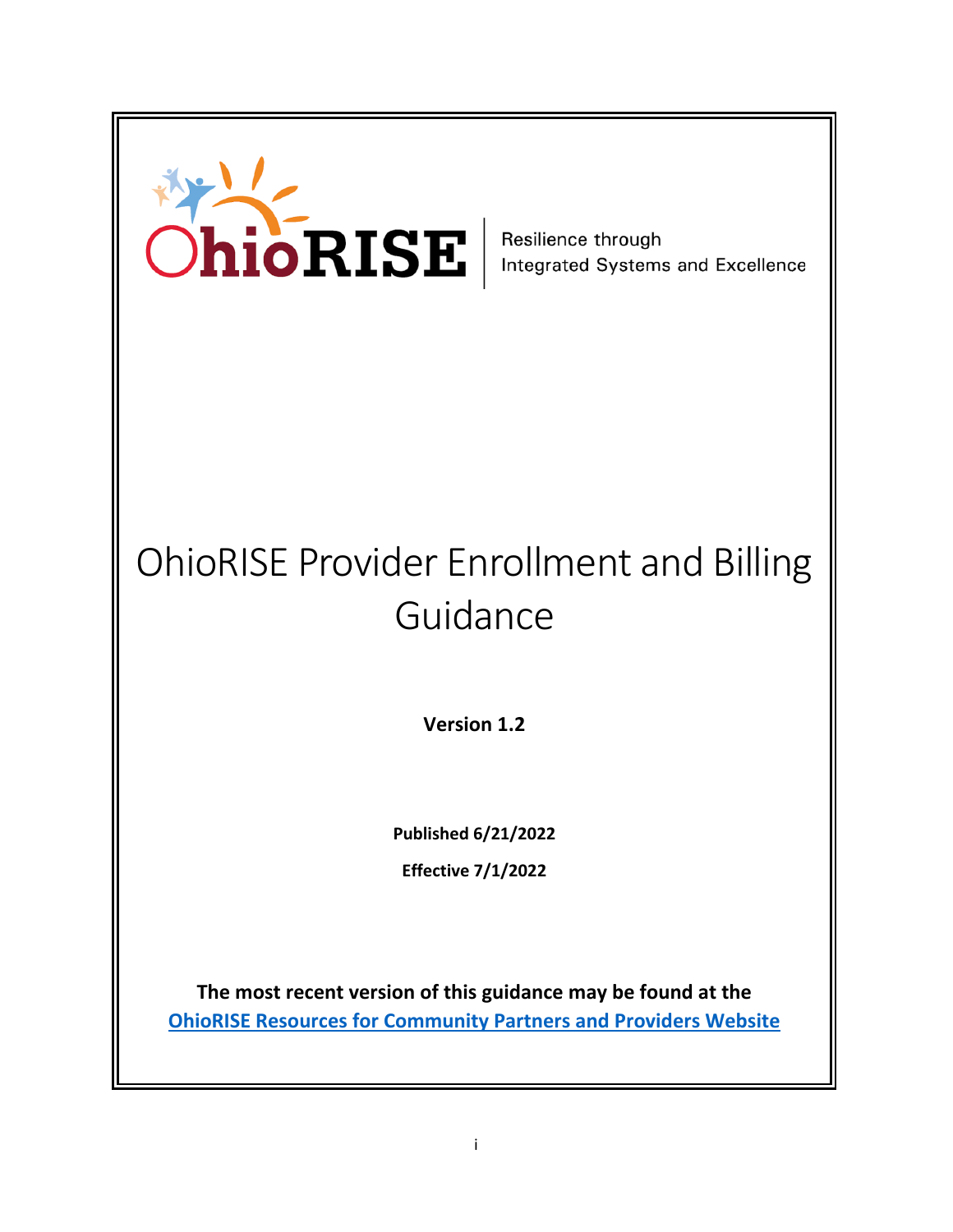| <b>OhioRISE Provider Enrollment and Billing Guidance</b> |                                                                           |                       |           |  |  |  |
|----------------------------------------------------------|---------------------------------------------------------------------------|-----------------------|-----------|--|--|--|
| Version                                                  | <b>Description of Changes</b>                                             | <b>Last Editor</b>    | Release   |  |  |  |
|                                                          |                                                                           |                       | Date      |  |  |  |
| Version 1.0                                              | <b>Initial Release</b><br>$\bullet$                                       | State OhioRISE Team   | 5/19/2022 |  |  |  |
|                                                          |                                                                           | & Aetna Better Health |           |  |  |  |
|                                                          |                                                                           | of Ohio               |           |  |  |  |
| Version 1.1                                              | Corrected MRSS Stabilization Service billing information to reflect       | State OhioRISE Team   | 6/15/22   |  |  |  |
|                                                          | "stabilization" (previously said "follow-up").                            | & Aetna Better Health |           |  |  |  |
|                                                          | Clarified requirements for entering information into the CANS IT System.  | of Ohio               |           |  |  |  |
|                                                          | Updated links in the document.                                            |                       |           |  |  |  |
|                                                          | Added Aetna practitioner modifier table, clarified practitioner modifier  |                       |           |  |  |  |
|                                                          | requirements, updated LSW practitioner modifiers for consistency.         |                       |           |  |  |  |
|                                                          | Added temporary billing options for practitioner modifiers.               |                       |           |  |  |  |
| Version 1.2                                              | Updated Aetna's practitioner modifier requirements to align with ODM fee- | State OhioRISE Team   | 6/21/22   |  |  |  |
|                                                          | for-service                                                               | & Aetna Better Health |           |  |  |  |
|                                                          | Added POS clarification                                                   | of Ohio               |           |  |  |  |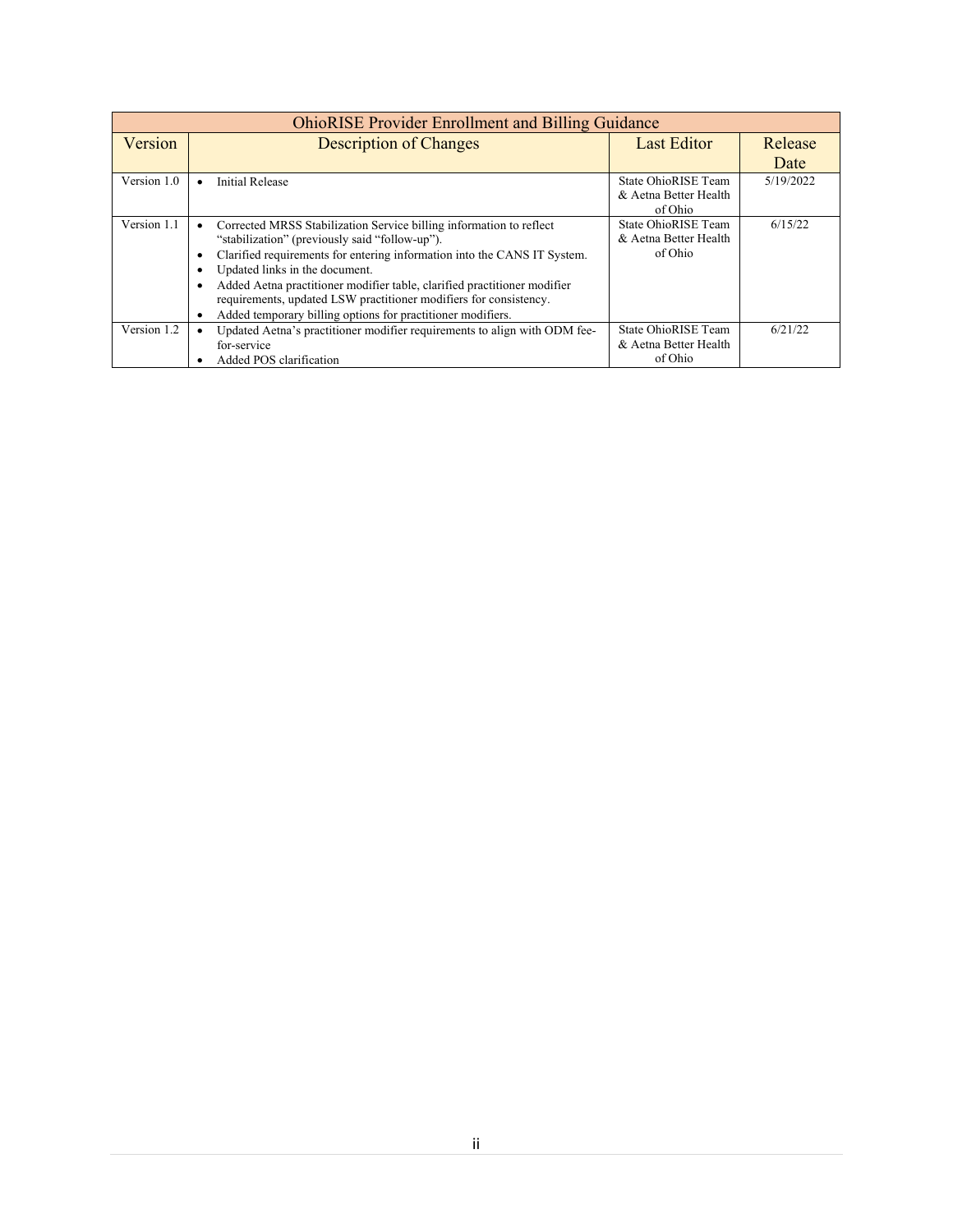## Contents

| Table 2-1: OhioRISE Services Requiring Prior Approval or Prior Authorization                     |  |
|--------------------------------------------------------------------------------------------------|--|
| Prior Authorization and Approval of Services During the OhioRISE Transition of Care Period (July |  |
|                                                                                                  |  |
|                                                                                                  |  |
|                                                                                                  |  |
|                                                                                                  |  |
|                                                                                                  |  |
|                                                                                                  |  |
| Table 2-3: Child and Adolescent Needs and Strengths (CANS) Assessment 16                         |  |
|                                                                                                  |  |
|                                                                                                  |  |
|                                                                                                  |  |
|                                                                                                  |  |
|                                                                                                  |  |
|                                                                                                  |  |
|                                                                                                  |  |
|                                                                                                  |  |
|                                                                                                  |  |
|                                                                                                  |  |
|                                                                                                  |  |
|                                                                                                  |  |
|                                                                                                  |  |
|                                                                                                  |  |
|                                                                                                  |  |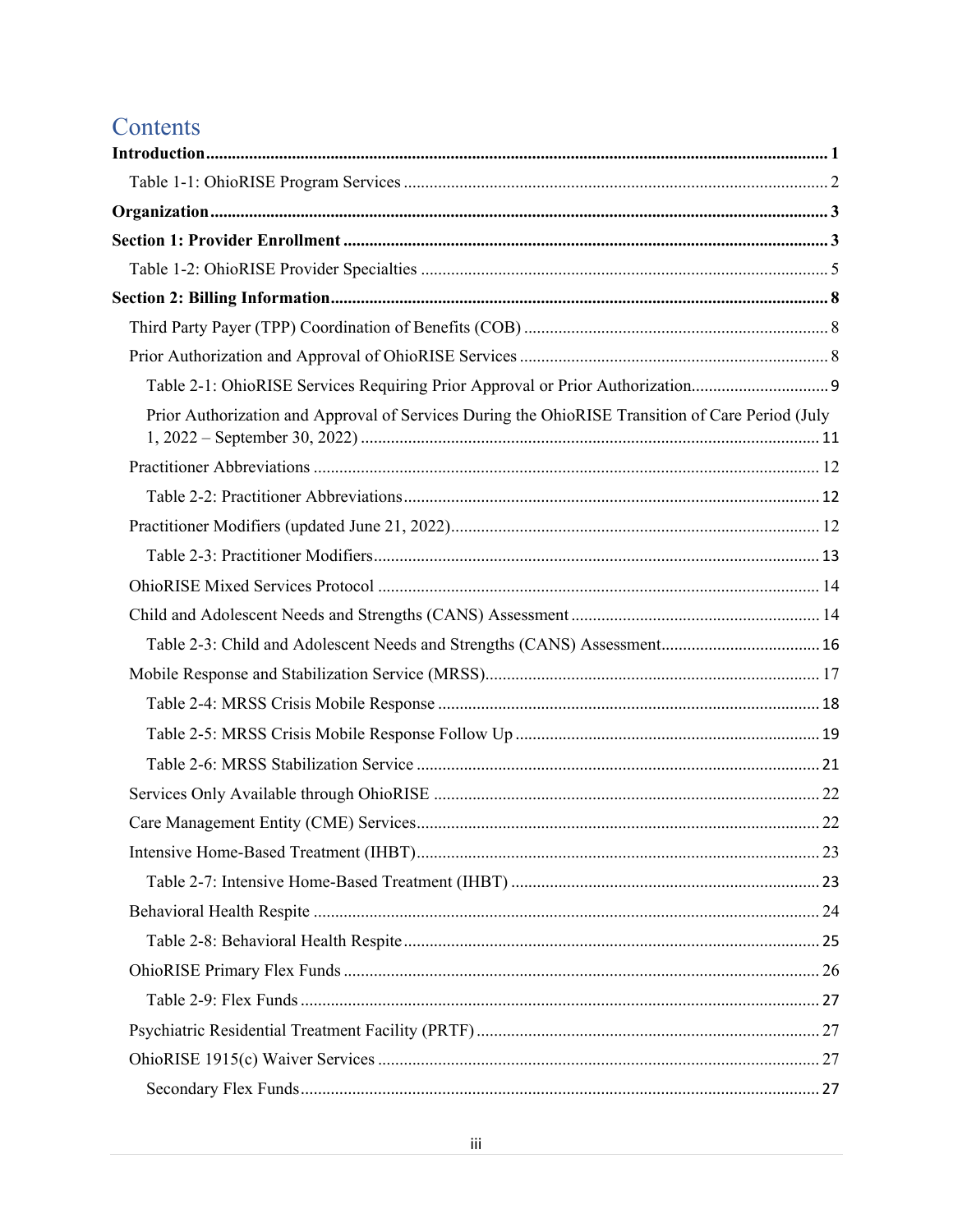| Information for Physicians, Physician Assistants, Clinical Nurse Specialists, Certified Nurse |  |
|-----------------------------------------------------------------------------------------------|--|
|                                                                                               |  |
|                                                                                               |  |
|                                                                                               |  |
|                                                                                               |  |
|                                                                                               |  |
|                                                                                               |  |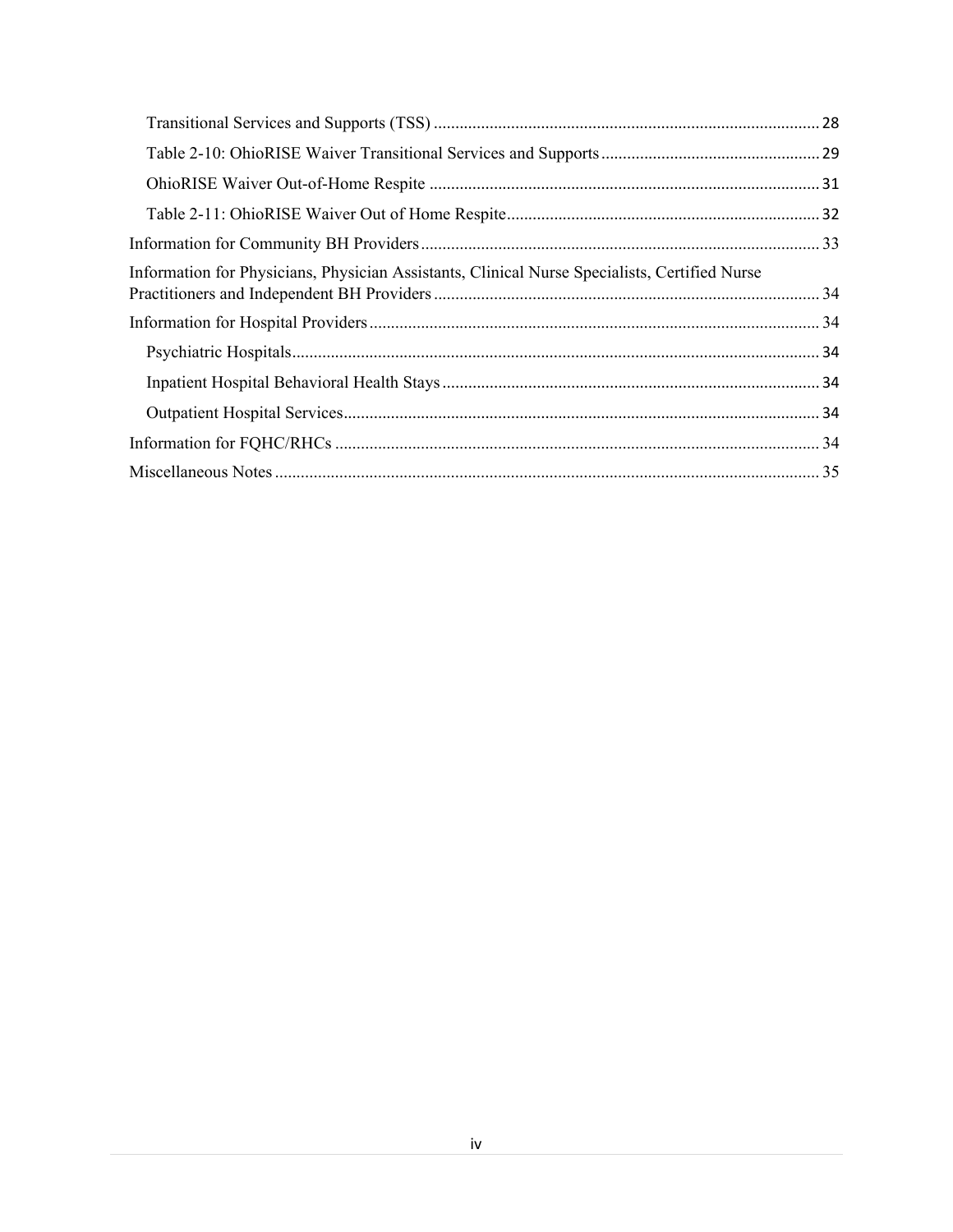**Legal Disclaimer:** Ohio Department of Medicaid (ODM) strives to make the information in this guidance document as accurate, complete, reliable, and timely as possible. However, ODM makes no claims, promises, or guarantees about the accuracy, completeness, or adequacy of this information. This is the most current version of the OhioRISE Provider Guidance document, which is being released as an informational and educational tool; however, this document is subject to change and future revisions as the implementation and operations of the OhioRISE program changes. ODM, its employees, agents, or others who provide the answers will not be liable or responsible to you for any claim, loss, injury, liability, or damages related to your use of or reliance upon this information. This guidance is intended solely as an informational and educational resource for providers intending to participate in the OhioRISE program and for the public. The information contained in this document is not intended to set new standards and requirements beyond the scope of those standards and requirements found in the Ohio Administrative Code or Ohio Revised Code. In the case of any conflict between the information contained in this document and Ohio Administrative Code or Ohio Revised Code, the Ohio Administrative Code or Ohio Revised Code, as applicable, prevails. This information is not intended to be a substitute for professional legal, financial, or business advice. This document does not create, nor is it intended to create, an attorney-client relationship between you and Ohio. You are urged to consult with your attorney, accountant, or other qualified professional if you require advice or opinions tailored to your specific needs and circumstances.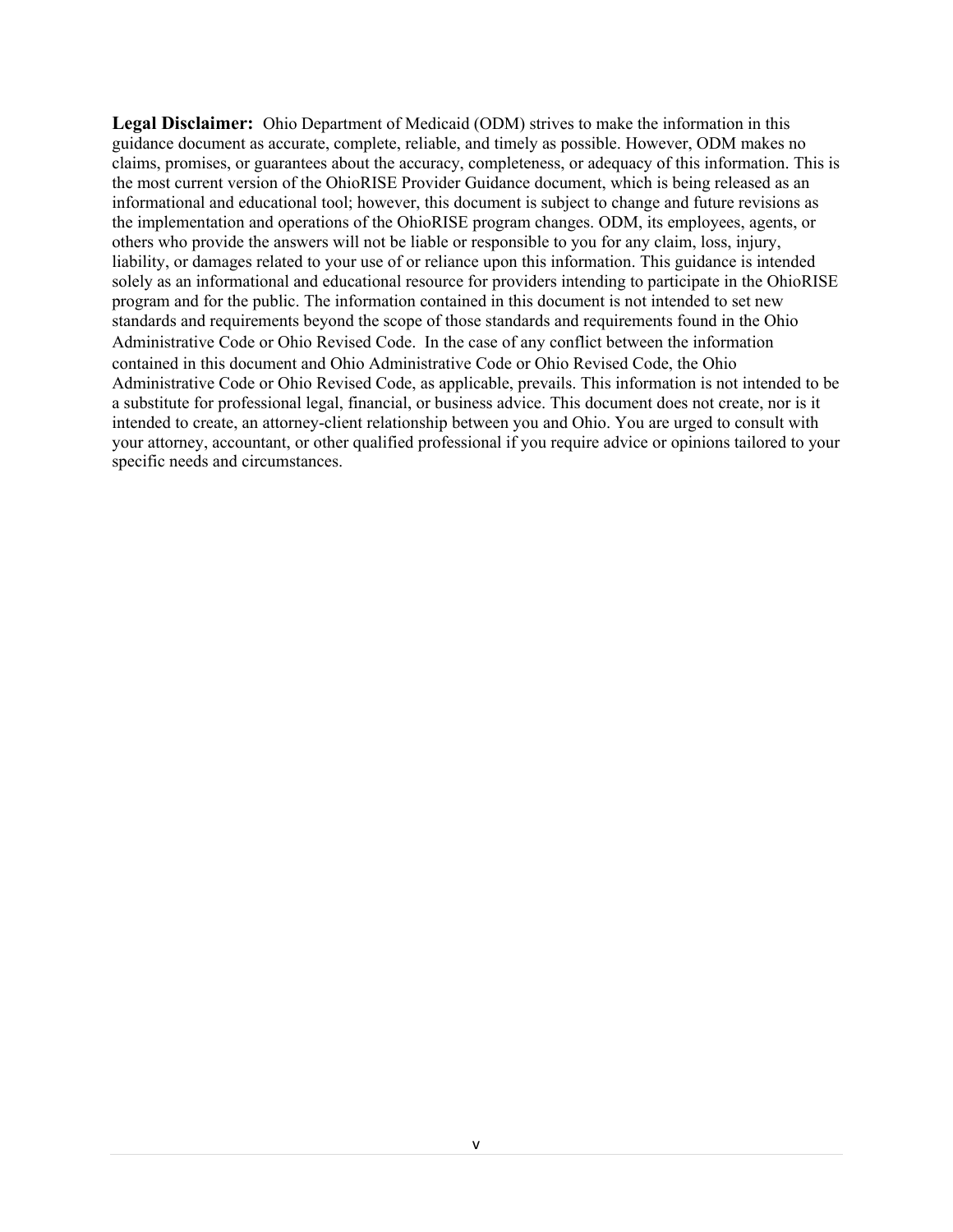## <span id="page-5-0"></span>**Introduction**

The Ohio Department of Medicaid (ODM) supported by the Governor's Family and Children First Cabinet Council, and in partnership with state sister agencies, stakeholders, and providers, developed Ohio's first-ever integrated program to help children who have complex and serious behavioral health needs. OhioRISE (Resilience through Integrated Systems and Excellence) aims to improve care and outcomes for these children and their families or caregivers by:

- Creating a seamless delivery system for children and youth, families/caregivers, and system partners.
- Providing a "locus of accountability" by offering community-driven comprehensive care coordination through local Care Management Entities (CMEs).
- Expanding access to critical behavioral health treatment services and supports needed for this population such as Intensive and Moderate Care Coordination, Mobile Response and Stabilization, Behavioral Health Respite, Intensive Home-Based Treatment, and Flexible Funds.
- Assisting youth, families, state, and local child serving agencies, and other health providers to locate and use these services.

The OhioRISE program covers a range of behavioral health (BH) services for youth that are comprised of existing, enhanced, and new behavioral health and care coordination services. This guide is intended to share policies related to billing for the new and enhanced OhioRISE services when they are billed to the OhioRISE Plan, Aetna Better Health of Ohio.

For youth enrolled in OhioRISE, existing behavioral health services will be covered by Aetna OhioRISE in accordance with the [OhioRISE Mixed Services Protocol.](https://managedcare.medicaid.ohio.gov/wps/wcm/connect/gov/66beb0f3-0b72-482e-8c17-1c981c175842/OHR+Mixed+Services+Protocol+5.31.2022.pdf?MOD=AJPERES&CVID=o4rc-Pu) While the existing behavioral health services are not described in detail in this guidance document, general billing requirements described in this guidance document are applicable to claims submitted to Aetna OhioRISE. All other services not described in this guidance document should be billed to the appropriate payer consistent with the billing policies outlined in the appropriate provider type billing guidelines, including those issued by managed care entities.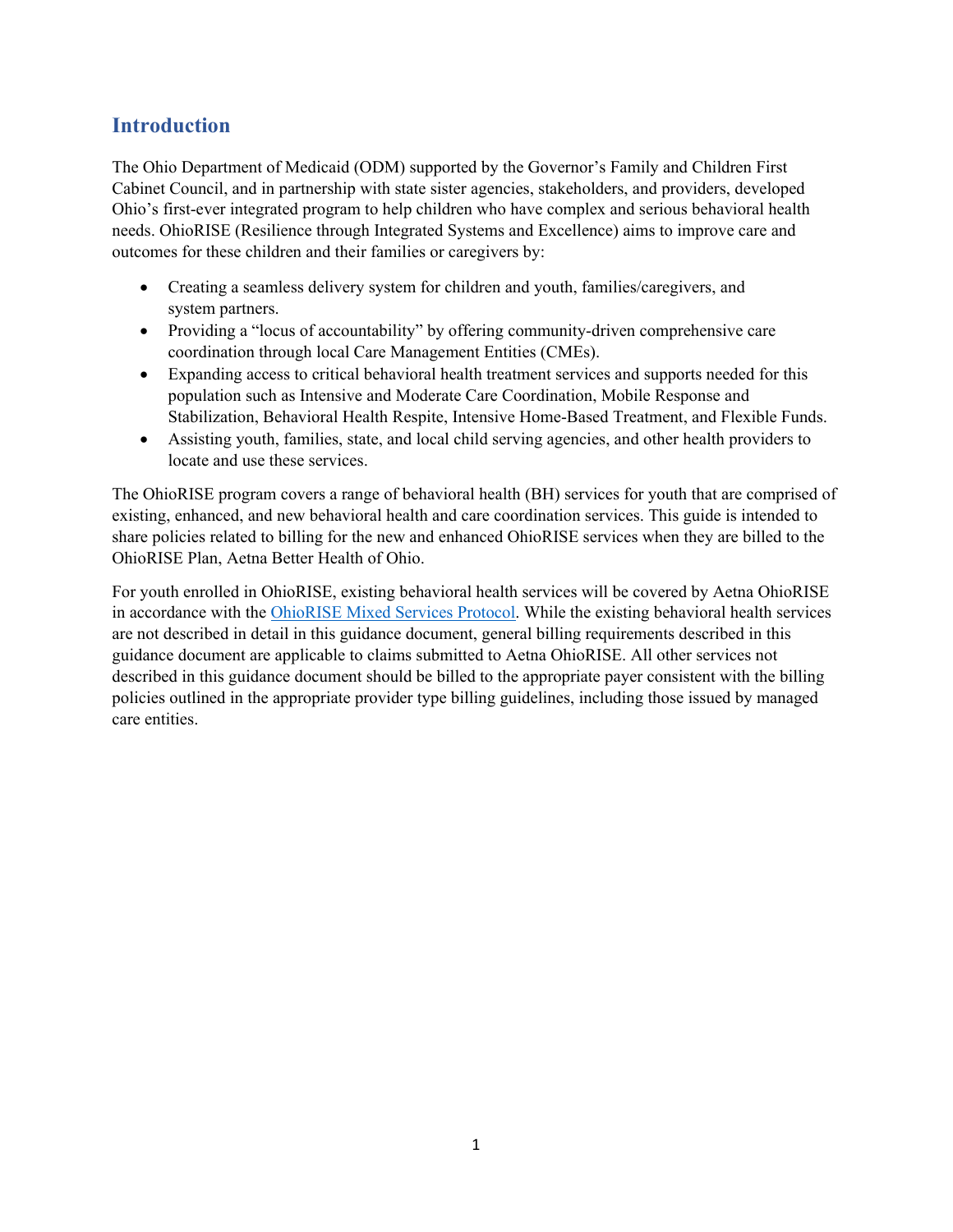<span id="page-6-0"></span>

|                 | <b>Description</b>                           | <b>Applicable Ohio</b>     | <b>Billing Instructions</b> |
|-----------------|----------------------------------------------|----------------------------|-----------------------------|
|                 |                                              | <b>Administrative Code</b> |                             |
|                 |                                              | (OAC) Rule(s)              |                             |
| <b>Existing</b> | Community Behavioral Health<br>(BH) Services | <b>Chapter 5160-27</b>     | <b>BH Provider Manual</b>   |
|                 | Psychiatrist, Physician Assistant            | 5160-04-03                 | <b>Schedules and Rates</b>  |
|                 | (PA) and Advanced Practice                   | 5160-4-04                  |                             |
|                 | Registered Nurses (APRN)                     |                            |                             |
|                 | Services                                     |                            |                             |
|                 | Other Licensed Behavioral Health             | 5160-8-05                  | <b>Schedules and Rates</b>  |
|                 | <b>Practitioner Services</b>                 |                            |                             |
|                 | Inpatient Hospital Services                  | 5160-2-65                  | <b>Schedules and Rates</b>  |
|                 | <b>Outpatient Hospital Services</b>          | $5160 - 2 - 75$            | <b>Schedules and Rates</b>  |
|                 | Provider Administered Drugs                  | $5160 - 4 - 12$            | <b>BH Provider Manual</b>   |
|                 | Pharmacist Services                          | 5160-8-52                  | <b>Schedules and Rates</b>  |
|                 | Federally Qualified Health Center            | 5160-28-03.1               |                             |
|                 | (FQHC) and Rural Health Center               | $5160 - 28 - 03.3$         |                             |
|                 | (RHC) Services                               |                            |                             |
| <b>New</b>      | Ohio Children's Initiative Child             | 5160-59-01                 | <b>OhioRISE</b> Provider    |
|                 | and Adolescent Needs and                     |                            | Guidance                    |
|                 | Strengths (CANS) Assessment                  |                            |                             |
|                 | Mobile Response and Stabilization            | $5160 - 27 - 13$           | <b>OhioRISE</b> Provider    |
|                 | Service (MRSS)                               |                            | Guidance                    |
|                 | Intensive Care Coordination (ICC)            | 5160-59-03.2               | <b>CME</b> Program          |
|                 | and Moderate Care Coordination               |                            | Manual on                   |
|                 | (MCC)                                        |                            | <b>OhioRISE</b> Website     |
|                 | Comprehensive In-Home                        | 5160-59-03.2               | <b>CME</b> Program          |
|                 | Assessment                                   |                            | Manual on                   |
|                 |                                              |                            | <b>OhioRISE</b> Website     |
|                 | Behavioral Health Respite                    | 5160-59-03                 | <b>OhioRISE</b> Provider    |
|                 |                                              |                            | Guidance                    |
|                 | Flex Funds                                   | 5160-59-03.5               | <b>OhioRISE</b> Provider    |
|                 |                                              |                            | Guidance                    |
|                 | <b>OhioRISE Waiver Transitional</b>          | 5160-59-05.2               | <b>OhioRISE</b> Provider    |
|                 | Services & Supports                          |                            | Guidance                    |
|                 | <b>OhioRISE Waiver Secondary Flex</b>        | 5160-59-05.3               | <b>OhioRISE Provider</b>    |
|                 | Funds                                        |                            | Guidance                    |
|                 | <b>OhioRISE Waiver Out of Home</b>           | 5160-59-05.1               | <b>OhioRISE</b> Provider    |
|                 | Respite                                      |                            | Guidance                    |
|                 | In-State Psychiatric Residential             | <b>TBD</b>                 | Will be added at a          |
|                 | <b>Treatment Facility (PRTF)</b>             |                            | later date                  |
| <b>Enhanced</b> | <b>Intensive Home Based Treatment</b>        | 5160-59-03.3               | <b>OhioRISE</b> Provider    |
|                 | (IHBT), Multi Systemic Therapy               |                            | Guidance                    |
|                 | (MST) & Functional Family                    |                            |                             |
|                 | Therapy (FFT)                                |                            |                             |

### Table 1-1: OhioRISE Program Services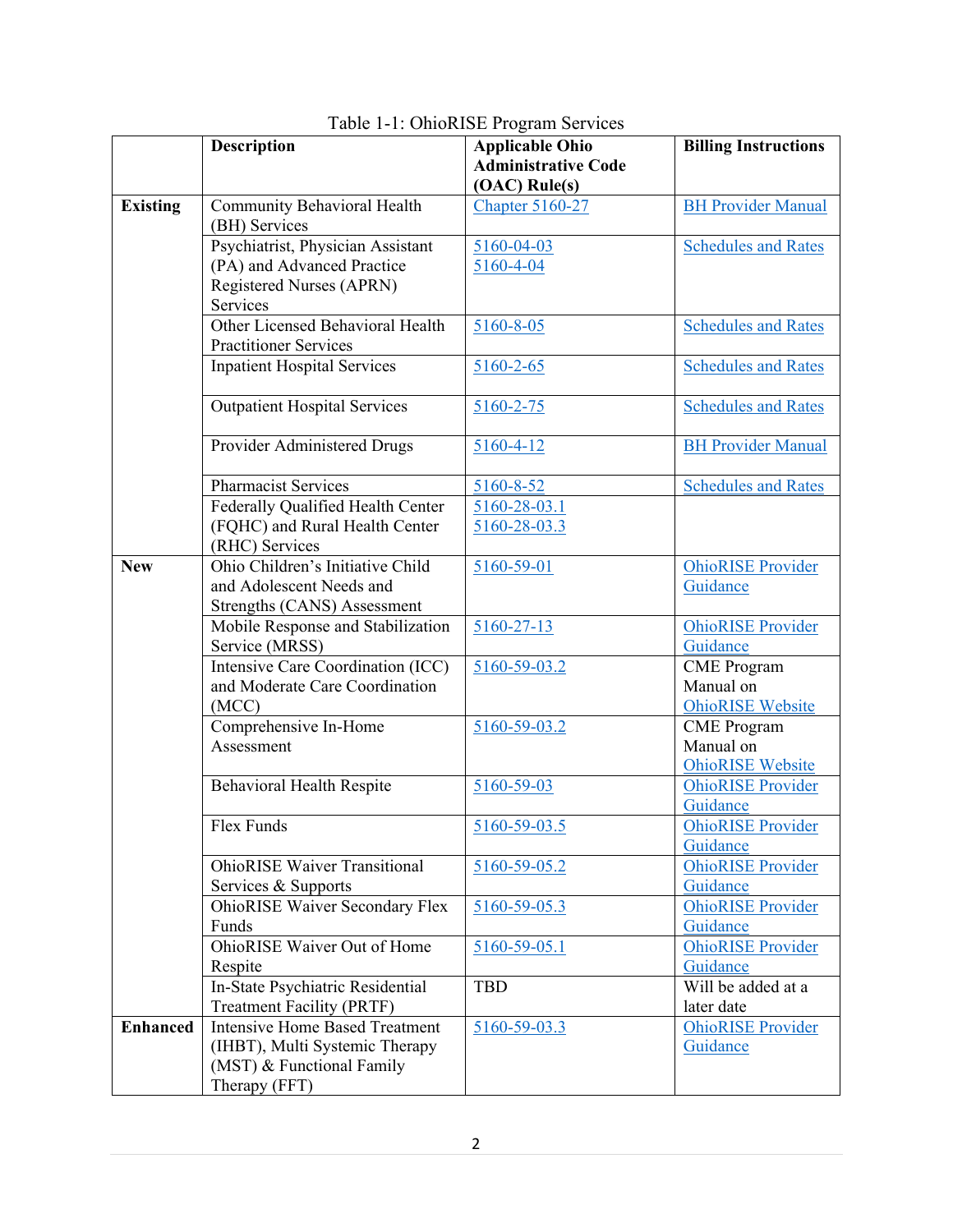The Ohio Administrative Code contains specific regulatory information that is the basis for the information contained in this guidance document. Chapter [5160-1](http://codes.ohio.gov/oac/5160-1) contains regulatory information on the Medicaid program in general and OhioRISE services are covered in Chapter 5160-59. Additional information is available in the following Ohio Administrative Code (OAC) Chapters:

- [Chapter 5101:2-1 Children Services Definition of Terms](https://codes.ohio.gov/ohio-administrative-code/chapter-5101:2-1)
- Chapter 5122-29 [Requirements and Procedures for Behavioral Health Services](https://codes.ohio.gov/ohio-administrative-code/chapter-5122-29)
- [Chapter 5123-9 Vocational Activities; Administration of Individuals' Funds; Behavior](https://codes.ohio.gov/ohio-administrative-code/chapter-5123-9)  [Modification](https://codes.ohio.gov/ohio-administrative-code/chapter-5123-9)
- Chapter 5160-2 Hospital Services
- Chapter 5160-26 Managed Care Programs
- [Chapter 5160-27 Community Mental Health Agency Services](http://codes.ohio.gov/oac/5160-27)
- Chapter 5160-28 Federally Qualified Health Center (FQHC) and Rural Health Clinic (RHC) **[Services](https://codes.ohio.gov/ohio-administrative-code/chapter-5160-28)**
- [Chapter 5160-4 Medical and Surgical Services](http://codes.ohio.gov/oac/5160-4)
- Chapter 5160-43 Specialized [Recovery](https://codes.ohio.gov/ohio-administrative-code/chapter-5160-43) Services Program
- [Chapter 5160-44 Home and Community-based Nursing Care](https://codes.ohio.gov/ohio-administrative-code/chapter-5160-44)
- [Chapter 5160-45 Administered Waiver Service Providers](https://codes.ohio.gov/ohio-administrative-code/chapter-5160-45)
- [Chapter 5160-8 Therapeutic and Diagnostic](http://codes.ohio.gov/oac/5160-8) Services

It is the state's expectation that a practitioner will work within their scope of practice and consult their respective licensing board for practice considerations.

## <span id="page-7-0"></span>**Organization**

This guidance document is organized into two sections.

- Section 1 includes information regarding provider enrollment, provider specialties and rendering providers.
- Section 2 provides specific service requirements and claims billing information for services covered under the OhioRISE program.

## <span id="page-7-1"></span>**Section 1: Provider Enrollment**

OhioRISE services may be provided by a range of provider types, including individuals, groups, facilities, and organizational providers. All providers are required to first enroll as an Ohio Medicaid provider and then contract with the OhioRISE plan. Billing providers are the entities eligible to submit claims for services in accordance with state regulations. Rendering providers are those who provide (render) a service to an individual. When a rendering provider is required to be listed on a claim, both billing and rendering providers need to obtain an National Provider Identifier (NPI) and enroll with Ohio Medicaid.

Enrollment as a Medicaid provider includes completion of an online application and uploading supporting documentation (i.e., W9's, licensure/certification information and other information specific to the type of provider). Some organizational providers are required to pay an application fee. Providers who are not currently enrolled should visit the [Ohio Medicaid online application.](https://portal.ohmits.com/Public/Providers/Enrollment/tabId/49/Default.aspx) Certain providers of OhioRISE waiver services may also be required to complete Ohio Department of Developmental Disabilities (DODD) screening (additional information is available at [https://dodd.ohio.gov/providers/initial-renewal](https://dodd.ohio.gov/providers/initial-renewal-certification/certification-recertification)[certification/certification-recertification\)](https://dodd.ohio.gov/providers/initial-renewal-certification/certification-recertification).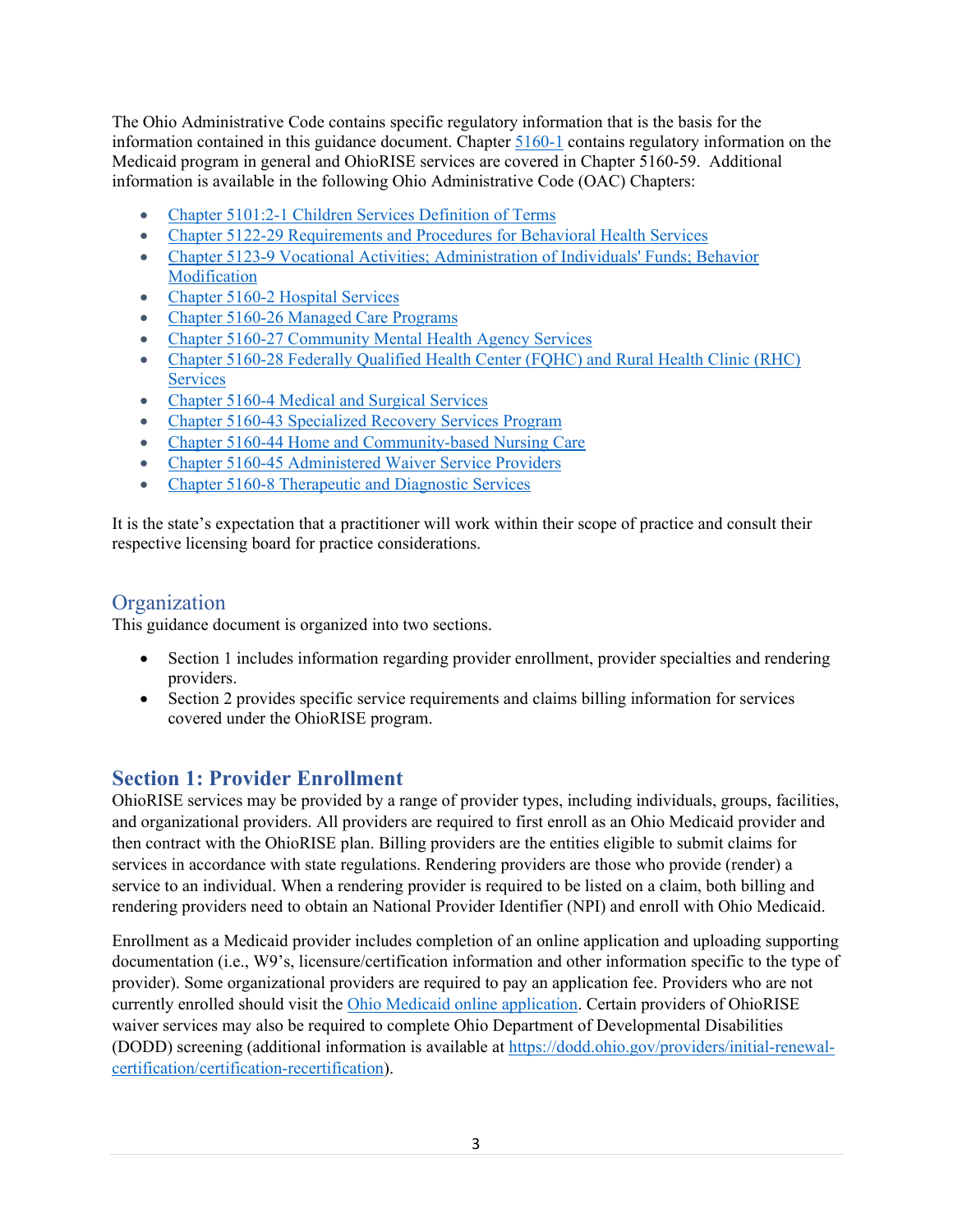ODM requires that providers add a provider specialty to their provider enrollment type to bill for some new and enhanced services under the OhioRISE program. Several new provider specialties associated with the implementation of the [OhioRISE](https://managedcare.medicaid.ohio.gov/managed-care/ohiorise/) program are available. This includes providers of behavioral health services to children and youth up to age 21 who are interested in billing for the following new and enhanced services:

- Behavioral Health Respite
- Child and Adolescent Needs and Strengths (CANS) Assessments
- Intensive Home-Based Treatment (IHBT), which includes IHBT, Multi-Systemic Therapy (MST), and Functional Family Therapy (FFT)
- Intensive and Moderate Care Coordination
- Mobile Response and Stabilization Service (MRSS)
- OhioRISE Waiver Transitional Services and Supports
- OhioRISE Waiver Out of Home Respite

For providers who are enrolled with ODM who do not anticipate providing any of the new and enhanced services outlined above, no changes are necessary. However, providers should still check that the contact information, service location, and affiliation information are correct in the Ohio Medicaid Information Technology System [\(MITS](https://www.ohmits.com/prosecure/authtam/handler?TAM_OP=login&URL=%2F)). Keeping this information up to date will allow you to contract with the OhioRISE plan and the managed care organizations (MCOs) and to receive important communications from ODM.

**Instructions for Currently Enrolled Providers**: Providers who are currently enrolled in ODM who have the appropriate certification or documentation to provide any of the services found in the table below should email ODM at Medicaid Provider Update@medicaid.ohio.gov. The body of the email should include a request for the applicable specialty for the new service be added to the existing provider type, the NPI and the Medicaid ID to which the specialty should be attached and required documentation.

**Instructions for New Providers:** Providers not currently enrolled in ODM who are eligible for and would like to bill for services provided, please complete the [Ohio Medicaid online application.](https://portal.ohmits.com/Public/Providers/Enrollment/tabId/49/Default.aspx) Providers who would like to add more than one specialty should email ODM after enrollment is complete at Medicaid Provider Update@medicaid.ohio.gov to submit the required documentation for the new specialties.

Please refer to the table found below and the draft rules (linked in each section below) for additional information about documentation necessary for addition of each of the new specialties.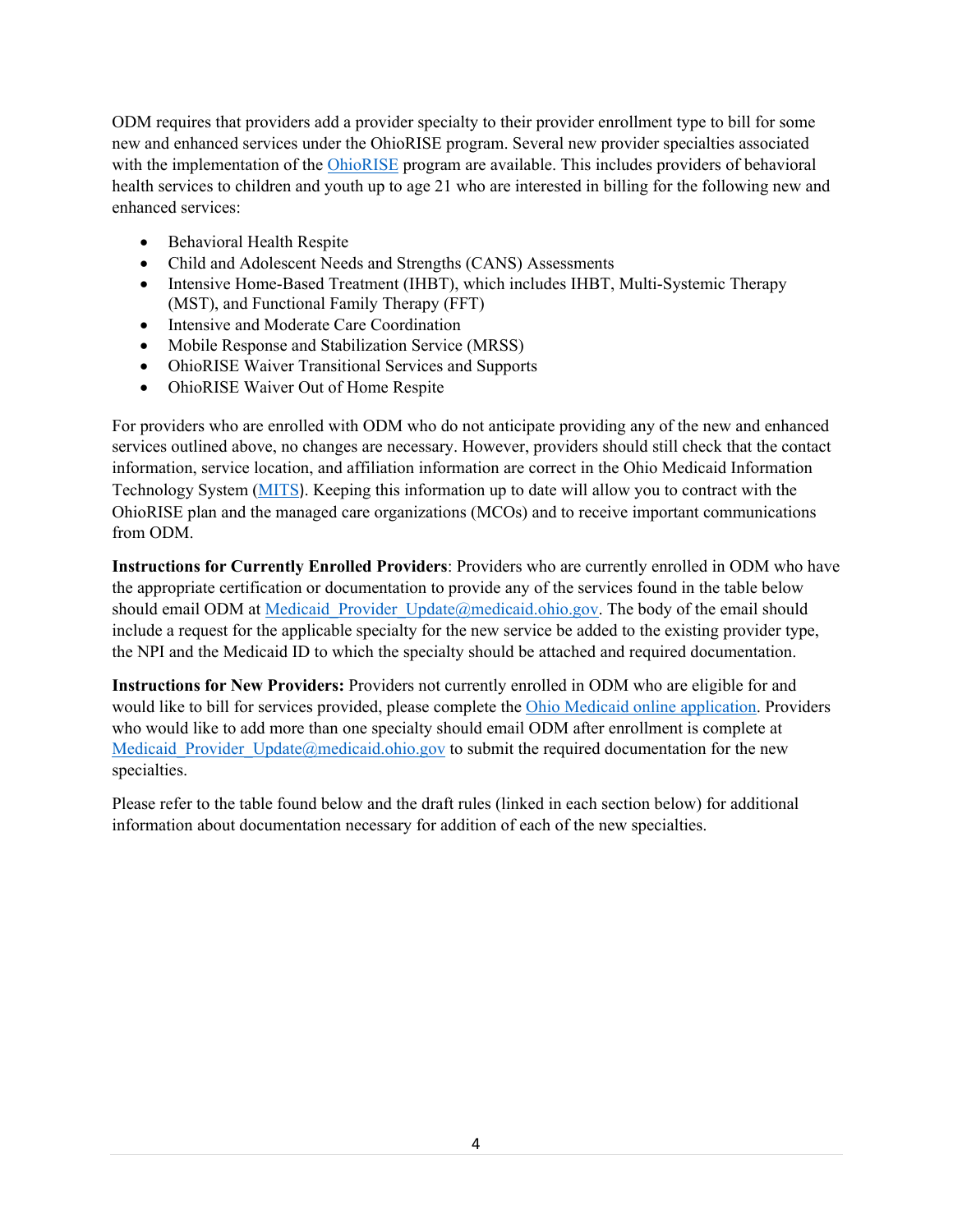<span id="page-9-0"></span>

| Table 1-2: OhioRISE Provider Specialties                                                                            |                                                                                                                                                                                                                                                                                                                                   |                                                                                                                                                                                                                                                                            |                                                                                                                                                                                                                                                                                                                                                                                                                                                                                                                                    |                                                                                                      |  |
|---------------------------------------------------------------------------------------------------------------------|-----------------------------------------------------------------------------------------------------------------------------------------------------------------------------------------------------------------------------------------------------------------------------------------------------------------------------------|----------------------------------------------------------------------------------------------------------------------------------------------------------------------------------------------------------------------------------------------------------------------------|------------------------------------------------------------------------------------------------------------------------------------------------------------------------------------------------------------------------------------------------------------------------------------------------------------------------------------------------------------------------------------------------------------------------------------------------------------------------------------------------------------------------------------|------------------------------------------------------------------------------------------------------|--|
| <b>Specialty</b>                                                                                                    | <b>Delivery System(s)</b>                                                                                                                                                                                                                                                                                                         | <b>Description</b>                                                                                                                                                                                                                                                         | <b>Provider Types for Specialty Addition</b>                                                                                                                                                                                                                                                                                                                                                                                                                                                                                       | <b>Required Documentation*</b>                                                                       |  |
| <b>ORC - CANS</b><br><b>Assessor</b> (Ohio<br>Children's Initiative<br>Child and Adolescent<br>Needs and Strengths) | Ohio Medicaid Managed<br>Care Organizations:<br>Anthem BCBS**<br><b>Buckeye Community</b><br>$\bullet$<br>Health Plan<br>CareSource Ohio<br>$\bullet$<br>Molina Healthcare of<br>$\bullet$<br>Ohio<br>United HealthCare<br>$\bullet$<br>Community Plan of<br>Ohio<br>OhioRISE (Aetna Better<br>Health of Ohio)<br>Fee-for-Service | Ohio Children's<br><b>Initiative CANS</b><br>assessors certified<br>through the Praed<br>Foundation who<br>have completed live<br>Ohio Children's<br><b>Initiative CANS</b><br>training<br>For more<br>information, visit<br>the OhioRISE<br><b>CANS Resources</b><br>page | Rendering Provider Type:***<br>Physician<br>$\bullet$<br>Physician Assistant<br>$\bullet$<br>Social Worker<br>$\bullet$<br>Non-Agency RN/LPN<br>$\bullet$<br>Psychologists/School<br>$\bullet$<br>Psychologist<br><b>Clinical Counselor</b><br>$\bullet$<br>Marriage and Family Therapist<br>$\bullet$<br><b>Chemical Dependency</b><br>$\bullet$<br>Counselor<br>Clinical Nurse Specialist (CNS)<br>$\bullet$<br>Nurse Practitioner (NP)<br>$\bullet$<br>Paraprofessional<br>$\bullet$<br>Care Management Specialist<br>$\bullet$ | Praed Foundation certification<br>in the Ohio Children's Initiative<br><b>CANS</b>                   |  |
|                                                                                                                     |                                                                                                                                                                                                                                                                                                                                   |                                                                                                                                                                                                                                                                            | <b>Billing Provider Type:</b><br>Hospital<br>$\bullet$<br>Psychiatric Residential<br>$\bullet$<br><b>Treatment Facility (PRTF)</b>                                                                                                                                                                                                                                                                                                                                                                                                 |                                                                                                      |  |
| <b>ORM-MRSS</b><br>(Mobile Response<br>and Stabilization<br>Service)                                                | Ohio Medicaid Managed<br>Care Organizations:<br>Anthem BCBS**<br>$\bullet$<br><b>Buckeye Community</b><br>$\bullet$<br>Health Plan<br>CareSource Ohio<br>$\bullet$<br>Molina Healthcare of<br>$\bullet$<br>Ohio<br>United HealthCare<br>$\bullet$<br>Community Plan of<br>Ohio                                                    | MRSS agencies<br>with appropriate<br>certification from<br>the Ohio<br>Department of<br>Mental Health and<br><b>Addiction Services</b><br>(OhioMHAS)<br>OAC 5160-27-13                                                                                                     | <b>Billing Provider Type:</b><br><b>Community Mental Health</b><br>$\bullet$<br>Agency<br>SUD Agency<br>$\bullet$<br>Hospital<br>$\bullet$                                                                                                                                                                                                                                                                                                                                                                                         | MRSS Certification from Ohio<br>Mental Health and Addiction<br>Services (OhioMHAS)<br>OAC 5122-29-28 |  |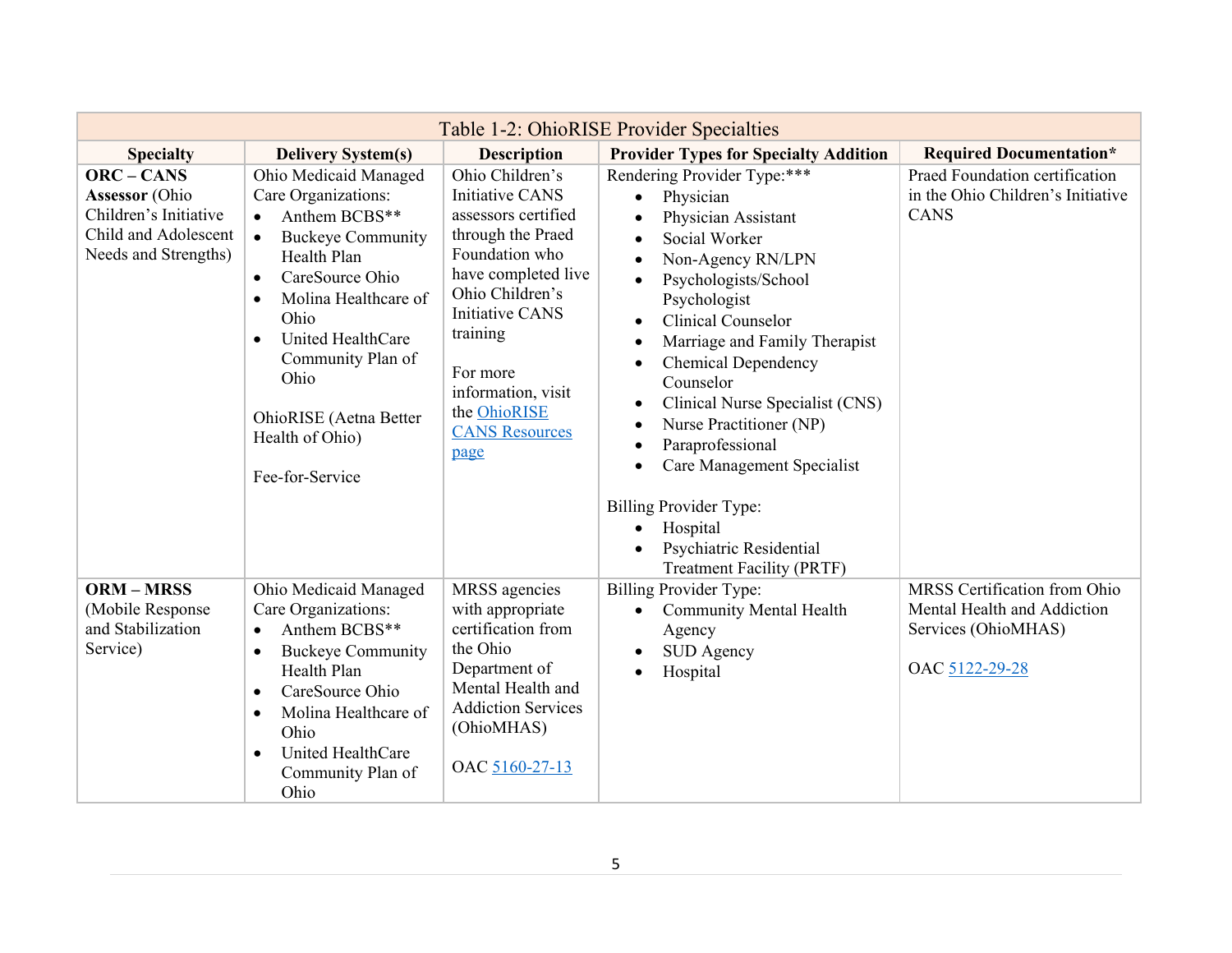| OhioRISE (Aetna Better<br>Health of Ohio)<br>Fee-for-Service<br>Prior to July 1:<br>Ohio Medicaid Managed<br>Care Organizations<br>Fee-for-Service Medicaid<br><b>Beginning July 1: Only</b><br>OhioRISE (Aetna Better<br>Health of Ohio) | Entities with<br>current IHBT<br>certification from<br>OhioMHAS<br>OAC 5160-27-05                                                         | <b>Billing Provider Type:</b><br><b>Community Mental Health</b><br>$\bullet$<br>Agency<br>Hospital<br>$\bullet$                                                                                                                                                                                                                                                                                                                                                        | <b>IHBT</b> Certification from<br>OhioMHAS<br>OAC 5122-29-28                                                                                                      |
|-------------------------------------------------------------------------------------------------------------------------------------------------------------------------------------------------------------------------------------------|-------------------------------------------------------------------------------------------------------------------------------------------|------------------------------------------------------------------------------------------------------------------------------------------------------------------------------------------------------------------------------------------------------------------------------------------------------------------------------------------------------------------------------------------------------------------------------------------------------------------------|-------------------------------------------------------------------------------------------------------------------------------------------------------------------|
| OhioRISE (Aetna Better<br>Health of Ohio)                                                                                                                                                                                                 | <b>OhioRISE CMEs</b><br>contracted with the<br>OhioRISE plan to<br>provide Care<br>Coordination<br>services<br>OAC 5160-59-03.2           | <b>Billing Provider Type:</b><br><b>Community Mental Health</b><br>$\bullet$<br>Agency<br>Professional Medical Group<br>$\bullet$<br>Waivered Services Organization<br>$\bullet$<br>(Care Management Entity)                                                                                                                                                                                                                                                           | Documentation of<br>selection/contracting with the<br>OhioRISE plan (Aetna Better<br>Health of Ohio) to provide CME<br>services                                   |
| OhioRISE (Aetna Better<br>Health of Ohio)                                                                                                                                                                                                 | Providers<br>contracted with the<br>OhioRISE plan to<br>provide Behavioral<br>Health Respite<br>services<br>OAC 5160-59-03.4<br>Providers | <b>Billing Provider Type:</b><br><b>Community Mental Health</b><br>$\bullet$<br>Agency<br><b>SUD</b> Agency<br>Waivered Services Organization<br>(DODD community respite)<br>Waivered Services Individual<br>$\bullet$<br>(includes DODD certified<br>informal respite providers)<br>Non-Agency Personal Care Aid<br>$\bullet$<br>(includes DODD certified<br>informal respite providers,<br>family/natural supports, foster<br>care)<br><b>Billing Provider Type:</b> | Attestation statement that the<br>provider is contracting with the<br>OhioRISE plan (Aetna Better<br>Health of Ohio) to provide BH<br>respite and/or TSS services |
|                                                                                                                                                                                                                                           |                                                                                                                                           | OAC 5160-59-03.3<br>contracted with the                                                                                                                                                                                                                                                                                                                                                                                                                                |                                                                                                                                                                   |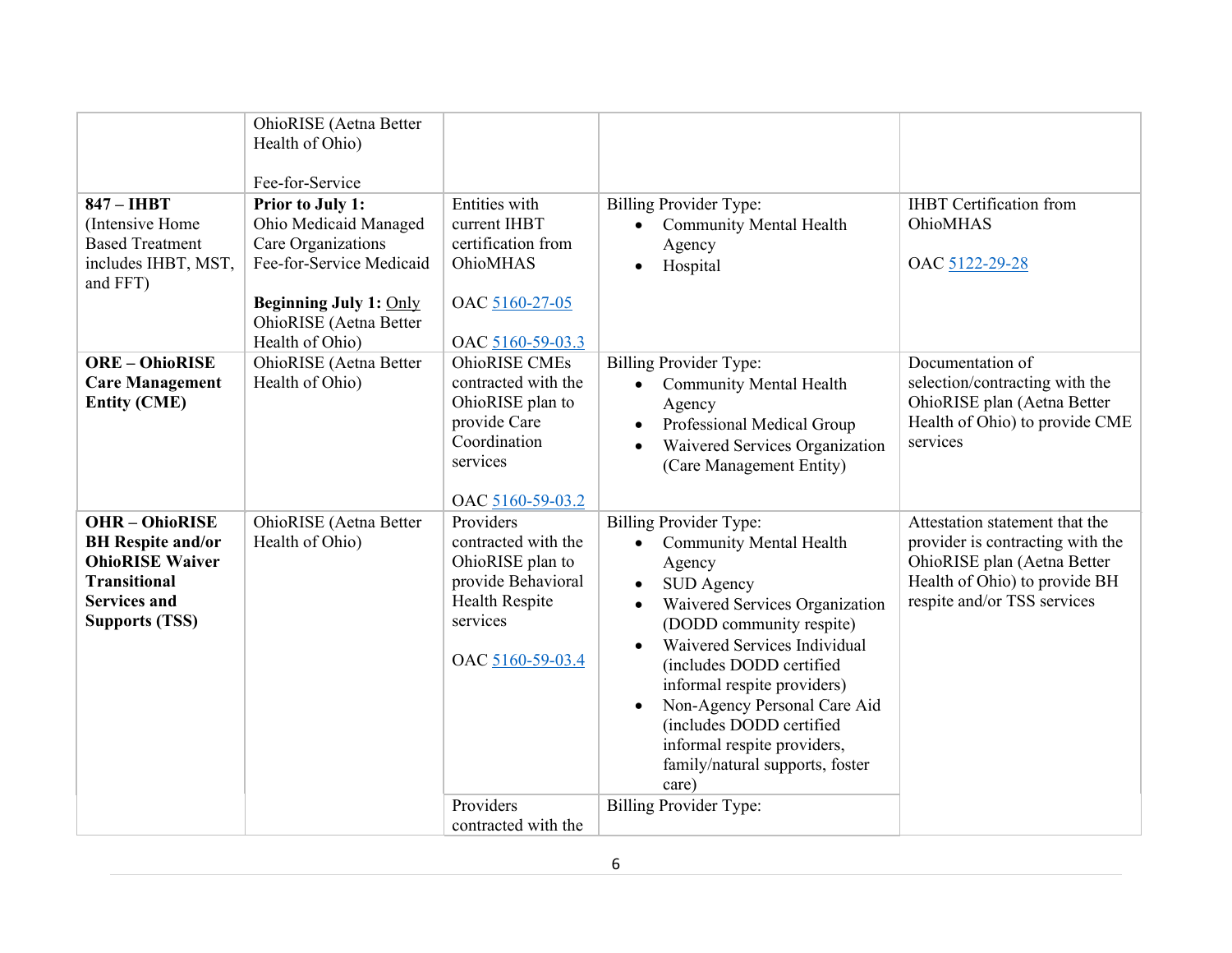|                                                                    |                                           | OhioRISE plan to<br>provide OhioRISE<br>Waiver TSS<br>OAC 5160-59-05.2                                                                     | <b>Community Mental Health</b><br>$\bullet$<br>Agency<br><b>SUD</b> Agency<br>$\bullet$<br>Waivered Services Organization<br>(DODD homemaker/personal<br>care services)<br>Waivered Services Individual<br>$\bullet$<br>(DODD homemaker/personal<br>care services)<br>Non-Agency Personal Care Aid<br>$\bullet$<br>(DODD homemaker/personal<br>care services)<br>Rendering Provider Type (if not<br>employed by the above entities):<br>Independent behavioral health<br>$\bullet$<br>practitioners |                                                                                                                                                                 |
|--------------------------------------------------------------------|-------------------------------------------|--------------------------------------------------------------------------------------------------------------------------------------------|-----------------------------------------------------------------------------------------------------------------------------------------------------------------------------------------------------------------------------------------------------------------------------------------------------------------------------------------------------------------------------------------------------------------------------------------------------------------------------------------------------|-----------------------------------------------------------------------------------------------------------------------------------------------------------------|
| <b>ORR-OhioRISE</b><br><b>Waiver Out of</b><br><b>Home Respite</b> | OhioRISE (Aetna Better<br>Health of Ohio) | <b>Entities contracted</b><br>with the OhioRISE<br>plan to provide<br><b>OhioRISE</b> Waiver<br>Out of Home<br>Respite<br>OAC 5160-59-05.1 | Billing Provider Type:<br><b>Community Mental Health</b><br>$\bullet$<br>Agency (Class 1 Residential<br>Facility)<br>Non-State Operated ICF/IDD<br><b>PRTF</b><br>$\bullet$<br>Waivered Services Organization<br>(Community Respite)                                                                                                                                                                                                                                                                | Attestation statement that the<br>provider is contracted with the<br>OhioRISE plan (Aetna Better<br>Health of Ohio) to provide Out-<br>of-Home Respite services |
|                                                                    |                                           |                                                                                                                                            | *Degrinal degree performation degree of degree original quantity degree in the greenesty hairs requested. Drawidge must also required degree or totion                                                                                                                                                                                                                                                                                                                                              |                                                                                                                                                                 |

\*Required documentation refers to documentation submitted specific to the specialty being requested. Providers must also provide documentation specific to the provider type under which they enroll in Ohio Medicaid

\*\*Administered by Paramount Advantage in West and Northeast Region until ODM enters into new MCO agreements

\*\*\*Must be affiliated with a Community Mental Health Agency, SUD Agency, or Care Management Entity (CME) or be an independent behavioral health practitioner, in accordance with OAC [5160-8-05;](https://codes.ohio.gov/ohio-administrative-code/rule-5160-8-05) RNs, LPNs and Peer Specialists may add the CANS specialty if they are dually licensed as another behavioral health provider type (e.g., QMHS)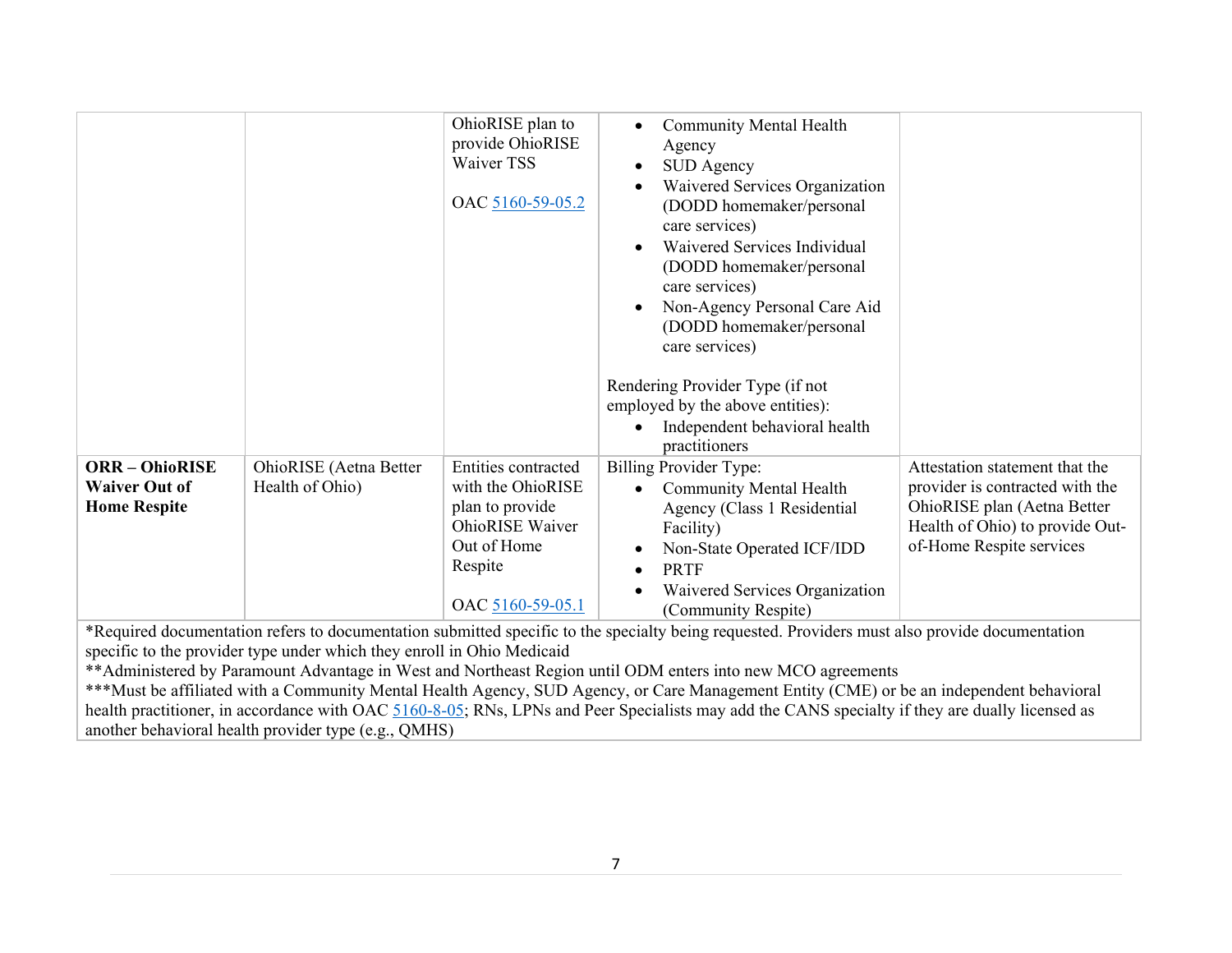## <span id="page-12-0"></span>**Section 2: Billing Information**

## <span id="page-12-1"></span>Third Party Payer (TPP) Coordination of Benefits (COB)

Certain OhioRISE covered services are subject to Ohio's early and periodic screening, diagnostic and treatment (EPSDT) benefit in accordance with Ohio Administrative Code (OAC) rules [5160-1-14](https://codes.ohio.gov/ohio-administrative-code/rule-5160-1-14) and [5160-1-16.](https://codes.ohio.gov/ohio-administrative-code/rule-5160-1-16) Therefore, services deemed to meet the EPSDT criteria by ODM (including the new and enhanced services described above) are subject to payment by the youth's enrolled MCO or the OhioRISE plan and are not required to first be submitted for payment by a TPP. Additional TPP resources are available on<https://bh.medicaid.ohio.gov/manuals> > Billing and IT Resources > Third-Party Liability Resources.

### <span id="page-12-2"></span>Prior Authorization and Approval of OhioRISE Services

OhioRISE care coordinators working within the OhioRISE plan or Care Management Entities (CMEs) will work with children/youth and their child and family teams (CFTs) to understand the individual needs of each child/youth and to develop a plan of care that meets their needs. Most behavioral health benefits covered under the OhioRISE plan do not require prior authorization or prior approval of services before they can be provided to children and youth enrolled in the program.

For a limited set of OhioRISE services, prior approval or prior authorization of care from the OhioRISE plan will be required. The table below lists the services for which prior approval or prior authorization will be required. The OhioRISE plan's clinical coverage policies will outline medical necessity requirements for each of the services that require prior approval or prior authorization. Care coordinators will work to understand which services a child/youth may need that require prior approval or prior authorization.

- **A service that requires prior approva**l uses the child and family care plan (CFCP) process. Care coordinators submit all CFCPs to the OhioRISE plan for review.
	- o Services requiring prior approval must be documented in detail on the child and familycentered care plan (CFCP), and the CFCP must be approved by the OhioRISE plan prior to the child/youth receiving the service and the provider billing for the service.
	- o Care coordinators will understand services requiring prior approval, work to ensure these services are considered by the child and family team (CFT), and when appropriate work to include providers of these services in the CFT .
	- o After developing the CFCP with the CFT, the care coordinator submits the CFCP to the OhioRISE plan.
	- o For services that require prior approval before they can be provided/reimbursed, the OhioRISE plan must concur with the CFCP – this concurrence serves as approval to provide and bill for the services that must be approved using the CFCP process.
	- $\circ$  The OhioRISE plan may concur with the CFCP, or they may request more information and/or follow-up discussion(s) with the care coordinator to improve the quality of the CFCP prior to issuing a concurrence.
	- o If CFCP questions remain, the OhioRISE plan may issue a notice of non-concurrence, and the care coordinator will need to amend the CFCP and resubmit.
	- o Once a CFCP including these services is reviewed and concurrence (approval) is issued by the OhioRISE plan, the services may be used by the member and billed by the provider.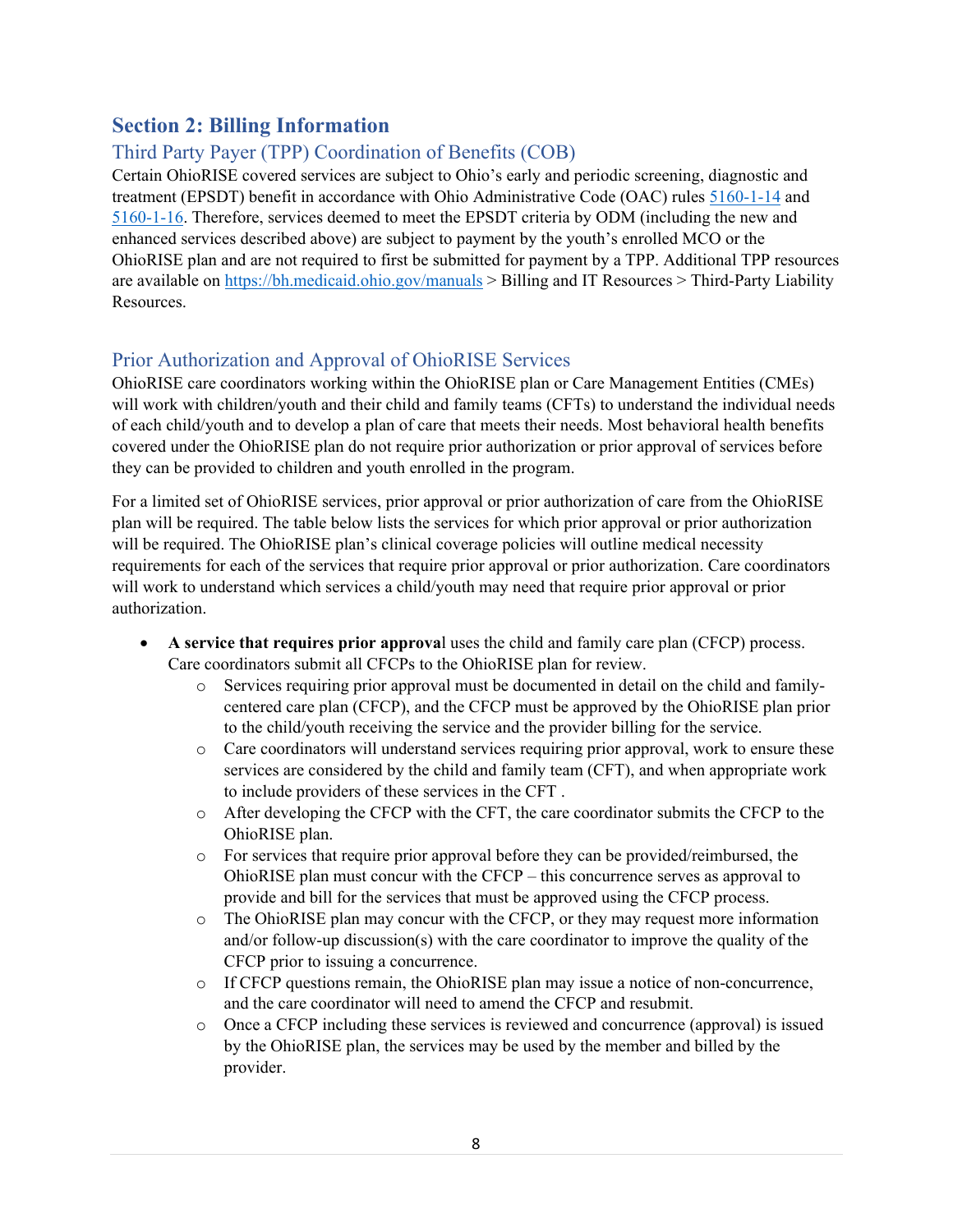- **A service that requires prior authorization uses the provider-initiated prior authorization request process**
	- o Providers of these services must request and receive authorization from the OhioRISE plan prior to billing for the service.
	- o Process follows the traditional provider-initiated prior authorization request pathway.
	- o Care coordinators will understand services requiring prior authorization, work to ensure these services are considered by the CFT, and when appropriate work to include providers of these services in the CFT and include these services on the CFCP.

For services subject to the prior approval and prior authorization processes, if the OhioRISE plan denies, reduces, terminates, or suspends an approval or authorization for the service, this constitutes an adverse benefit determination that can be appealed in accordance with rule 5160-26-08.4 of the Ohio Administrative Code.

Table 2-1: OhioRISE Services Requiring Prior Approval or Prior Authorization

#### <span id="page-13-0"></span>**OhioRISE services requiring prior approval through Aetna's child and family care plan review process** • Primary Flex Funds – budget authority • OhioRISE 1915(c) Waiver Services o Secondary Flex Funds – budget authority o Transitional Services and Supports Initial service approval on care plan is for up to 72 hours. Additional hours of service may be approved on subsequent care plan updates. o Out-of-home respite A maximum of 90 calendar days of the service can be approved and used per 365 days. **OhioRISE services requiring prior authorization through traditional provider-initiated**

**request**

*Aetna's clinical coverage policies will outline medical necessity criteria for prior authorizing these services*

- Inpatient hospital treatment for psychiatric and/or substance use disorder primary diagnoses
- Psychiatric Residential Treatment Facility (PRTF) services
- Electroconvulsive Therapy (covered by OhioRISE as part of the outpatient hospital behavioral health benefit)
- SUD Partial Hospitalization (H0015 TG)

| <b>OhioRISE</b> services with soft billing limitations                                  |                                                                                                                  |                    |                                                                                       |  |  |  |
|-----------------------------------------------------------------------------------------|------------------------------------------------------------------------------------------------------------------|--------------------|---------------------------------------------------------------------------------------|--|--|--|
| Prior authorization through traditional provider-initiated request will be required for |                                                                                                                  |                    |                                                                                       |  |  |  |
| <b>Service</b>                                                                          | continued coverage beyond these limitations<br><b>Continued Coverage Authorization</b><br>Code<br><b>Benefit</b> |                    |                                                                                       |  |  |  |
|                                                                                         |                                                                                                                  | <b>Period</b>      | <b>Requirement</b>                                                                    |  |  |  |
| Intensive Home-<br><b>Based Treatment</b><br>(IHBT)                                     | H <sub>2015</sub>                                                                                                |                    |                                                                                       |  |  |  |
| Multi-Systemic<br>Therapy (MST)                                                         | H <sub>2</sub> 033                                                                                               | Enrollment<br>span | Up to 180 days per person. Prior Authorization is<br>required for additional service. |  |  |  |
| <b>Functional Family</b><br>Therapy (FFT)                                               | H2015 TF                                                                                                         |                    |                                                                                       |  |  |  |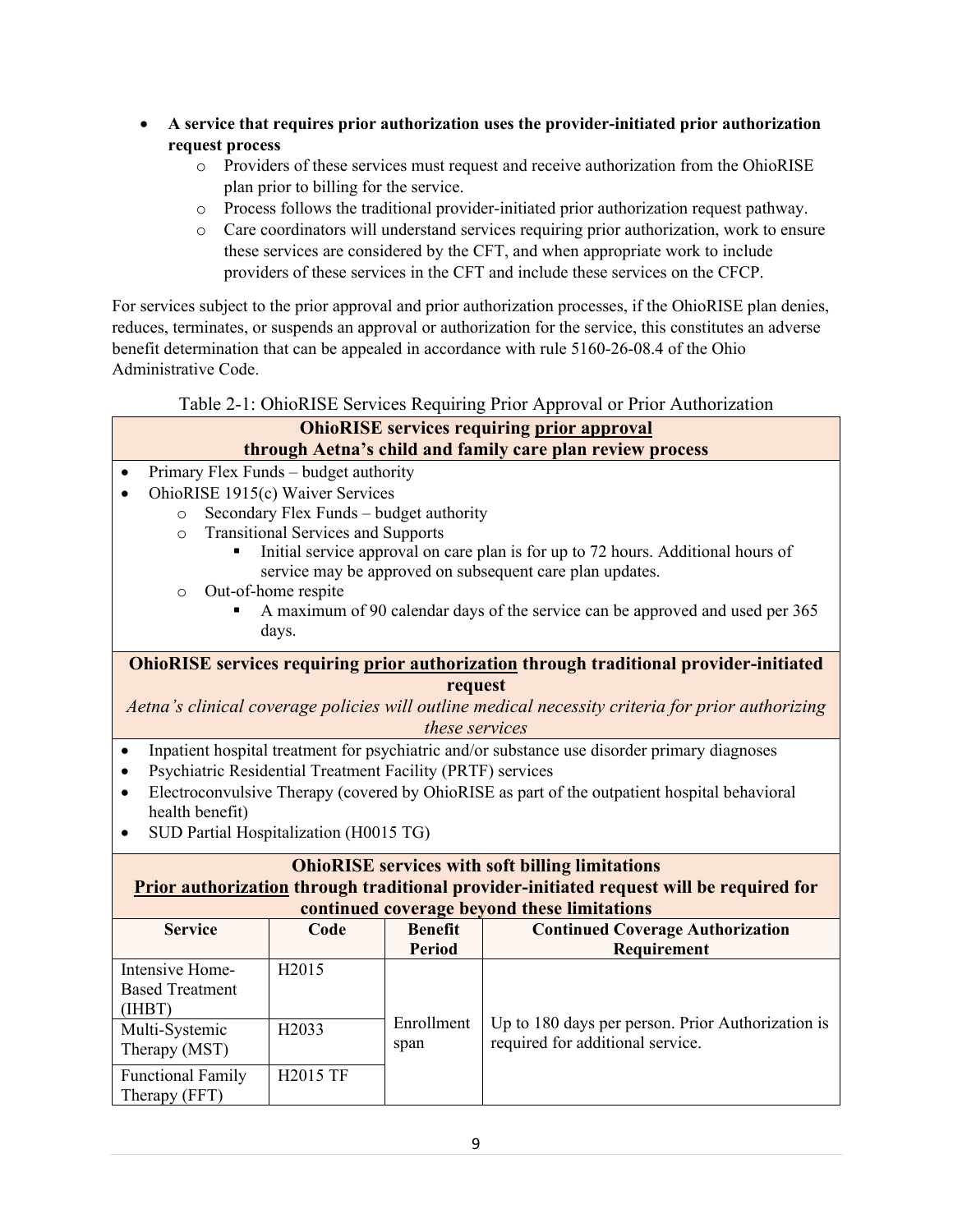| Assertive<br>Community<br>Treatment                                                  | H0040                                                                            | Enrollment<br>span     | Up to 180 days per person. Prior Authorization is<br>required for additional service.                                                                                                                                                                                                                                                                             |
|--------------------------------------------------------------------------------------|----------------------------------------------------------------------------------|------------------------|-------------------------------------------------------------------------------------------------------------------------------------------------------------------------------------------------------------------------------------------------------------------------------------------------------------------------------------------------------------------|
| <b>Behavioral Health</b><br>Respite                                                  | S5150, S5151                                                                     | Calendar<br>year       | Up to 50 days per person. Prior Authorization is<br>required for additional service.                                                                                                                                                                                                                                                                              |
| Mobile Response<br>and Stabilization<br>Service (MRSS) -<br>Stabilization<br>Service | S9482                                                                            | <b>MRSS</b><br>episode | Prior authorization is needed for stabilization<br>services rendered more than six weeks from the<br>completion of mobile response.                                                                                                                                                                                                                               |
| Psychiatric<br>Diagnostic<br>Evaluations                                             | 90791, 90792                                                                     | Calendar<br>Year       | 1 encounter per person per calendar year per<br>code per billing agency for 90791 and 90792.<br>Prior authorization is required for additional<br>service.                                                                                                                                                                                                        |
| Psychological<br>Testing                                                             | 96112, 96113,<br>96116, 96121,<br>96130, 96131,<br>96132, 96133,<br>96136, 96137 | Calendar<br>Year       | Up to 20 hours/encounters per patient per<br>calendar year for all psychological testing codes.<br>Prior authorization is required for additional<br>service.                                                                                                                                                                                                     |
| <b>Screening Brief</b><br>Intervention and<br>Referral to<br>Treatment (SBIRT)       | G0396,<br>G0397                                                                  | Calendar<br>Year       | One of each code (G0396 and G0397), per<br>billing agency, per patient, per year. Cannot be<br>billed by provider type 95. Prior authorization is<br>required for additional service.                                                                                                                                                                             |
| Alcohol or Drug<br>Assessment                                                        | H0001                                                                            | Calendar<br>Year       | 2 assessments per patient per calendar year per<br>billing agency. Prior authorization is required for<br>additional service.                                                                                                                                                                                                                                     |
| TBS Group Per<br>Diem                                                                | H2020                                                                            | Calendar<br>Year       | 1 per day. Prior authorization is required for an<br>additional per diem service to the same client on<br>the same day.                                                                                                                                                                                                                                           |
| <b>SUD Residential</b>                                                               | H2034,<br>H2036                                                                  | Calendar<br>Year       | Up to 30 consecutive days without prior<br>authorization. Prior authorization then must<br>support the medical necessity of continued stay,<br>if not, only the initial 30 consecutive days are<br>reimbursed. This applies to first two stays. Third<br>and subsequent stays in the same year require<br>prior authorization from the first day of<br>admission. |
| <b>SUD Peer Recovery</b>                                                             | H0038                                                                            | Calendar<br>Year       | Up to 4 hours per day without prior<br>authorization. Prior authorization would be<br>needed to cover more than 4 hours in a day once<br>limit is reached                                                                                                                                                                                                         |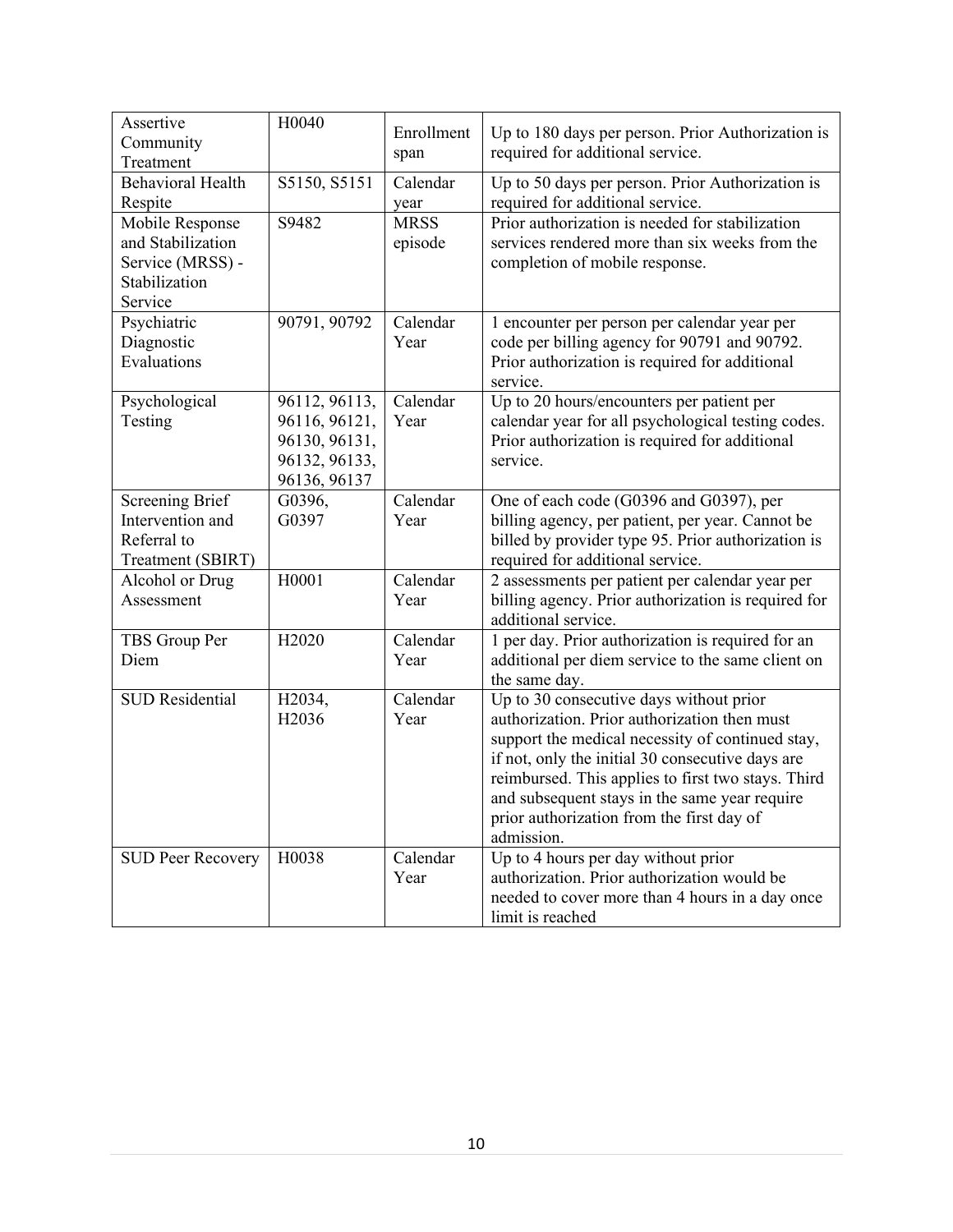#### <span id="page-15-0"></span>Prior Authorization and Approval of Services During the OhioRISE Transition of Care Period (July 1, 2022 – September 30, 2022)

To ensure a smooth transition to OhioRISE, the OhioRISE plan will honor services that were prior authorized by a managed care organization (MCO) or fee-for-service Medicaid upon a youth's transition onto the OhioRISE plan in July 2022. For the first 3 months of the OhioRISE program, beginning July 1, 2022 and ending September 30, 2022 (known as the OhioRISE transition of care period), only the following services will require authorization or approval by the OhioRISE plan:

- Services that will require prior authorization (PA) using the traditional provider-initiated PA process will include:
	- o Inpatient psychiatric services (including hospital and PRTF services), and
	- o Electroconvulsive Therapy (ECT)
- Services requiring prior approval through the child and family-centered care plan (CFCP) that need to be approved before they can be provided and reimbursed:
	- o Primary Flex Funds budget authority
	- o OhioRISE 1915(c) Waiver Services
		- Secondary Flex Funds budget authority
		- **Transitional Services and Supports**
		- Out-of-home respite

Following the OhioRISE transition of care period ending September 30, 2022, additional authorization, as described in the table above, may be required for certain OhioRISE services.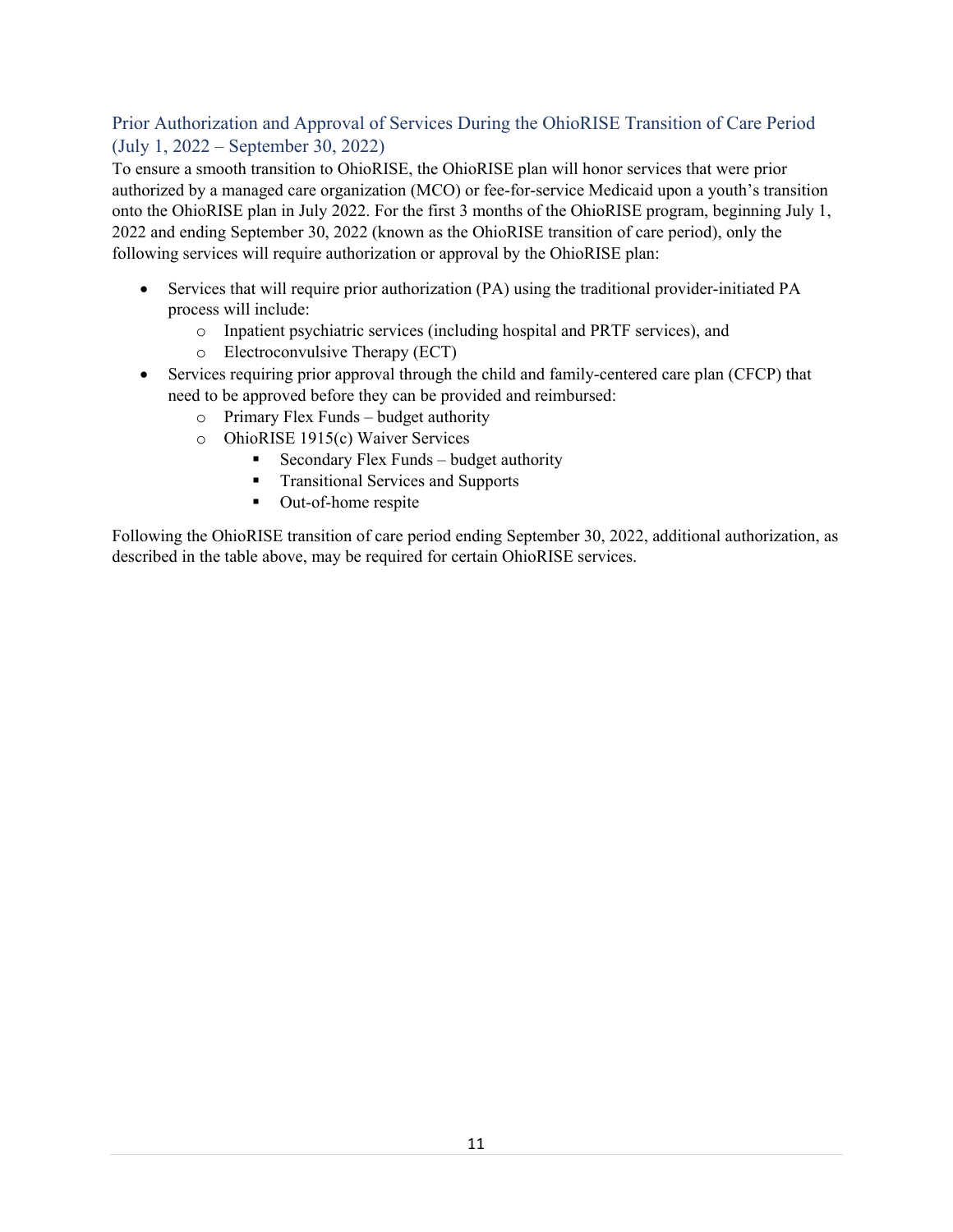### <span id="page-16-0"></span>Practitioner Abbreviations

Practitioner abbreviations are used in the service charts provided in the remaining sections of this document. The chart below may be used as a reference to these abbreviations:

<span id="page-16-1"></span>

| <b>Practitioner Abbreviations Key</b> |                                                       |                                      |                                                                   |  |  |  |
|---------------------------------------|-------------------------------------------------------|--------------------------------------|-------------------------------------------------------------------|--|--|--|
| <b>MD/DO</b>                          | Physician                                             | <b>LSW</b>                           | Licensed social worker                                            |  |  |  |
| <b>CNS</b>                            | Clinical nurse specialist                             | <b>LMFT</b>                          | Licensed marriage and<br>family therapist                         |  |  |  |
| <b>CNP</b>                            | Certified nurse practitioner                          | <b>LPC</b>                           | Licensed professional<br>counselor                                |  |  |  |
| PA                                    | Physician assistant                                   | <b>LCDC</b> II or<br><b>LCDC III</b> | Licensed chemical<br>dependency counselor II or<br>Ш              |  |  |  |
| <b>RN</b>                             | Registered nurse                                      | $SW-A$                               | Social worker assistant                                           |  |  |  |
| <b>LPN</b>                            | Licensed practical nurse                              | $SW-T$                               | Social worker trainee                                             |  |  |  |
| <b>PSY</b>                            | Psychologist                                          | <b>MFT-T</b>                         | Marriage and family<br>therapist trainee                          |  |  |  |
| <b>LISW</b>                           | Licensed independent social worker                    | $C-T$                                | Counselor trainee                                                 |  |  |  |
| <b>LIMFT</b>                          | Licensed independent marriage and<br>family therapist | $CDC-A$                              | Chemical dependency<br>counselor assistant                        |  |  |  |
| <b>LPCC</b>                           | Licensed professional clinical<br>counselor           | <b>CMS</b>                           | Care management<br>specialist                                     |  |  |  |
| <b>LICDC</b>                          | Licensed independent chemical<br>dependency counselor | <b>QMHS</b>                          | Qualified mental health<br>specialist                             |  |  |  |
| Lic<br>school PSY                     | Board licensed school psychologist                    | $OMHS +3$                            | Qualified mental health<br>specialist with 3 years'<br>experience |  |  |  |
| <b>PSY</b><br>assistant               | Psychology assistant                                  | <b>PRS</b>                           | Certified peer supporter                                          |  |  |  |
| <b>WVR</b>                            | Waivered Services Individual                          | <b>PCA</b>                           | Non-Agency Personal<br>Care Aide                                  |  |  |  |

#### Table 2-2: Practitioner Abbreviations

#### <span id="page-16-2"></span>Practitioner Modifiers (updated June 21, 2022)

Aetna Better Health of Ohio will align OhioRISE practitioner modifier requirements with those used in ODM's fee for service program. Aetna will NOT REQUIRE practitioner modifiers on the following types of claims, unless the rendering practitioner holds multiple licenses or credentials with differing scope of practice (see section below).

- Community mental health agency claims (provider type 84)
- Community substance use disorder treatment provider claims (provider type 95)
- Care Management Entity (CME) claims
- Other professional and behavioral health services reimbursed in accordance with Appendix DD of Ohio Administrative Code (OAC) rule 5160-1-60 (this includes BH services rendered by providers other than community MH/SUD agencies)
- Outpatient hospital claims submitted for Enhanced Ambulatory Patient Group (EAPG) reimbursement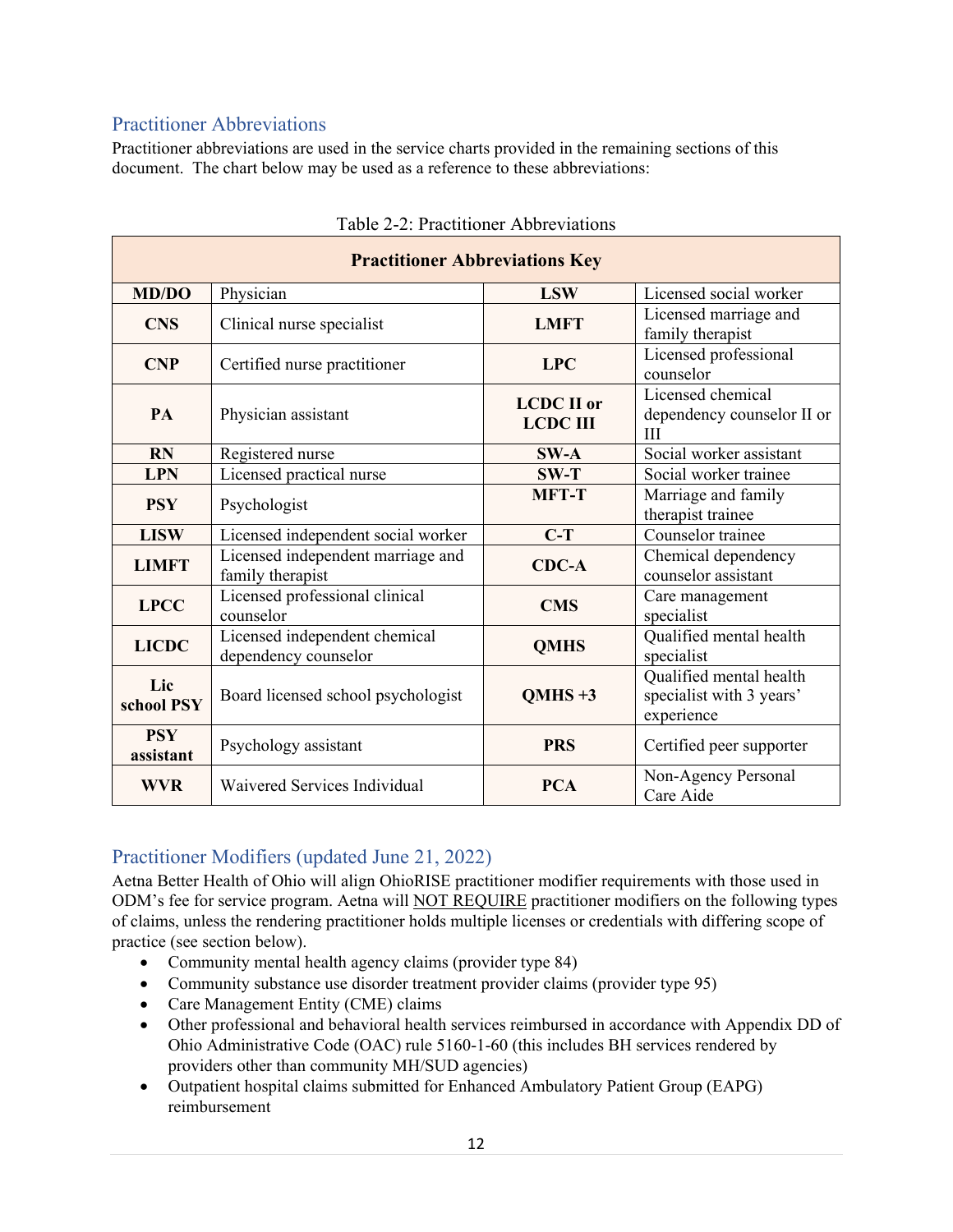In alignment with ODM fee-for-service policy, Aetna WILL REQUIRE practitioner modifiers on outpatient hospital claims submitted for Outpatient Hospital Behavioral Health (OPHBH) reimbursement. Aetna's OPHBH practitioner modifier requirements will mirror ODM's fee for service requirements. For outpatient hospital claims, relevant OPHBH modifiers are found at the following link: Medicaid.ohio.gov > Resources for Providers > Fee Schedules & Rates > Outpatient Hospital Behavioral Health Services

#### **Practitioners with multiple licenses or credentials**

Consistent with ODM fee-for-service, Aetna will require rendering practitioners holding multiple licenses or credentials with differing scopes of practice to use ODM's requirements for enrollment and claims submission, including:

- Provider enrollment with a multi-license specialty
- Rendering provider reporting their additional licensure/credentials on claims
- Use of modifiers as described in the ODM Behavioral Health Provider Manual and identified on ODM's dual licensure grid, which can be found on [https://bh.medicaid.ohio.gov/manuals.](https://bh.medicaid.ohio.gov/manuals)

Practitioner modifiers are not typically required, however, a practitioner modifier may be required if an individual is enrolled with additional specialties and the primary enrollment is not one of the allowable provider types listed above. Please refer to the "Modifiers" worksheet found in the "Dual Licensure Grid" at bhmedicaid.ohio.gov for additional information. Use the table below for all professional claims requiring practitioner modifiers for providers enrolled with multiple licenses/credentials, when reporting the additional secondary licensure/credentials on claims.

<span id="page-17-0"></span>

| <b>Practitioner</b>                  | <b>Modifier</b> | <b>Practitioner</b>                 | <b>Modifier</b> |  |  |  |
|--------------------------------------|-----------------|-------------------------------------|-----------------|--|--|--|
| <b>LPC</b>                           | U <sub>2</sub>  | <b>QMHS</b> (Masters)               | HO              |  |  |  |
| <b>LCDC II or LCDC III</b>           | U3              | <b>QMHS</b> (3 yrs experience)      | <b>UK</b>       |  |  |  |
| <b>LSW</b>                           | U <sub>4</sub>  | <b>CMS</b> (High School/Associates) | HM              |  |  |  |
| <b>LMFT</b>                          | U5              | <b>CMS</b> (Bachelors)              | HN              |  |  |  |
| <b>PSY</b> assistant                 | U1              | <b>CMS</b> (Masters)                | HO              |  |  |  |
| $CDC-A$                              | U <sub>6</sub>  | <b>PRS</b> (High School/Associates) | HM              |  |  |  |
| $C-T$                                | U <sub>7</sub>  | <b>PRS</b> (Bachelors)              | HN              |  |  |  |
| $SW-A$                               | U <sub>8</sub>  | <b>PRS</b> (Masters)                | HO              |  |  |  |
| $SW-T$                               | U9              | <b>WVR</b> (High School/Associates) | <b>HM</b>       |  |  |  |
| <b>MFT-T</b>                         | <b>UA</b>       | <b>WVR</b> (Bachelors)              | HN              |  |  |  |
| <b>QMHS</b> (High School/Associates) | HM              | <b>WVR</b> (Masters)                | HO              |  |  |  |
| <b>QMHS</b> (Bachelors)              | HN              |                                     |                 |  |  |  |

Table 2-3: Practitioner Modifiers\*

\*Applicable to community behavioral health and CME billing. For outpatient hospital claims, relevant OPHBH modifiers are found at the following link: Medicaid.ohio.gov > Resources for Providers > Fee Schedules & Rates > Outpatient Hospital Behavioral Health Services.

As of June 21, 2022, Aetna is working to reconfigure its claims engine to incorporate the practitioner modifier requirements outlined above to align with ODM fee-for-service. Until this reconfiguration is complete, Aetna will need to process some claims manually. Providers will not be required to resubmit or adjust claims at a later date if their claims are processed manually because of Aetna's reconfiguration timeline.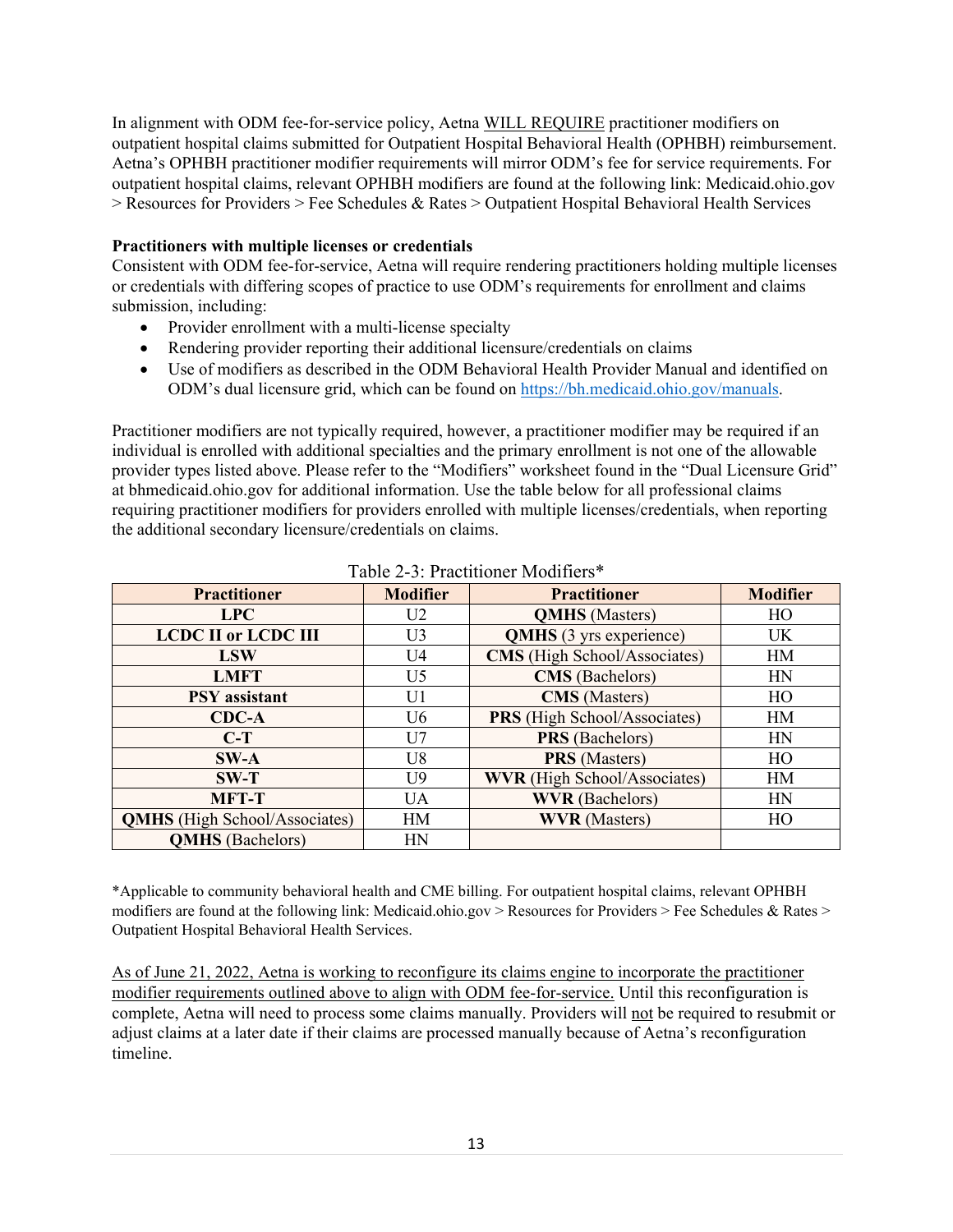## <span id="page-18-0"></span>OhioRISE Mixed Services Protocol

The [OhioRISE Mixed Services Protocol](https://managedcare.medicaid.ohio.gov/wps/wcm/connect/gov/66beb0f3-0b72-482e-8c17-1c981c175842/OHR+Mixed+Services+Protocol+5.31.2022.pdf?MOD=AJPERES&CVID=o4rc-Pu) was developed to define financial responsibility for behavioral health services provided to youth who are enrolled in the OhioRISE plan. The protocol only includes those services that are covered by both the OhioRISE plan and the MCO and excludes the enhanced or new services that are only covered by the OhioRISE plan. Financial responsibility for behavioral health services provided to youth who are not enrolled in the OhioRISE plan remain the responsibility of the recipient's managed care organization or fee-for-service Medicaid.

Providers can use the OhioRISE Mixed Services Protocol to identify where claims should be submitted if a youth is enrolled in the OhioRISE plan. Services are defined in the column on the left, while the entity to which the claim should be routed, dependent on the date of service, is in the righthand column.

Services always covered by the OhioRISE plan when youth are enrolled include those billed by:

- Community mental health and community substance use disorder (SUD) agencies (Ohio Medicaid provider type (PT) 84 and 95)
- Psychiatric hospitals (Ohio Medicaid PT 02)

The following services are included in the OhioRISE Mixed Services Protocol, as they may be covered by the OhioRISE plan or the MCO (or fee-for-service Medicaid), depending on the youth's date of enrollment in the OhioRISE plan:

- Child and Adolescent Needs and Strengths (CANS) Assessment
- Mobile Response and Stabilization Service (MRSS)

### <span id="page-18-1"></span>Child and Adolescent Needs and Strengths (CANS) Assessment

The CANS is completed at prescribed intervals or whenever there is a significant change in a member's condition or circumstances. CANS assessors should aim to conduct minimally invasive practice and maintain the best interest of youth/caregivers throughout the assessment process. Accordingly, assessors should not over-assess youth/caregivers or ask them to tell their stories multiple times. The Ohio Children's Initiative CANS assessment and the state CANS IT system supports the practice of building upon what we already know about the youth/caregiver's story and avoiding over-assessment. Prior to engaging the youth/caregiver in the CANS assessment process, the CANS assessors should access the CANS IT System to determine if a recent CANS assessment has been completed with the youth/caregiver. If a recent CANS assessment is available in the CANS IT system, the assessor should use their professional judgement to determine if an update needs to occur or if the most recent assessment can be used.

The Ohio Children's Initiative CANS was launched for use in October 2021. While waiting for the system work necessary to identify this as a stand-alone service, ODM issued interim billing guidance that allowed for billing of community psychiatric supportive treatment (CPST), therapeutic behavioral service (TBS), and/or psychiatric diagnostic evaluation for administration of a CANS assessment. Beginning July 1, 2022, the Ohio Children's Initiative CANS assessment may only be billed using the H2000 code. CPST, TBS, and/or psychiatric diagnostic evaluation may no longer be billed for administration of a CANS assessment for dates of service on/after July 1, 2022.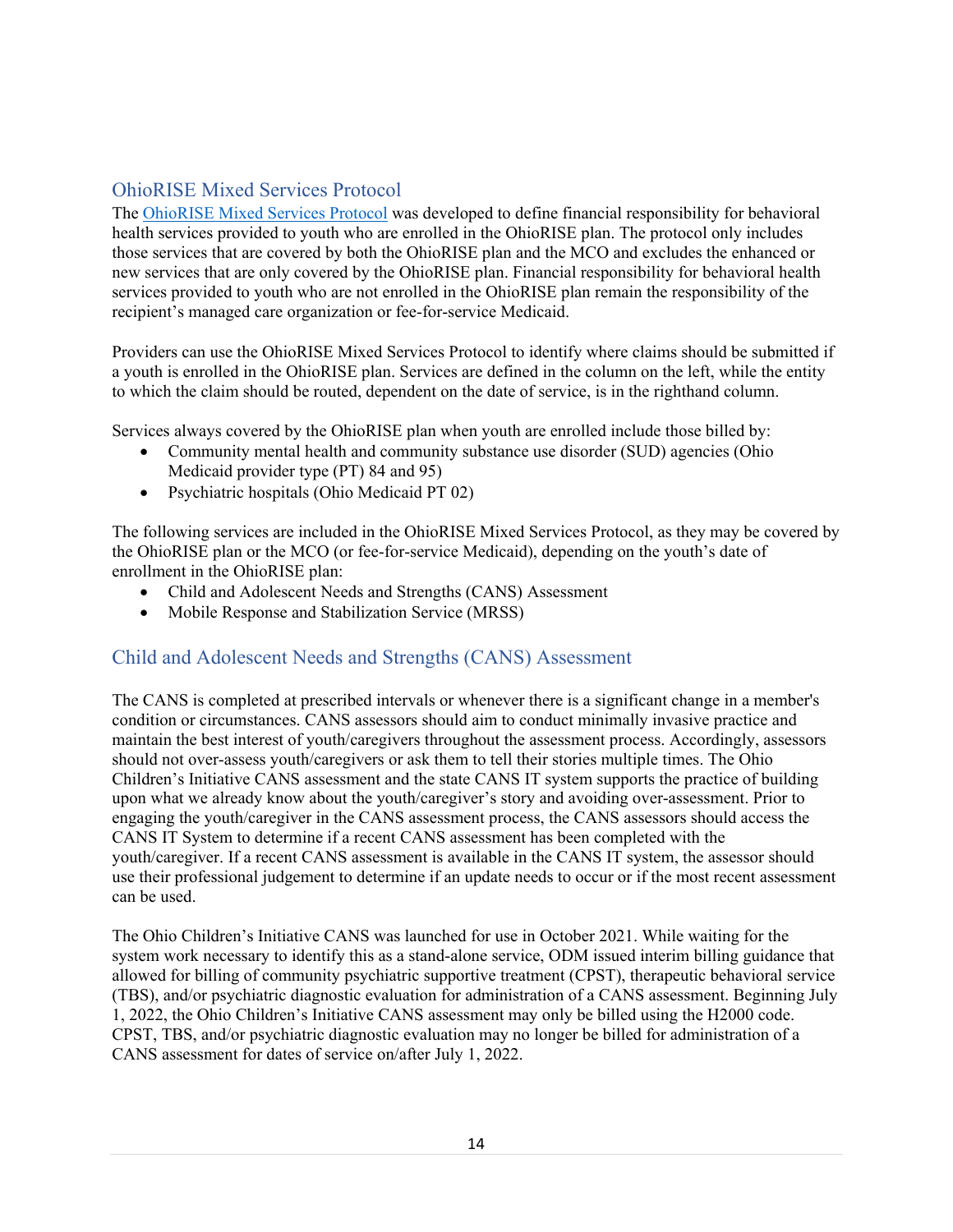Valid Ohio Medicaid Billing Provider Types for CANS:

- Community Mental Health Agency (PT 84)
- SUD Agency (PT 95)
- OhioRISE Care Management Entity (PT 45, 84, 95, 50 or 21)
- Hospitals (PT 01 and 02)
- $\bullet$  PRTF (PT 03)
- Professional Medical Groups (PT 21)
- Clinics (PT 50)
- Independent Billing Providers in accordance with [5160-08-05:](https://codes.ohio.gov/ohio-administrative-code/rule-5160-8-05)
	- o Physician (PT 20)
	- o Physician Assistant (PT 24)
	- $\circ$  CNS (PT 65)
	- $O$  CNP (PT 72)
	- o LICDC (PT/PS 54/540)
	- o Psychologist/Licensed School psych (42/420 / 42/421)
	- o LIMFT (PT/PS 52/520)
	- o LISW (PT/PS 37/370)
	- o LPCC (PT/PS 47/474)

Requirements for Billing:

- Rendering practitioner must be appropriately certified and trained in the administration of the Ohio Children's Initiative CANS assessment
- The rendering practitioner must have an NPI, be enrolled in Medicaid, add the "ORC" specialty to the Ohio Medicaid enrollment and be affiliated with the billing provider
- Hospitals and PRTFs add the "ORC" specialty to the hospital or PRTF enrollment, and ensure staff administering the Ohio Children's Initiative CANS are appropriately certified and trained
- CANS assessments must be entered in Ohio's CANS IT system to establish and maintain OhioRISE eligibility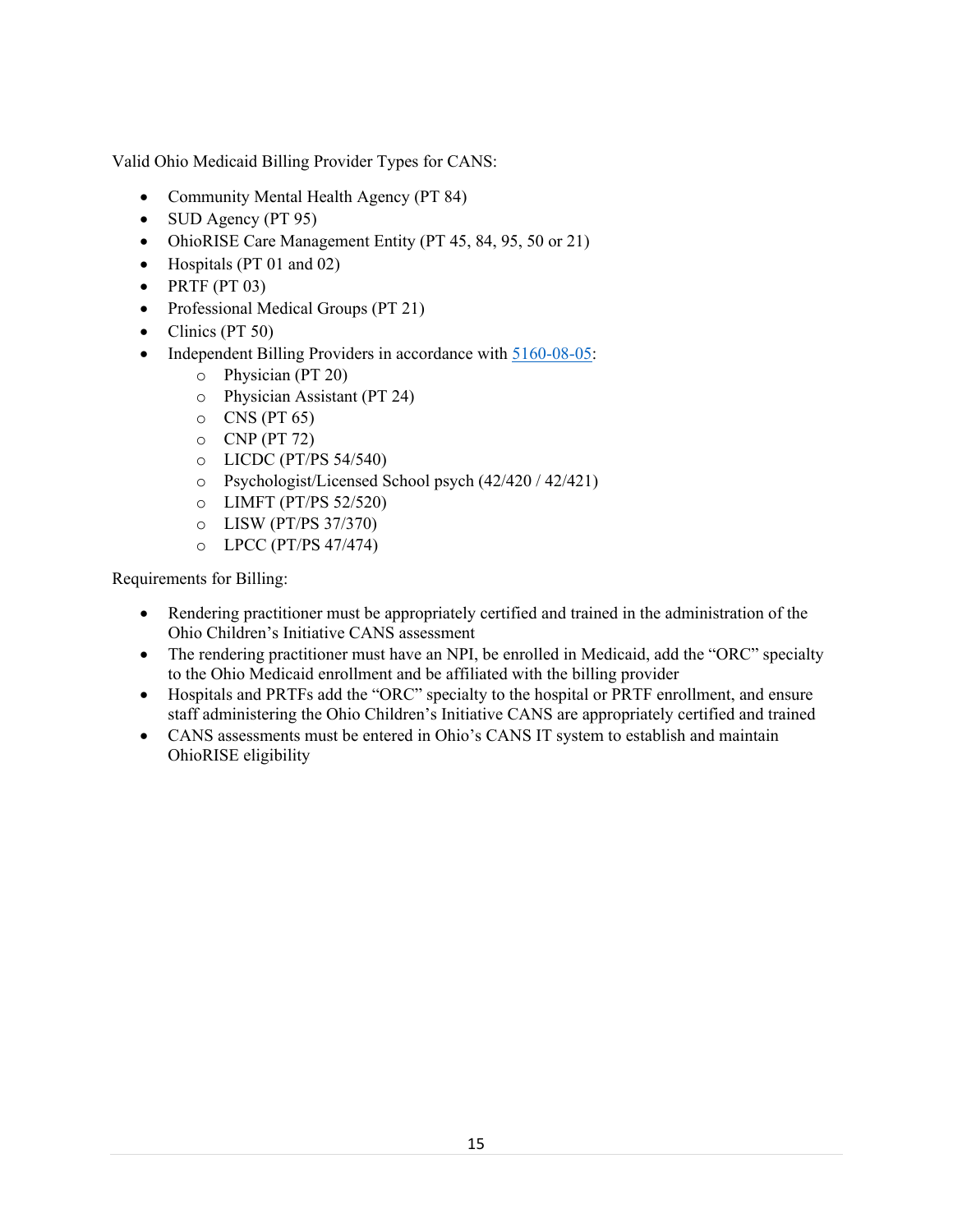<span id="page-20-0"></span>

|                                                                                                                                                                                                                                                                                                                                                                                             | Ellective date //1/2022<br><b>CANS Billing Chart for Claims Billed by Community BH Agencies and CMEs to the</b>                                                                                                                     |                        |                              |          |  |  |  |
|---------------------------------------------------------------------------------------------------------------------------------------------------------------------------------------------------------------------------------------------------------------------------------------------------------------------------------------------------------------------------------------------|-------------------------------------------------------------------------------------------------------------------------------------------------------------------------------------------------------------------------------------|------------------------|------------------------------|----------|--|--|--|
|                                                                                                                                                                                                                                                                                                                                                                                             | <b>OhioRISE Plan (Aetna)</b>                                                                                                                                                                                                        |                        |                              |          |  |  |  |
| Requires the addition of the "ORC" specialty to the rendering provider's enrollment                                                                                                                                                                                                                                                                                                         |                                                                                                                                                                                                                                     |                        |                              |          |  |  |  |
| <b>Service</b>                                                                                                                                                                                                                                                                                                                                                                              | <b>Rendering Provider</b>                                                                                                                                                                                                           | <b>Billing</b><br>Code | Procedure<br><b>Modifier</b> | Rate     |  |  |  |
|                                                                                                                                                                                                                                                                                                                                                                                             | MD/DO                                                                                                                                                                                                                               | H <sub>2000</sub>      |                              | \$341.60 |  |  |  |
|                                                                                                                                                                                                                                                                                                                                                                                             | PA<br><b>CNS</b><br><b>CNP</b>                                                                                                                                                                                                      | H <sub>2000</sub>      |                              | \$211.74 |  |  |  |
|                                                                                                                                                                                                                                                                                                                                                                                             | <b>PSY</b><br><b>LPCC</b><br><b>LISW</b><br><b>LIMFT</b><br><b>LICDC</b><br>Lic school PSY                                                                                                                                          | H <sub>2000</sub>      |                              | \$112.86 |  |  |  |
| Child and<br>Adolescent                                                                                                                                                                                                                                                                                                                                                                     | <b>LPC</b><br><b>LSW</b><br><b>LMFT</b><br><b>LCDC II</b><br><b>LCDC III</b>                                                                                                                                                        | H <sub>2000</sub>      |                              | \$109.38 |  |  |  |
| Needs and<br>Strength<br>(CANS)<br>Assessment                                                                                                                                                                                                                                                                                                                                               | PSY assistant<br>SW-A<br>SW-T<br>MFT-T<br>$C-T$<br>CDC-A<br><b>QMHS/Education</b><br>High School/Associate's<br>Bachelor's<br>Master's<br>3 years' experience<br>CMS/Education<br>High School/Associate's<br>Bachelor's<br>Master's | H <sub>2000</sub>      |                              | \$98.31  |  |  |  |
| <b>Unit Value</b>                                                                                                                                                                                                                                                                                                                                                                           | Per Assessment (Brief or Comprehensive)                                                                                                                                                                                             |                        |                              |          |  |  |  |
| <b>Permitted POS</b>                                                                                                                                                                                                                                                                                                                                                                        | Any valid place of service code, except POS 02 or 10, may be used                                                                                                                                                                   |                        |                              |          |  |  |  |
| If the CANS is completed over multiple dates of service, the claim date of service<br>$\bullet$<br>is the date the CANS was completed<br><b>Billing</b><br>Telehealth allowed with GT modifier. GT modifier is required when service<br><b>Instructions</b><br>rendered via telehealth.<br>Diagnosis code is required - any valid ICD-10 diagnosis code may be used,<br>including "Z-codes" |                                                                                                                                                                                                                                     |                        |                              |          |  |  |  |

| Table 2-3: Child and Adolescent Needs and Strengths (CANS) Assessment |
|-----------------------------------------------------------------------|
| Effective date $7/1/2022$                                             |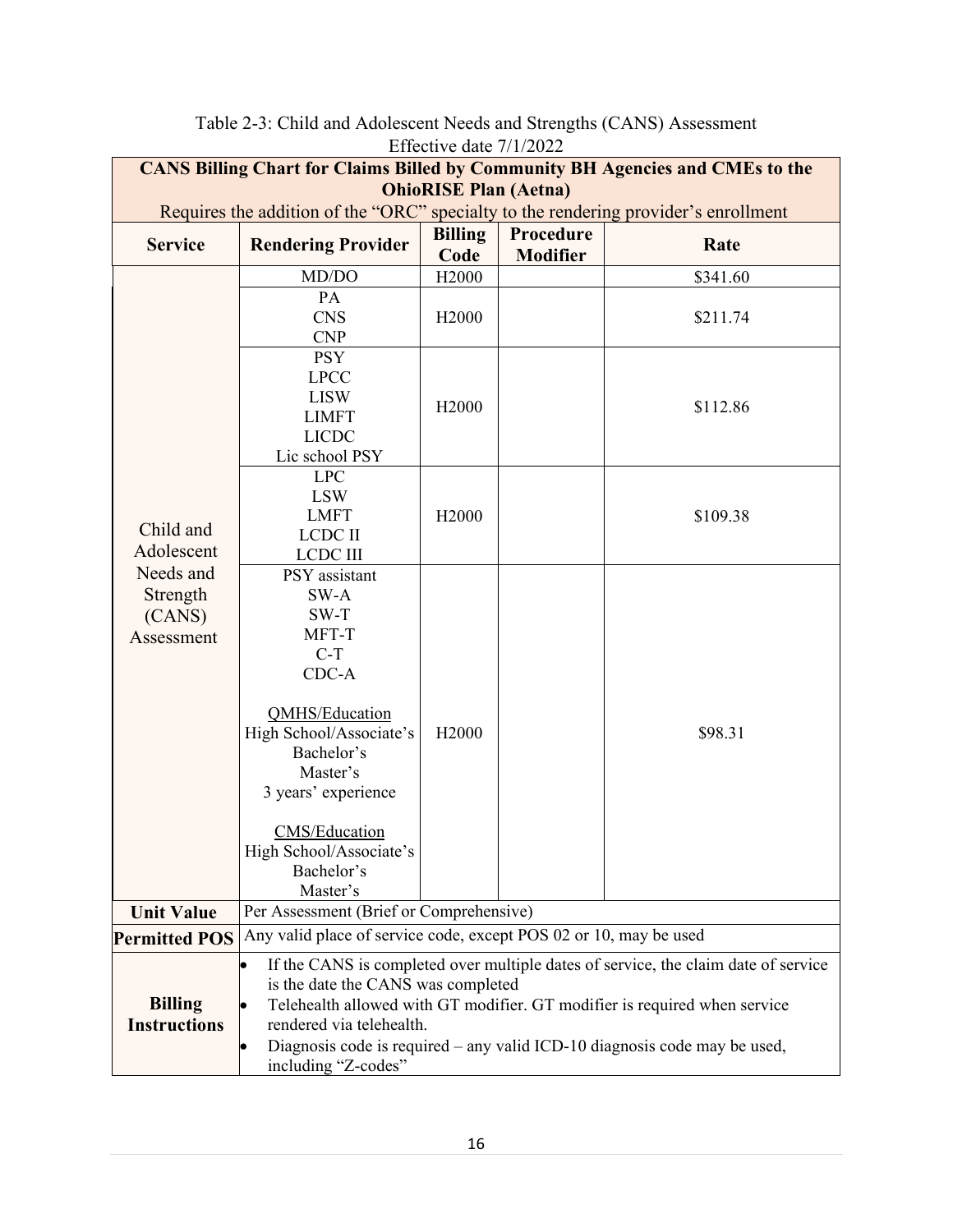The billing chart above is specific to those billed by Ohio Medicaid Provider types 84, 95, and CMEs to Aetna for CANS assessments. In accordance with the OhioRISE Mixed Services Protocol, Aetna is responsible for CANS assessments administered the day following OhioRISE enrollment. Therefore, providers will submit claims for CANS assessments completed before or on the date of OhioRISE enrollment to the youth's Medicaid Managed Care Organization (MCO) or fee-for-service Medicaid. Providers should consult the relevant MCO or review the [Behavioral Health Manual](https://bh.medicaid.ohio.gov/Portals/0/Providers/Manual/FINAL_BH%20Manual%20v%201_23.pdf?ver=IHXjQvScpr8lU23oIfKCpw%3d%3d) for fee-for-service billing instructions.

Other relevant billing providers will follow the claims submission policies consistent with their billing provider type.

Other eligible billing providers include:

- Hospitals (PT 01 and PT 02)
	- o Staff administering the Ohio Children's Initiative CANS must be appropriately certified and trained
	- o Hospitals must add the 'ORC' specialty to their hospital enrollment
	- $\circ$  Bill in accordance with [OAC 5160-2-76](https://codes.ohio.gov/ohio-administrative-code/rule-5160-2-76) and use the code set and billing instructions for OPHBH at the following: Medicaid.ohio.gov > Resources for Providers > Fee Schedules & Rates > Outpatient Hospital Behavioral Health Services.
- Independent Behavioral Health Practitioners (PT 20, 24, 37, 42, 47, 52, 54, 65, 72)
	- o Must be appropriately certified and trained
	- o Must add the "ORC" specialty to their Ohio Medicaid enrollment
	- o Bill in accordance with OAC [5160-8-05](https://codes.ohio.gov/ohio-administrative-code/rule-5160-8-05) and [5160-1-60.](https://codes.ohio.gov/ohio-administrative-code/rule-5160-1-60)

#### <span id="page-21-0"></span>Mobile Response and Stabilization Service (MRSS)

Information about service descriptions, eligibility, clinical criteria and limitations can be found in OAC rules [5160-27-13](https://www.registerofohio.state.oh.us/rules/search/details/319820) (ODM) and [5122-29-14](https://www.registerofohio.state.oh.us/pdfs/5122/0/29/5122-29-14_PH_RF_N_RU_20220502_0850.pdf) (OMHAS). The MRSS Practice Standards and other provider resources can be found on the OhioMHAS MRSS site: [https://mha.ohio.gov/community-partners/early](https://mha.ohio.gov/community-partners/early-childhood-children-and-youth/resources/mobile-response-stabilization-services)[childhood-children-and-youth/resources/mobile-response-stabilization-services.](https://mha.ohio.gov/community-partners/early-childhood-children-and-youth/resources/mobile-response-stabilization-services)

Valid Ohio Medicaid Billing Provider Types:

- Community behavioral health agency (PT 84)
- Community SUD agency (PT 95)
- Hospitals (PT 01 and PT 02)

Requirements for Billing:

- Addition of the "ORM" specialty to the primary Ohio Medicaid billing provider type
- The rendering practitioner must have an NPI, be enrolled in Medicaid and be affiliated with the billing provider
- MRSS codes cannot be billed for time spent administering a CANS assessment during an MRSS event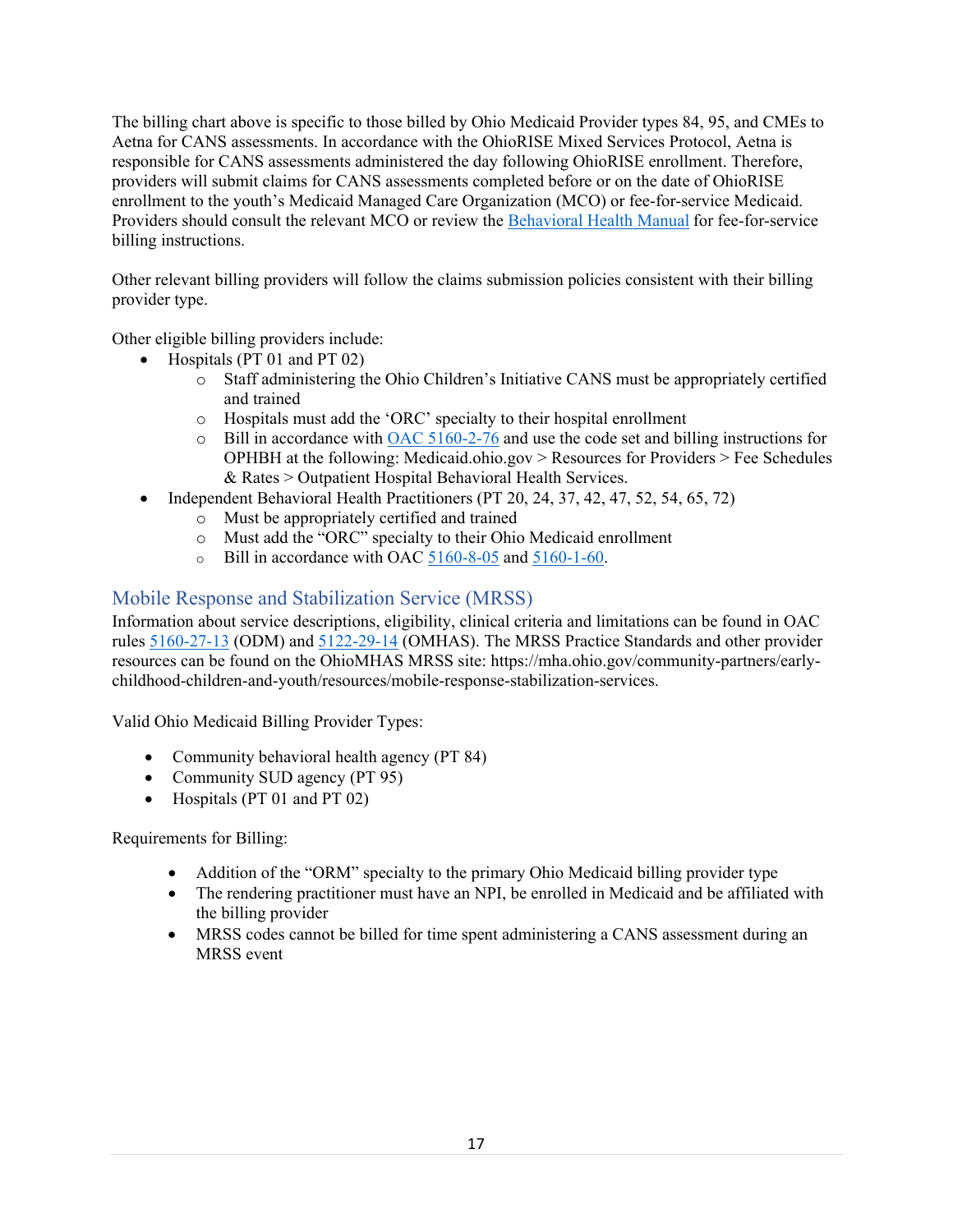<span id="page-22-0"></span>

|                                                                       | <b>MRSS Crisis Mobile Response Billing Chart for</b>              | <b>LITUCHVU GAIU</b> 111/2022 |                              |                                                                                      |  |  |  |  |
|-----------------------------------------------------------------------|-------------------------------------------------------------------|-------------------------------|------------------------------|--------------------------------------------------------------------------------------|--|--|--|--|
| <b>Community Agencies (PT 84 and 95) to the OhioRISE Plan (Aetna)</b> |                                                                   |                               |                              |                                                                                      |  |  |  |  |
|                                                                       | Requires the billing provider have the "ORM" specialty            |                               |                              |                                                                                      |  |  |  |  |
| <b>Service</b>                                                        | <b>Rendering Provider</b>                                         | <b>Billing</b><br>Code        | Procedure<br><b>Modifier</b> | Rate                                                                                 |  |  |  |  |
|                                                                       | <b>PSY</b>                                                        |                               |                              |                                                                                      |  |  |  |  |
|                                                                       | <b>LPCC</b>                                                       |                               |                              |                                                                                      |  |  |  |  |
|                                                                       | <b>LISW</b>                                                       |                               |                              |                                                                                      |  |  |  |  |
|                                                                       | <b>LIMFT</b>                                                      | S9485                         |                              | \$476.64                                                                             |  |  |  |  |
|                                                                       | Licensed school PSY                                               |                               |                              |                                                                                      |  |  |  |  |
|                                                                       | <b>LICDC</b>                                                      |                               |                              |                                                                                      |  |  |  |  |
|                                                                       | <b>LPC</b>                                                        |                               |                              |                                                                                      |  |  |  |  |
|                                                                       | <b>LSW</b><br><b>LMFT</b>                                         | S9485                         |                              | \$466.34                                                                             |  |  |  |  |
|                                                                       | <b>LCDC II</b>                                                    |                               |                              |                                                                                      |  |  |  |  |
|                                                                       | <b>LCDC III</b>                                                   |                               |                              |                                                                                      |  |  |  |  |
|                                                                       | PSY assistant                                                     |                               |                              |                                                                                      |  |  |  |  |
| Crisis Mobile<br>Response                                             | SW-A                                                              |                               |                              |                                                                                      |  |  |  |  |
|                                                                       | SW-T                                                              |                               |                              |                                                                                      |  |  |  |  |
|                                                                       | MFT-T                                                             |                               |                              |                                                                                      |  |  |  |  |
|                                                                       | $C-T$<br>$CDC-A$                                                  |                               |                              |                                                                                      |  |  |  |  |
|                                                                       |                                                                   |                               |                              |                                                                                      |  |  |  |  |
|                                                                       | QMHS/Education                                                    |                               |                              |                                                                                      |  |  |  |  |
|                                                                       | High School/Associate's                                           | S9485                         |                              | \$432.63                                                                             |  |  |  |  |
|                                                                       | Bachelor's                                                        |                               |                              |                                                                                      |  |  |  |  |
|                                                                       | Master's                                                          |                               |                              |                                                                                      |  |  |  |  |
|                                                                       | 3 years' experience                                               |                               |                              |                                                                                      |  |  |  |  |
|                                                                       | <b>CMS/Education</b>                                              |                               |                              |                                                                                      |  |  |  |  |
|                                                                       | High School/Associate's                                           |                               |                              |                                                                                      |  |  |  |  |
|                                                                       | Bachelor's                                                        |                               |                              |                                                                                      |  |  |  |  |
|                                                                       | Master's                                                          |                               |                              |                                                                                      |  |  |  |  |
|                                                                       | <b>PRS/Education</b>                                              |                               |                              |                                                                                      |  |  |  |  |
|                                                                       | Associate's                                                       | S9485                         |                              | \$365.55                                                                             |  |  |  |  |
|                                                                       | Bachelor's<br>Master's                                            |                               |                              |                                                                                      |  |  |  |  |
| <b>Unit Value</b>                                                     | Per diem                                                          |                               |                              |                                                                                      |  |  |  |  |
| <b>Permitted POS</b>                                                  | Any valid place of service code, except POS 02 or 10, may be used |                               |                              |                                                                                      |  |  |  |  |
|                                                                       | Billed on the date the initial mobile response is initiated       |                               |                              |                                                                                      |  |  |  |  |
|                                                                       | $\bullet$                                                         |                               |                              | Code can be billed by all practitioners participating in the initial mobile response |  |  |  |  |
|                                                                       | May not be billed more than once in the Mobile Response period    |                               |                              |                                                                                      |  |  |  |  |
| <b>Billing</b>                                                        | Do not use for follow-up after the initial mobile response        |                               |                              |                                                                                      |  |  |  |  |
| <b>Information</b>                                                    |                                                                   |                               |                              | Diagnosis code is required – any valid ICD-10 code may be used, including "Z-        |  |  |  |  |
|                                                                       | codes"                                                            |                               |                              |                                                                                      |  |  |  |  |
|                                                                       |                                                                   |                               |                              | Telehealth allowed in accordance with MRSS practice standards - GT modifier          |  |  |  |  |
|                                                                       | is required when service rendered via telehealth.                 |                               |                              |                                                                                      |  |  |  |  |

## Table 2-4: MRSS Crisis Mobile Response Effective date 7/1/2022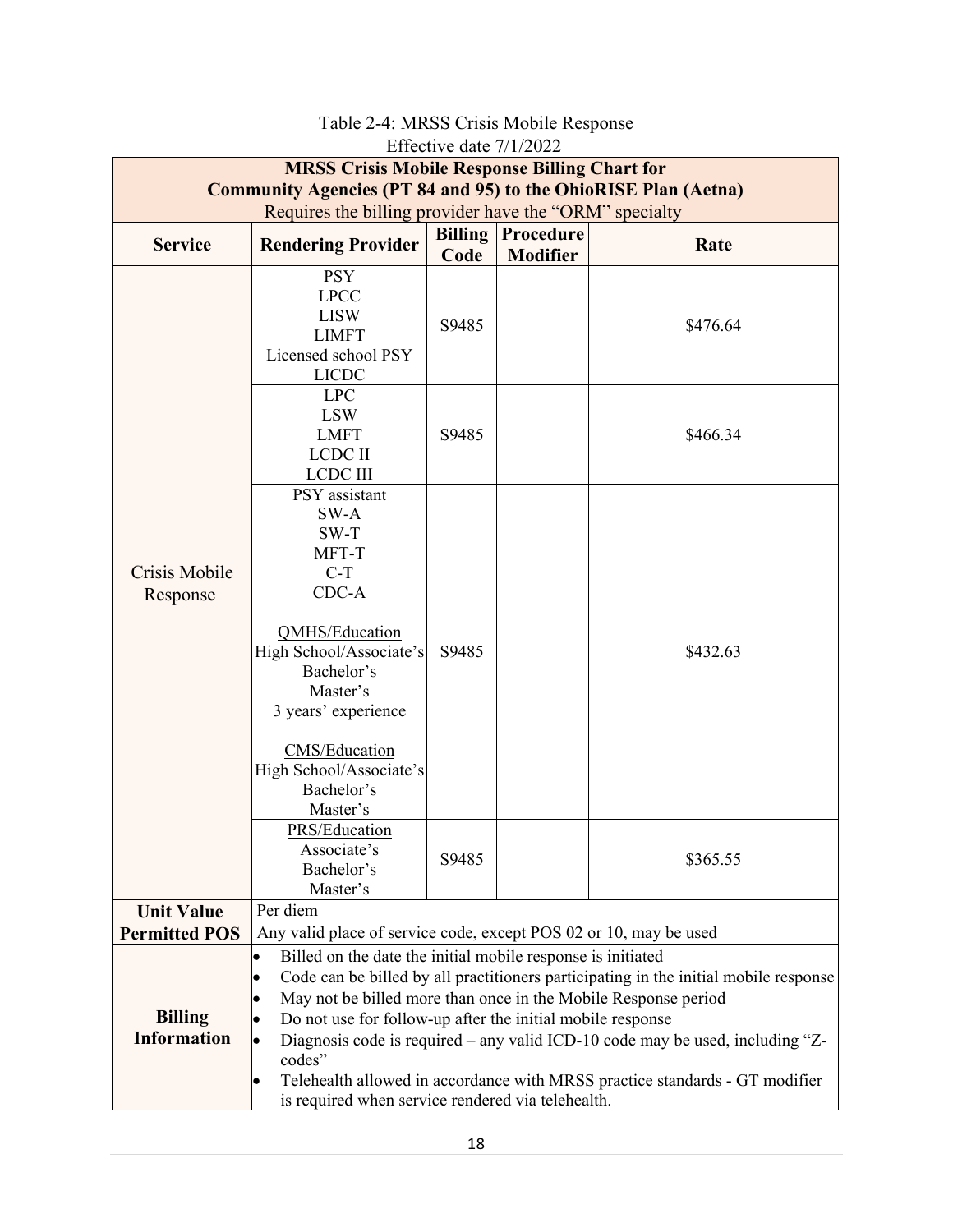The billing chart above is specific to those billed by Ohio Medicaid Provider types 84 and 95 to the OhioRISE plan (Aetna) for MRSS services. In accordance with the OhioRISE [Mixed Services Protocol,](https://managedcare.medicaid.ohio.gov/wps/wcm/connect/gov/66beb0f3-0b72-482e-8c17-1c981c175842/OHR+Mixed+Services+Protocol+5.31.2022.pdf?MOD=AJPERES&CVID=o4rc-Pu) Aetna is responsible for MRSS services beginning the day of OhioRISE enrollment. Therefore, providers will submit claims for MRSS services completed before the date of OhioRISE enrollment to the youth's Medicaid Managed Care Organization (MCO) or fee-for-service Medicaid. Providers should consult the relevant MCO or review the Behavioral [Health Manual](https://bh.medicaid.ohio.gov/Portals/0/Providers/Manual/FINAL_BH%20Manual%20v%201_23.pdf?ver=IHXjQvScpr8lU23oIfKCpw%3d%3d) for fee-for-service billing instructions.

Hospitals certified to provide this service should use the code set and billing instructions for OPHBH at the following: Medicaid.ohio.gov > Resources for Providers > Fee Schedules & Rates > Outpatient Hospital Behavioral Health Services.

<span id="page-23-0"></span>

| <b>MRSS Crisis Mobile Response Follow-Up Billing Chart for</b>                                                                                                                                                                           |                                                                        |                        |                                                                                        |  |  |  |  |
|------------------------------------------------------------------------------------------------------------------------------------------------------------------------------------------------------------------------------------------|------------------------------------------------------------------------|------------------------|----------------------------------------------------------------------------------------|--|--|--|--|
| <b>Community Agencies (PT 84 and 95) to the OhioRISE Plan (Aetna)</b>                                                                                                                                                                    |                                                                        |                        |                                                                                        |  |  |  |  |
|                                                                                                                                                                                                                                          |                                                                        |                        |                                                                                        |  |  |  |  |
|                                                                                                                                                                                                                                          |                                                                        |                        | Rate                                                                                   |  |  |  |  |
|                                                                                                                                                                                                                                          |                                                                        |                        |                                                                                        |  |  |  |  |
| <b>LPCC</b><br><b>LISW</b><br><b>LIMFT</b><br>Licensed school PSY                                                                                                                                                                        | S9484                                                                  |                        | \$139.92                                                                               |  |  |  |  |
| <b>LPC</b><br><b>LSW</b><br><b>LMFT</b><br><b>LCDC II</b><br><b>LCDC III</b>                                                                                                                                                             | S9484                                                                  |                        | \$136.49                                                                               |  |  |  |  |
| PSY assistant<br>SW-A<br>$SW-T$<br>MFT-T<br>$C-T$<br>$CDC-A$<br><b>QMHS/Education</b><br>High<br>School/Associate's<br>Bachelor's<br>Master's<br>3 years' experience<br><b>CMS/Education</b><br>High<br>School/Associate's<br>Bachelor's | S9484                                                                  |                        | \$125.25                                                                               |  |  |  |  |
|                                                                                                                                                                                                                                          | Rendering<br><b>Provider</b><br><b>PSY</b><br><b>LICDC</b><br>Master's | <b>Billing</b><br>Code | Requires the billing provider have the "ORM" specialty<br>Procedure<br><b>Modifier</b> |  |  |  |  |

#### Table 2-5: MRSS Crisis Mobile Response Follow Up Effective date  $7/1/2022$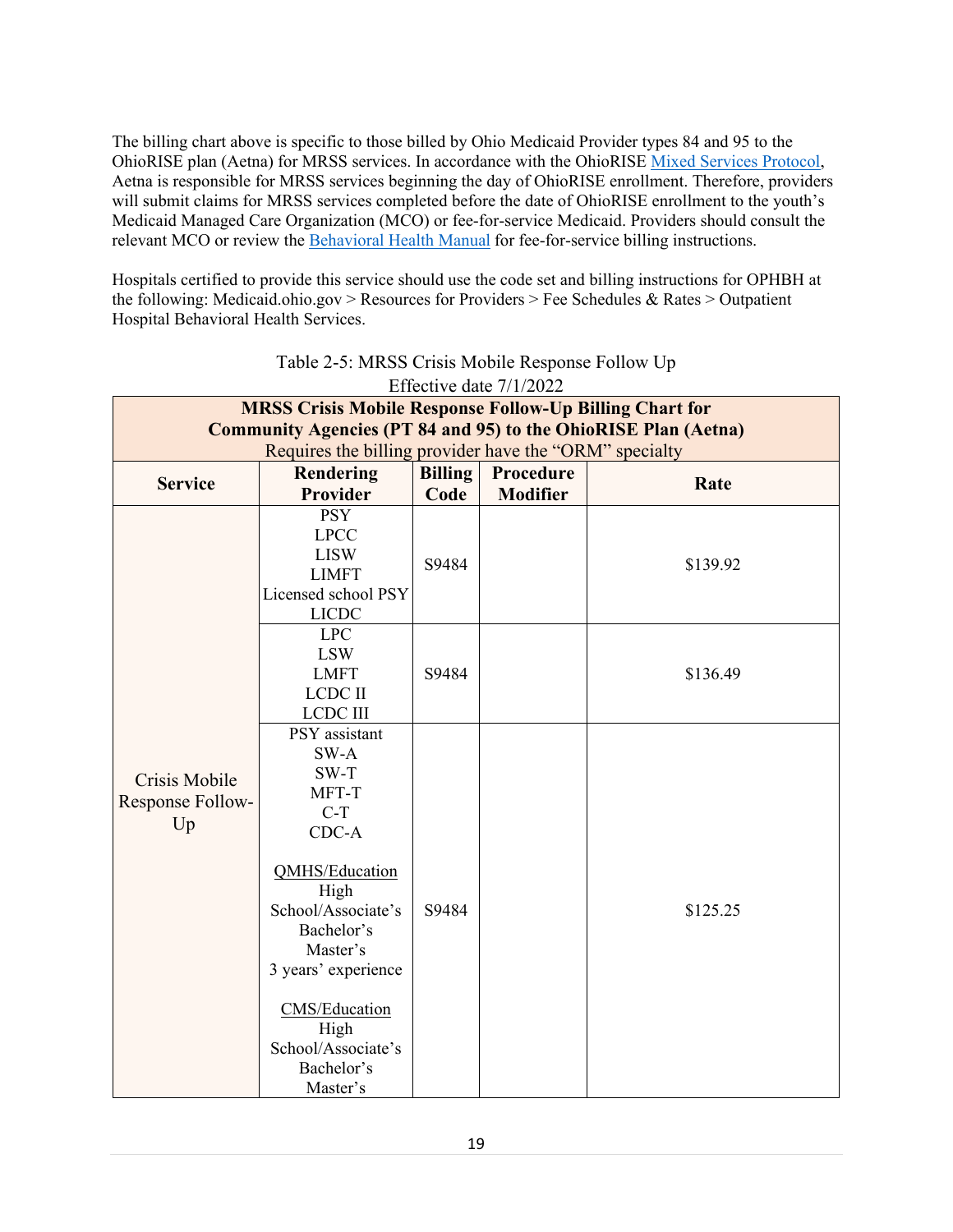| <b>Unit Value</b>                    | PRS/Education<br>Associate's<br>Bachelor's<br>Master's<br>Per hour                | S9484 | \$102.89                                                                                                                                                                                                                                                                                                                                                                                                                                                                                                                                                                                                                                                                                                                                             |
|--------------------------------------|-----------------------------------------------------------------------------------|-------|------------------------------------------------------------------------------------------------------------------------------------------------------------------------------------------------------------------------------------------------------------------------------------------------------------------------------------------------------------------------------------------------------------------------------------------------------------------------------------------------------------------------------------------------------------------------------------------------------------------------------------------------------------------------------------------------------------------------------------------------------|
| <b>Permitted POS</b>                 | Any valid place of service code, except POS 02 or 10, may be used                 |       |                                                                                                                                                                                                                                                                                                                                                                                                                                                                                                                                                                                                                                                                                                                                                      |
| <b>Billing</b><br><b>Information</b> | from the initial mobile response)<br>billed<br>assessment<br>codes"<br>telehealth |       | Billed for follow-up activities during the mobile response phase (up to 72 hours<br>Dates of service should be within 3 calendar days of the initial mobile response<br>The initial mobile response (S9485) code must be billed before this code can be<br>Code can be billed by all practitioners participating in the follow up response<br>Can be billed on the same date of service as the initial response if the initial<br>response concluded and follow-up activities were provided later the same date<br>MRSS codes may not be billed for time spent administering the CANS<br>Diagnosis code is required – any valid ICD-10 code may be used, including " $Z$ -<br>Telehealth allowed - GT modifier is required when service rendered via |

The billing chart above is specific to those billed by Ohio Medicaid Provider types 84 and 95 to the OhioRISE plan (Aetna) for MRSS services. In accordance with the OhioRISE [Mixed Services Protocol,](https://managedcare.medicaid.ohio.gov/wps/wcm/connect/gov/66beb0f3-0b72-482e-8c17-1c981c175842/OHR+Mixed+Services+Protocol+5.31.2022.pdf?MOD=AJPERES&CVID=o4rc-Pu) Aetna is responsible for MRSS services beginning the day of OhioRISE enrollment. Therefore, providers will submit claims for MRSS services completed before the date of OhioRISE enrollment to the youth's Medicaid Managed Care Organization (MCO) or fee-for-service Medicaid. Providers should consult the relevant MCO or review the **[Behavioral Health Manual](https://bh.medicaid.ohio.gov/Portals/0/Providers/Manual/FINAL_BH%20Manual%20v%201_23.pdf?ver=IHXjQvScpr8lU23oIfKCpw%3d%3d)** for fee-for-service billing instructions.

Hospitals certified to provide this service should use the code set and billing instructions for OPHBH at the following: Medicaid.ohio.gov > Resources for Providers > Fee Schedules & Rates > Outpatient Hospital Behavioral Health Services.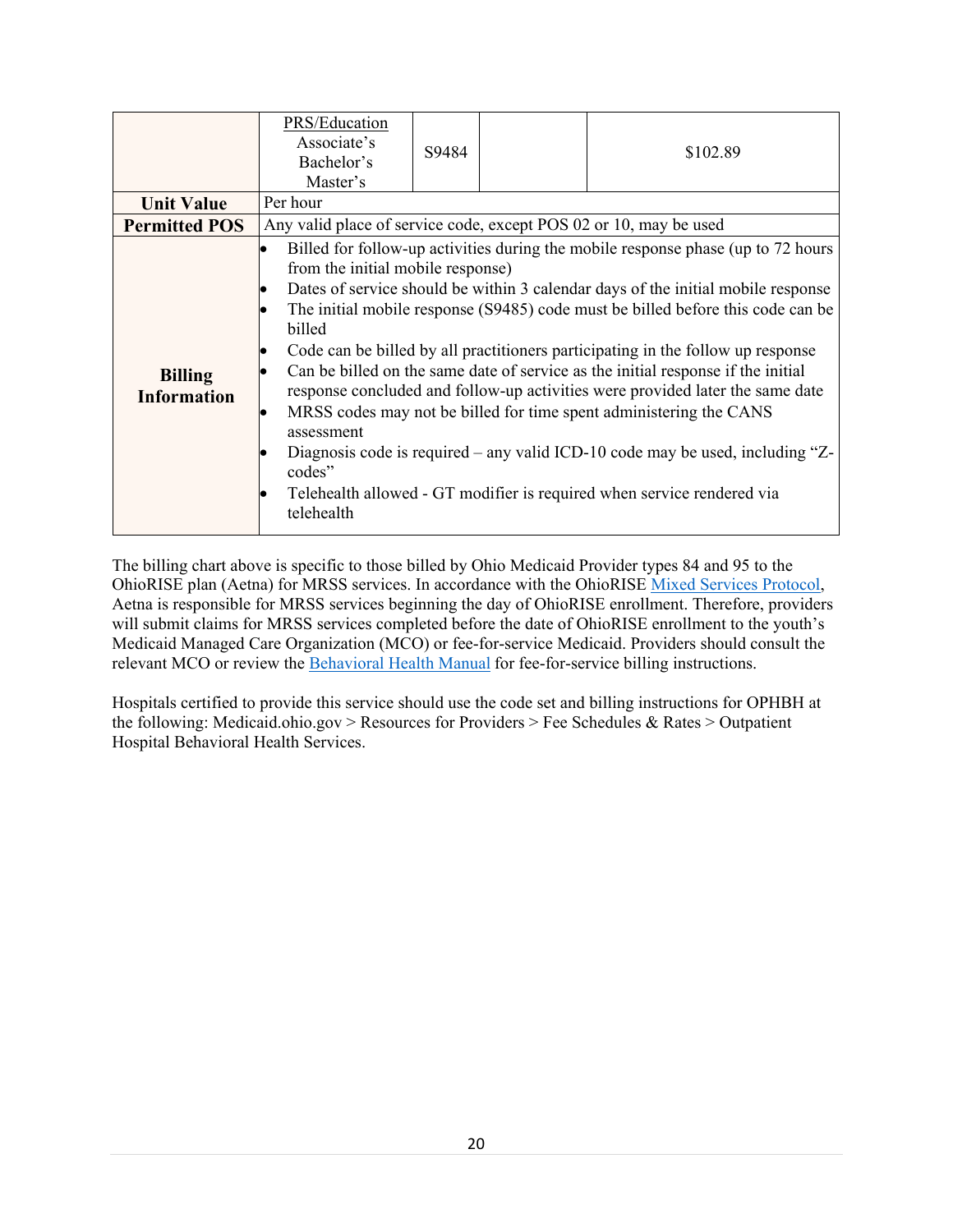<span id="page-25-0"></span>

|                                                                                                                              |                                                                                                                                                                                                                                                                                                                                                                                                                                                                                                                 | $LHCUIVC$ date $1112022$ |                  |                    |  |  |
|------------------------------------------------------------------------------------------------------------------------------|-----------------------------------------------------------------------------------------------------------------------------------------------------------------------------------------------------------------------------------------------------------------------------------------------------------------------------------------------------------------------------------------------------------------------------------------------------------------------------------------------------------------|--------------------------|------------------|--------------------|--|--|
| <b>MRSS Stabilization Service Billing Chart for</b><br><b>Community Agencies (PT 84 and 95) to the OhioRISE Plan (Aetna)</b> |                                                                                                                                                                                                                                                                                                                                                                                                                                                                                                                 |                          |                  |                    |  |  |
| Requires the billing provider have the "ORM" specialty                                                                       |                                                                                                                                                                                                                                                                                                                                                                                                                                                                                                                 |                          |                  |                    |  |  |
| <b>Service</b>                                                                                                               | <b>Rendering Provider</b>                                                                                                                                                                                                                                                                                                                                                                                                                                                                                       | <b>Billing</b>           | <b>Procedure</b> | Rate               |  |  |
|                                                                                                                              |                                                                                                                                                                                                                                                                                                                                                                                                                                                                                                                 | Code                     | <b>Modifier</b>  |                    |  |  |
|                                                                                                                              | <b>PSY</b><br><b>LPCC</b><br><b>LISW</b><br><b>LIMFT</b><br>Licensed school PSY<br><b>LICDC</b>                                                                                                                                                                                                                                                                                                                                                                                                                 | S9482                    |                  | \$34.95            |  |  |
|                                                                                                                              | <b>LPC</b><br><b>LSW</b><br><b>LMFT</b><br><b>LCDC II</b><br><b>LCDC III</b>                                                                                                                                                                                                                                                                                                                                                                                                                                    | S9482                    |                  | \$34.01            |  |  |
| <b>MRSS</b><br>Stabilization<br>Service                                                                                      | PSY assistant<br>SW-A<br>$SW-T$<br>MFT-T<br>$C-T$<br>CDC-A<br>QMHS/Education<br>High School/Associate's<br>Bachelor's<br>Master's<br>3 years' experience<br><b>CMS/Education</b><br>High School/Associate's<br>Bachelor's<br>Master's<br>PRS/Education<br>Associate's<br>Bachelor's                                                                                                                                                                                                                             | S9482<br>S9482           |                  | \$30.92<br>\$24.77 |  |  |
|                                                                                                                              | Master's<br>Per 15 minutes                                                                                                                                                                                                                                                                                                                                                                                                                                                                                      |                          |                  |                    |  |  |
| Unit Value<br><b>Permitted POS</b>                                                                                           |                                                                                                                                                                                                                                                                                                                                                                                                                                                                                                                 |                          |                  |                    |  |  |
| <b>Billing</b><br>Information                                                                                                | Any valid place of service code, except POS 02 or 10, may be used<br>The initial mobile response (S9485) code must be billed before this code can<br>be billed<br>Code can be billed by all practitioners providing the stabilization service<br>Requires prior authorization to extend beyond 6 weeks from the end of the<br>de-escalation phase<br>Cannot be billed for youth enrolled in IHBT, MST, FFT or ACT<br>٠<br>MRSS codes may not be billed for time spent administering the CANS<br>٠<br>assessment |                          |                  |                    |  |  |

#### Table 2-6: MRSS Stabilization Service Effective date 7/1/2022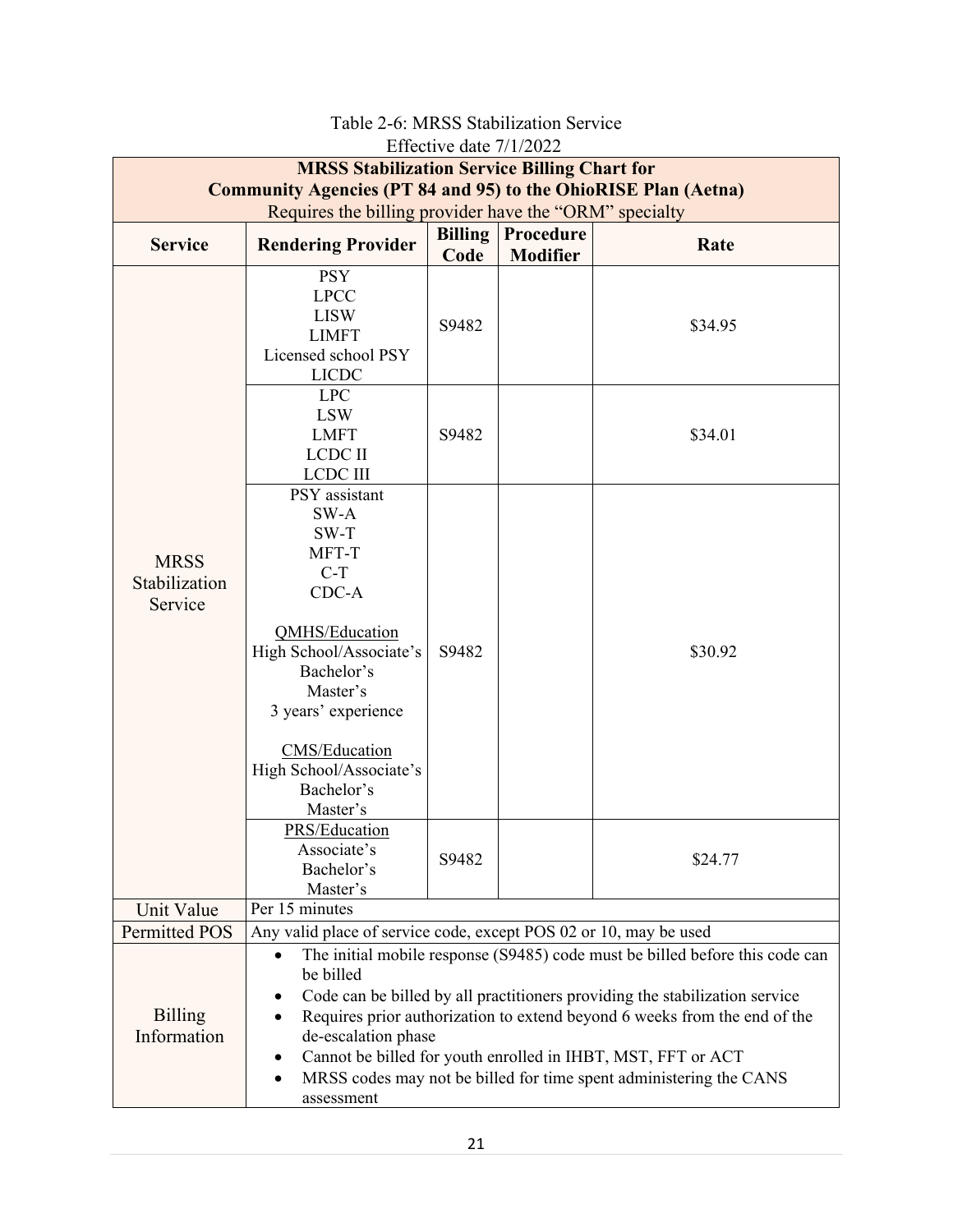| • Diagnosis code is required $-$ any valid ICD-10 code may be used, including<br>"Z-codes"<br>Telehealth allowed - GT modifier is required when service rendered via<br>telehealth |
|------------------------------------------------------------------------------------------------------------------------------------------------------------------------------------|
|------------------------------------------------------------------------------------------------------------------------------------------------------------------------------------|

The billing chart above is specific to those billed by Ohio Medicaid Provider types 84 and 95 to the OhioRISE plan (Aetna) for MRSS services. In accordance with the OhioRISE [Mixed Services Protocol,](https://managedcare.medicaid.ohio.gov/wps/wcm/connect/gov/66beb0f3-0b72-482e-8c17-1c981c175842/OHR+Mixed+Services+Protocol+5.31.2022.pdf?MOD=AJPERES&CVID=o4rc-Pu) Aetna is responsible for MRSS services beginning the day of OhioRISE enrollment. Therefore, providers will submit claims for MRSS services completed before the date of OhioRISE enrollment to the youth's Medicaid Managed Care Organization (MCO) or fee-for-service Medicaid. Providers should consult the relevant MCO or review the [Behavioral Health Manual](https://bh.medicaid.ohio.gov/Portals/0/Providers/Manual/FINAL_BH%20Manual%20v%201_23.pdf?ver=IHXjQvScpr8lU23oIfKCpw%3d%3d) for fee-for-service billing instructions.

Hospitals certified to provide this service should use the code set and billing instructions for OPHBH at the following: Medicaid.ohio.gov > Resources for Providers > Fee Schedules & Rates > Outpatient Hospital Behavioral Health Services.

## <span id="page-26-0"></span>Services Only Available through OhioRISE

The services in this section are services that, for youth for whom these services are medically necessary, would meet the OhioRISE enrollment criteria. Therefore, these services are available only in the OhioRISE benefit plan and will always be billed to the OhioRISE plan. These services include:

- **[Care Management Entity Services](#page-26-1):** 
	- o Intensive Care Coordination
	- o Moderate Care Coordination
	- o Initial Comprehensive Assessment
	- **[Intensive Home-Based Treatment:](#page-27-0)** 
		- o Multi-Systemic Therapy
		- o Functional Family Therapy
		- o Intensive Home-Based Treatment
- [Behavioral Health Respite](#page-28-0)
- [Primary Flex Funds](#page-30-0)
- [Psychiatric Residential Treatment Facility Services](#page-31-1)
- [OhioRISE 1915\(c\) Waiver Services:](#page-31-2)
	- o Transitional Services and Supports
	- o Out of Home Respite
	- o Secondary Flex Funds
- [Inpatient Behavioral Health](#page-38-3) Treatment

### <span id="page-26-1"></span>Care Management Entity (CME) Services

OhioRISE contracted CMEs should refer to the OhioRISE CME Manual, which is posted on the [OhioRISE Resources for Community Partners and Providers Website,](https://managedcare.medicaid.ohio.gov/managed-care/ohiorise/6-Community+and+Provider+Resources) for information about the policies, services, and billing criteria specific to CMEs. CME covered services include Intensive Care Coordination, Moderate Care Coordination, and the Initial Comprehensive Assessment, as described in OAC rule [5160-59-03.2.](https://www.registerofohio.state.oh.us/rules/search/details/320012) Information about CANS assessments (which includes OhioRISE 1915(c) Waiver level-of-care assessments), which may be provided by CME-based assessors, is included in this document.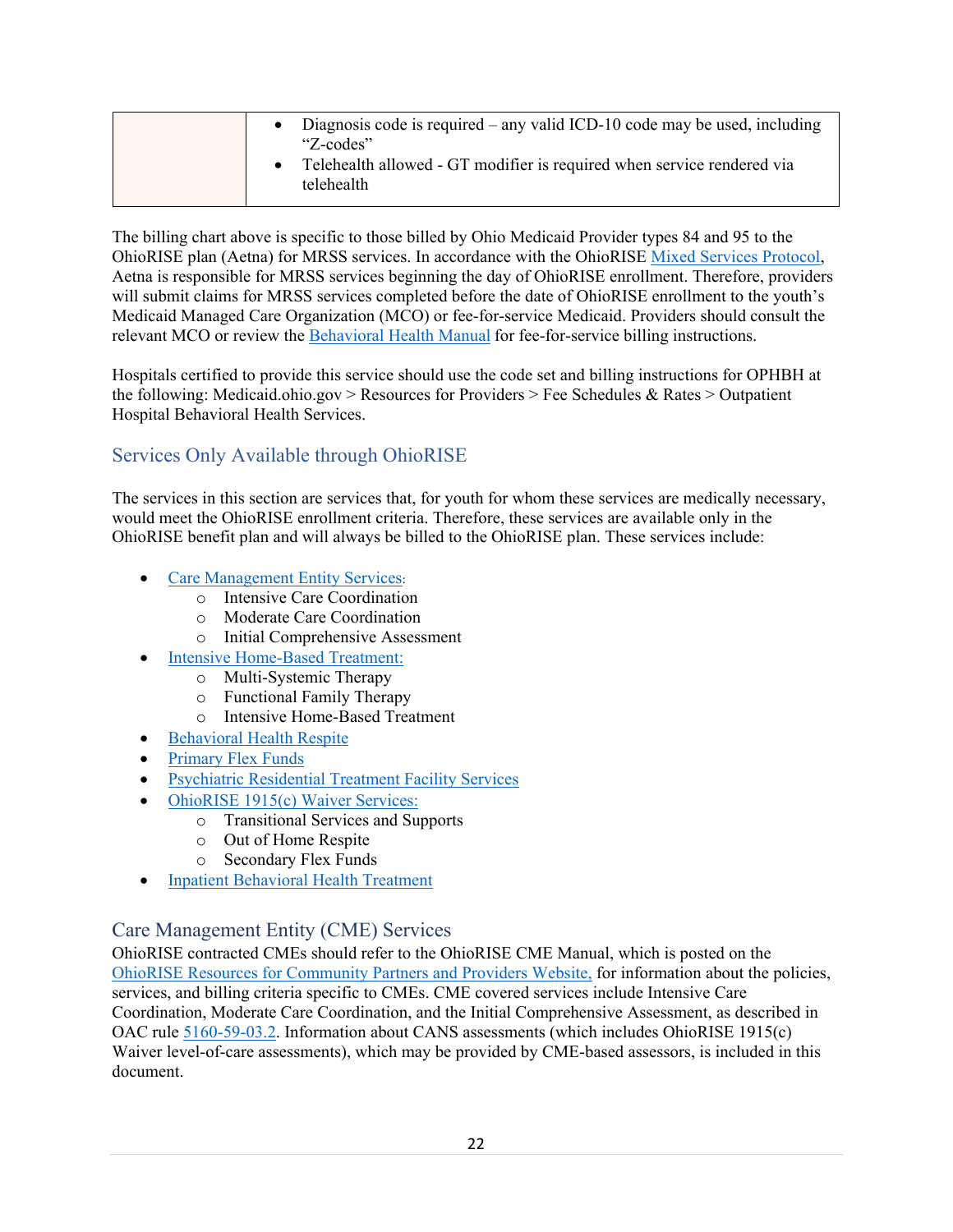## <span id="page-27-0"></span>Intensive Home-Based Treatment (IHBT)

The IHBT umbrella encompasses three distinct services: Multi-systemic therapy (MST), functional family therapy (FFT), and base IHBT. Information about service descriptions, eligibility, clinical criteria, and limitations can be found in OAC rules [5160-59-03.3](https://www.registerofohio.state.oh.us/rules/search/details/319943) (ODM) and [5122-29-28](https://codes.ohio.gov/ohio-administrative-code/rule-5122-29-28) (OMHAS).

Valid Ohio Medicaid Billing Provider Types:

- Community Mental Health Agency (PT 84)
- General Hospital (PT 01)
- Psychiatric Hospital (PT 02)

Requirements for Billing:

- Addition of the "847" specialty to the primary Ohio Medicaid billing provider type
- For claims submitted by the community mental health agency, the rendering practitioner must have an NPI, be enrolled in Medicaid and be affiliated with the billing provider

<span id="page-27-1"></span>

| <b>Intensive Home-Based Treatment (IHBT)</b><br>Applicable to billing by Ohio Medicaid PT 84 with the "847" provider specialty |                                                                                                                    |                        |                              |         |  |  |
|--------------------------------------------------------------------------------------------------------------------------------|--------------------------------------------------------------------------------------------------------------------|------------------------|------------------------------|---------|--|--|
| <b>Service</b>                                                                                                                 | <b>Rendering Provider</b>                                                                                          | <b>Billing</b><br>Code | Procedure<br><b>Modifier</b> | Rate    |  |  |
| Multi-Systemic<br>Therapy for                                                                                                  | <b>LISW</b><br><b>LPCC</b><br><b>LIMFT</b><br><b>PSY</b>                                                           | H <sub>2033</sub>      |                              | \$42.24 |  |  |
| Juveniles (MST)                                                                                                                | <b>LSW</b><br><b>LPC</b><br><b>LMFT</b>                                                                            | H <sub>20</sub> 33     |                              | \$41.10 |  |  |
| <b>Functional Family</b><br>Therapy for<br>Juveniles (FFT)                                                                     | <b>LISW</b><br><b>LPCC</b><br><b>LIMFT</b><br><b>PSY</b>                                                           | H2015                  | TF                           | \$34.98 |  |  |
|                                                                                                                                | <b>LSW</b><br><b>LPC</b><br><b>LMFT</b>                                                                            | H2015                  | <b>TF</b>                    | \$34.05 |  |  |
|                                                                                                                                | <b>LISW</b><br><b>LPCC</b><br><b>LIMFT</b><br><b>PSY</b>                                                           | H2015                  |                              | \$38.60 |  |  |
| <b>Intensive Home</b><br><b>Based Treatment</b><br>(other than MST or<br>FFT)                                                  | <b>LSW</b><br><b>LPC</b><br><b>LMFT</b>                                                                            | H <sub>2015</sub>      |                              | \$37.57 |  |  |
|                                                                                                                                | <b>QMHS/Education</b><br>High School/Associate's<br>Bachelor's<br>Master's<br>3 years' experience<br>PSY assistant | H <sub>2015</sub>      |                              | \$34.21 |  |  |

Table 2-7: Intensive Home-Based Treatment (IHBT)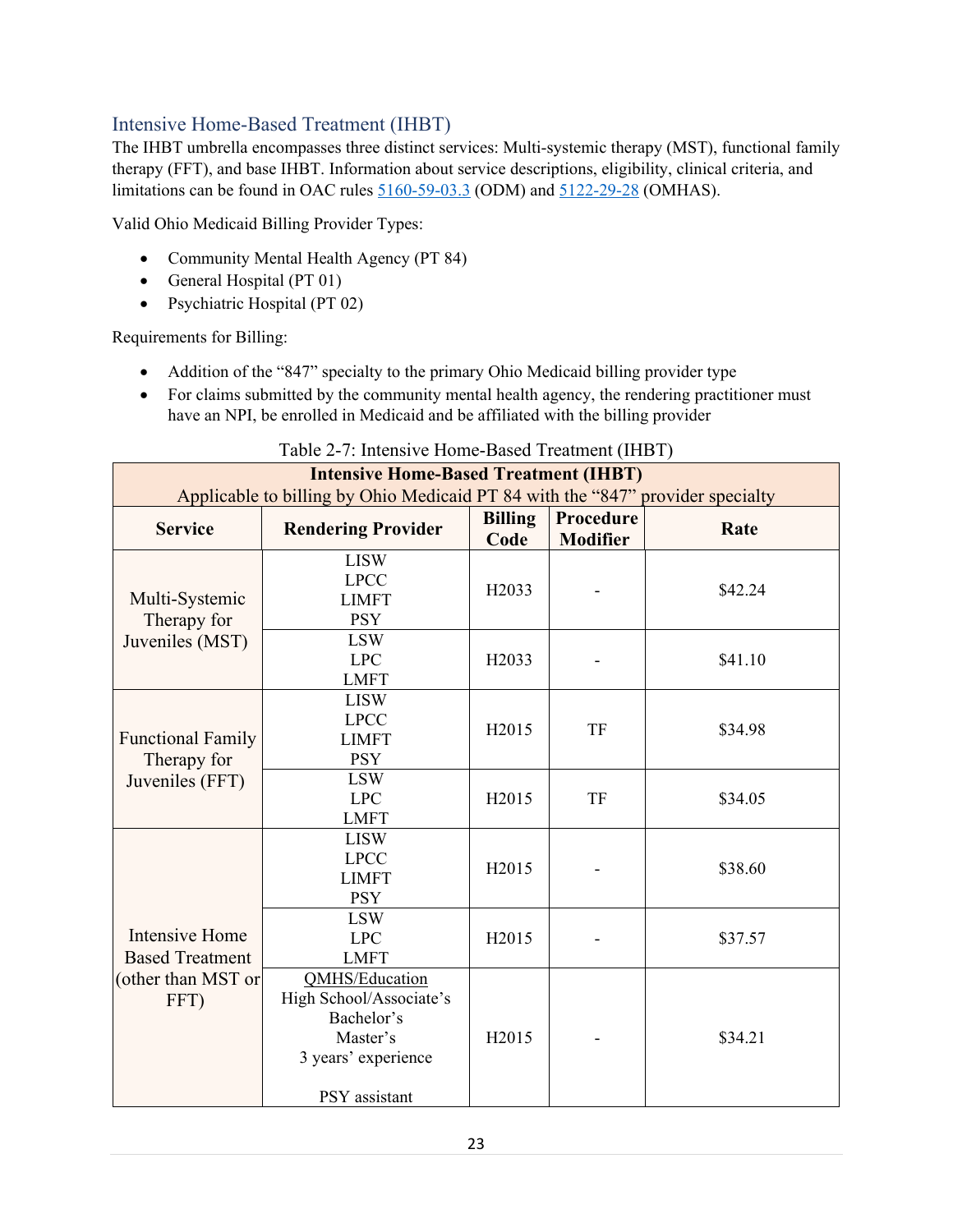|                      | SW-A<br>$SW-T$                                                                                                                                                   |                   |  |         |  |  |  |
|----------------------|------------------------------------------------------------------------------------------------------------------------------------------------------------------|-------------------|--|---------|--|--|--|
|                      | MFT-T                                                                                                                                                            |                   |  |         |  |  |  |
|                      | $C-T$                                                                                                                                                            |                   |  |         |  |  |  |
|                      | PRS/Education                                                                                                                                                    |                   |  |         |  |  |  |
|                      | Associate's                                                                                                                                                      | H <sub>2015</sub> |  | \$27.51 |  |  |  |
|                      | Bachelor's                                                                                                                                                       |                   |  |         |  |  |  |
|                      | Master's                                                                                                                                                         |                   |  |         |  |  |  |
| <b>Unit Value</b>    | 15 minutes                                                                                                                                                       |                   |  |         |  |  |  |
| <b>Permitted POS</b> | 03, 04, 11, 12, 14, 16, 18, 23, 53, 57, 99                                                                                                                       |                   |  |         |  |  |  |
| <b>Billing Notes</b> | Diagnosis code is required – any valid ICD-10 diagnosis code may be used,<br>including "Z-codes"<br>GT modifier is required when service rendered via telehealth |                   |  |         |  |  |  |

The IHBT billing chart above is specific to those billed by community mental health agency providers. Other allowed billing providers, General Hospitals and Psychiatric Hospitals holding appropriate IHBT certification by the Ohio Mental Health and Addiction Services (Ohio Medicaid Provider Types 01 and 02 with the '847' specialty), should follow the claims submission policies consistent with ODM's website [\(Resources for Providers](https://medicaid.ohio.gov/resources-for-providers) > Billing > Fee Schedules and Rates > Schedules and Rates > Outpatient Hospital Behavioral Health Services).

#### <span id="page-28-0"></span>Behavioral Health Respite

Information about service descriptions, eligibility, clinical criteria and limitations can be found in OAC rule [5160-59-03.4.](https://www.registerofohio.state.oh.us/pdfs/5160/0/59/5160-59-03$4_PH_OF_N_RU_20220415_0933.pdf)

Valid Ohio Medicaid Billing Provider Types:

- Community Mental Health Agency (PT 84)
- SUD Agency (PT 95)
- Waivered Services Organization (PT 45) with DODD Community Respite certification
- Waivered Services Individual (PT 55) with DODD informal respite provider certification
- Non-Agency Personal Care Aid (PT 25) with DODD informal respite provider certification, family and natural supports or foster care, as described in OAC 5160-59-03.4

Requirements for Billing:

- Addition of the "OHR" specialty to the primary Ohio Medicaid billing provider type
- The rendering practitioner must have an NPI, be enrolled in Medicaid and be affiliated with the billing provider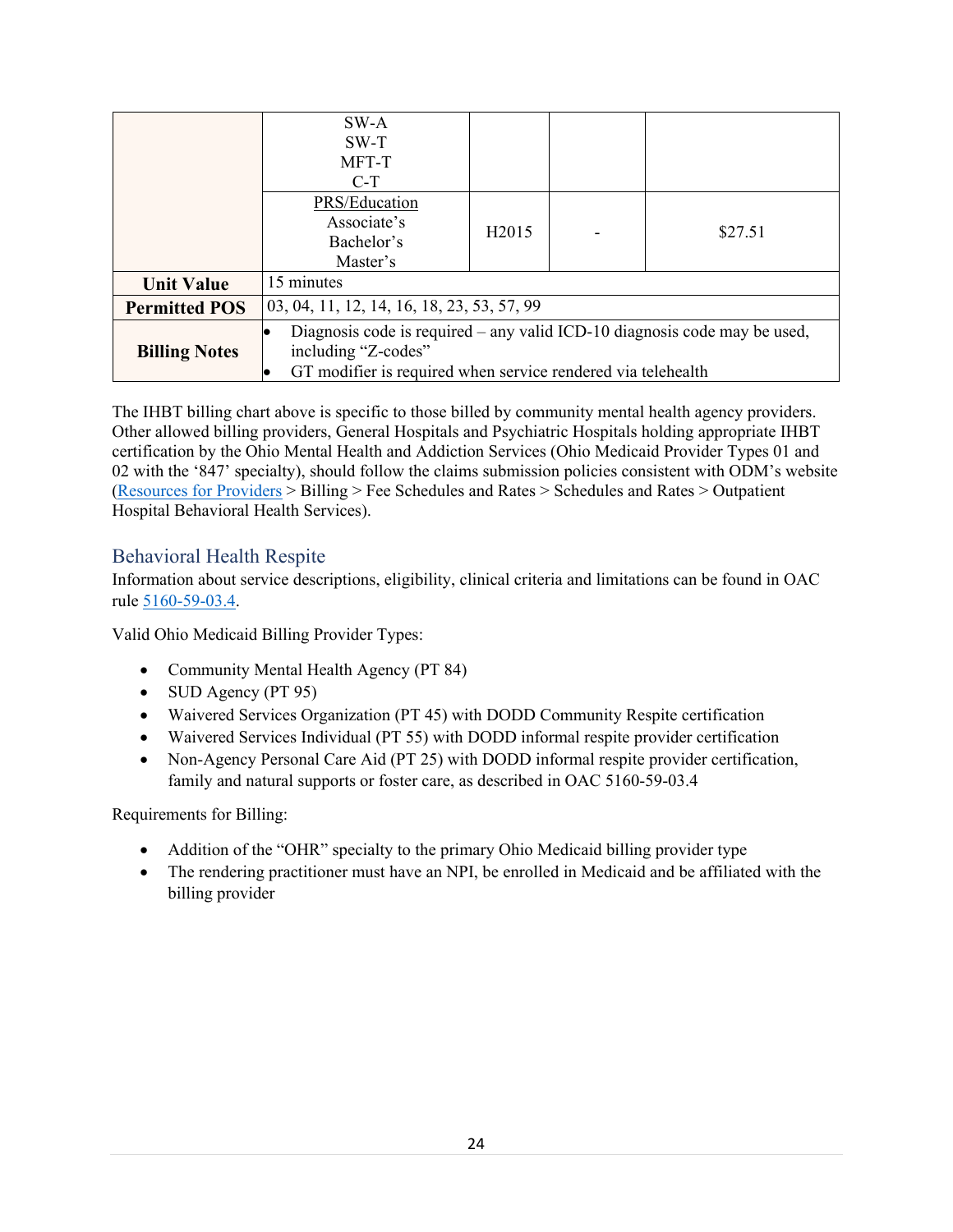<span id="page-29-0"></span>

| <b>LITEURIVE GALE</b> $1112022$                                                              |                                                                                                                                                                                              |                                                                                                                                                                                                                                                                                                                            |                        |                              |         |  |  |
|----------------------------------------------------------------------------------------------|----------------------------------------------------------------------------------------------------------------------------------------------------------------------------------------------|----------------------------------------------------------------------------------------------------------------------------------------------------------------------------------------------------------------------------------------------------------------------------------------------------------------------------|------------------------|------------------------------|---------|--|--|
| <b>Behavioral Health Respite</b><br>Billing Provider is required to have the "OHR" Specialty |                                                                                                                                                                                              |                                                                                                                                                                                                                                                                                                                            |                        |                              |         |  |  |
| <b>Service</b>                                                                               | <b>Billing</b><br>Provider                                                                                                                                                                   | <b>Rendering Provider</b>                                                                                                                                                                                                                                                                                                  | <b>Billing</b><br>Code | Procedure<br><b>Modifier</b> | Rate    |  |  |
| <b>Behavioral</b><br>Health<br>Respite (15)<br>minutes up<br>to 3 hours)                     | Community<br>Mental Health<br>Agency<br>Community<br><b>SUD Provider</b><br>Waivered<br>Services<br>Organization<br>Non-Agency<br>Personal Care<br>Aid<br>Waivered<br>Services<br>Individual | MD/DO<br><b>PSY</b><br>PA<br><b>CNS</b><br>CNP<br><b>LISW</b><br><b>LIMFT</b><br><b>LPCC</b><br><b>LICDC</b><br>Lic school PSY<br><b>LSW</b><br><b>LMFT</b><br><b>LPC</b><br>LCDC II, III<br>Psy assistant<br>SW-T<br>SW-A<br>MFT-T<br>$C-T$<br>CDC-A                                                                      | S5150                  |                              | \$7.50  |  |  |
| <b>Behavioral</b><br>Health<br>Respite<br>(Per Diem<br>$3+ hours)$                           |                                                                                                                                                                                              | QMHS/Education<br>High School/Associate's<br>Bachelor's<br>Master's<br>3 years' experience<br>PRS/Education<br>High School/Associate's<br>Bachelor's<br>Master's<br><b>CMS/Education</b><br>High School/Associate's<br>Bachelor's<br>Master's<br><b>WVR/Education</b><br>High School/Associate's<br>Bachelor's<br>Master's | S5151                  |                              | \$90.00 |  |  |

#### Table 2-8: Behavioral Health Respite Effective date 7/1/2022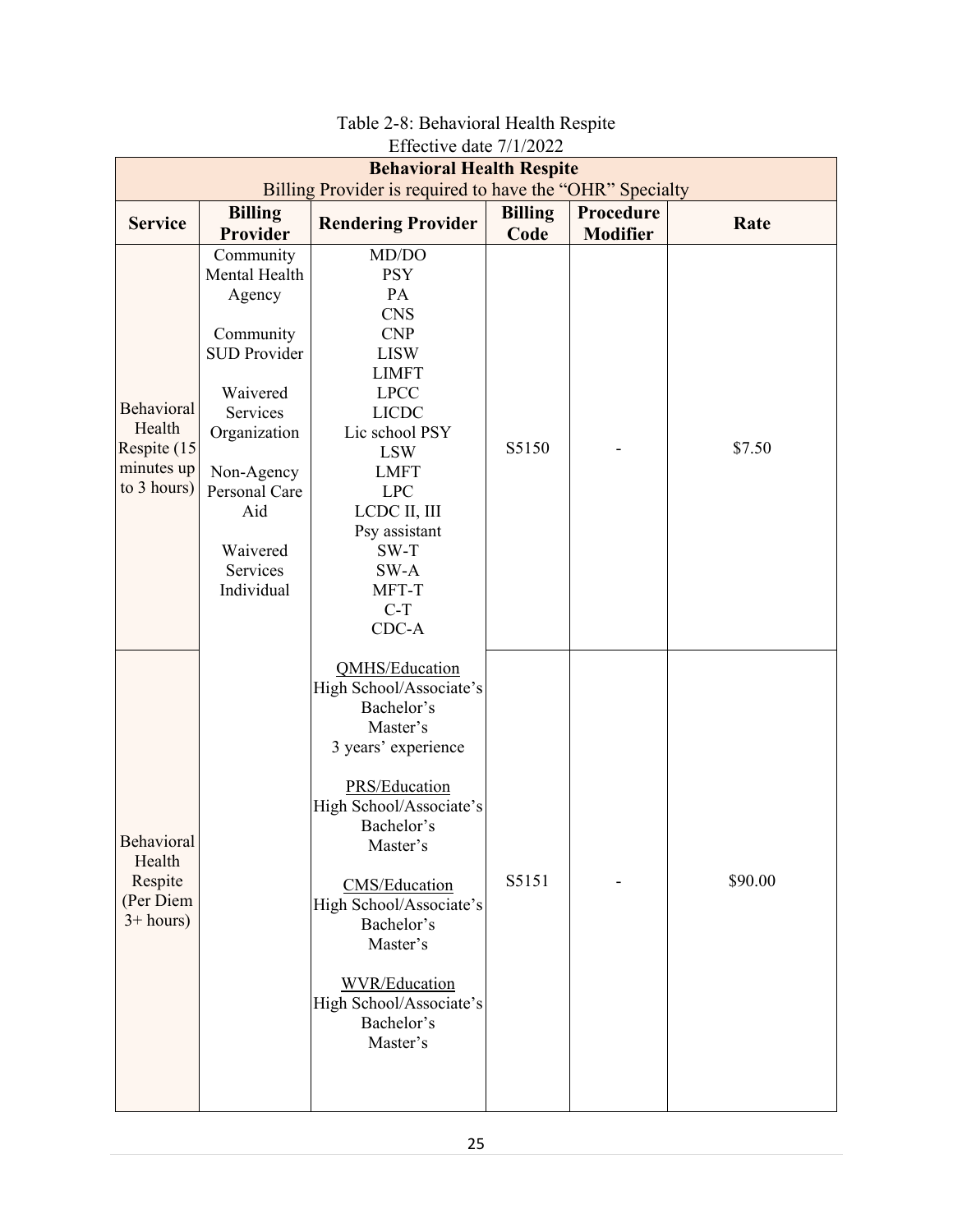|                                | PCA/Education<br>High School/Associate's<br>Bachelor's<br>Master's                                                                                                                                                                                                                                                                 |  |  |  |  |  |  |
|--------------------------------|------------------------------------------------------------------------------------------------------------------------------------------------------------------------------------------------------------------------------------------------------------------------------------------------------------------------------------|--|--|--|--|--|--|
|                                |                                                                                                                                                                                                                                                                                                                                    |  |  |  |  |  |  |
| Unit<br>Value                  | S5150: 15 minutes, up to 3 hours<br>S5151: Per diem $(3+ hours)$                                                                                                                                                                                                                                                                   |  |  |  |  |  |  |
| <b>POS</b>                     | <b>Permitted</b> Any valid place of service code, except POS 02 or 10, may be used                                                                                                                                                                                                                                                 |  |  |  |  |  |  |
| <b>Billing</b><br><b>Notes</b> | May be provided for up to 50 days without prior authorization<br>Must be planned in the Child and Family-Centered Care Plan (CFCP)<br>Cannot be provided on the same DOS as the OhioRISE Waiver Out-of-Home Respite<br>service<br>Diagnosis code is required – any valid ICD-10 diagnosis code may be used, including<br>"Z-codes" |  |  |  |  |  |  |

## <span id="page-30-0"></span>OhioRISE Primary Flex Funds

Information about service descriptions, eligibility, clinical criteria, and limitations can be found in OAC rules [5160-59-03.5](https://www.registerofohio.state.oh.us/rules/search/details/322003) and [5160-59-05.3](https://www.registerofohio.state.oh.us/rules/search/details/322007)

Valid Ohio Medicaid Billing Provider Types:

- Managed Care Organization Panel Provider Only (PT 19)
- Waivered Services Organization (PT 45)

Requirements for Billing:

- Entity contracted with the OhioRISE Plan to serve as the FMS
- Addition of the "FMS" specialty to the billing primary Ohio Medicaid provider type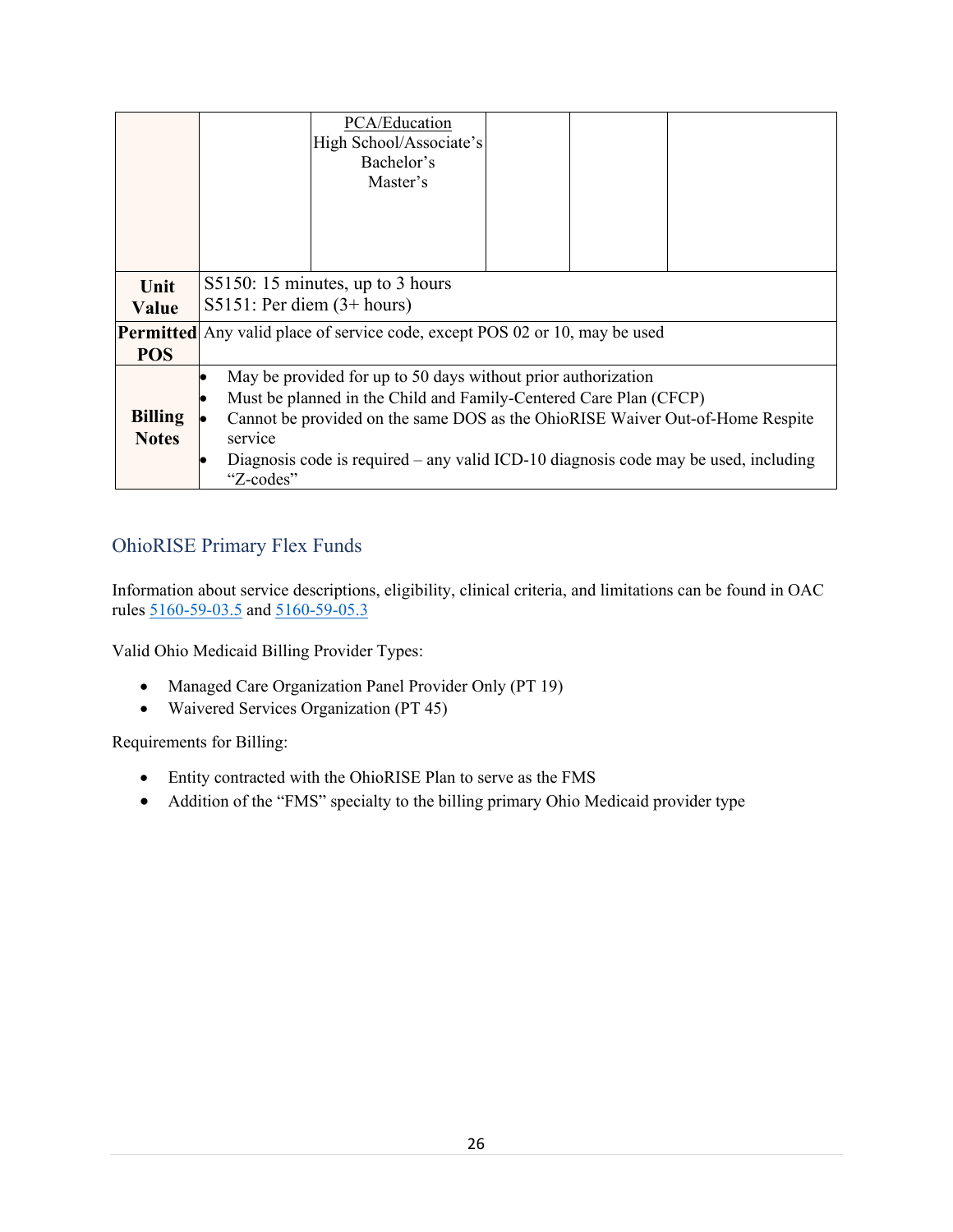<span id="page-31-0"></span>

| $\mathbf{L}$ HCCHVC GatC 77 HZOZZ     |                                                                                        |                   |                 |                                                                              |  |  |  |
|---------------------------------------|----------------------------------------------------------------------------------------|-------------------|-----------------|------------------------------------------------------------------------------|--|--|--|
| <b>OhioRISE Flex Funds</b>            |                                                                                        |                   |                 |                                                                              |  |  |  |
|                                       | Requires the addition of the "FMS" specialty                                           |                   |                 |                                                                              |  |  |  |
| <b>Service</b>                        | <b>Billing Provider</b>                                                                | <b>Billing</b>    | Procedure       | Rate                                                                         |  |  |  |
|                                       |                                                                                        | Code              | <b>Modifier</b> |                                                                              |  |  |  |
|                                       | Financial                                                                              |                   |                 |                                                                              |  |  |  |
| Primary Flex Funds                    | Management                                                                             | T <sub>2028</sub> |                 | Up to \$1500/365 days                                                        |  |  |  |
|                                       | Service                                                                                |                   |                 |                                                                              |  |  |  |
| OhioRISE $1915(c)$                    | Financial                                                                              |                   |                 |                                                                              |  |  |  |
| <b>Waiver Secondary</b><br>Flex Funds | Management                                                                             | T <sub>2028</sub> | <b>UB</b>       | Up to \$3000/365 days                                                        |  |  |  |
|                                       | Service                                                                                |                   |                 |                                                                              |  |  |  |
|                                       |                                                                                        |                   |                 |                                                                              |  |  |  |
| OhioRISE $1915(c)$                    | Financial                                                                              |                   |                 | Emergency funds up to \$2000/365                                             |  |  |  |
| Waiver Emergency                      | Management<br><b>UD</b><br>T <sub>2028</sub><br>Service                                |                   |                 | days                                                                         |  |  |  |
| Flex Funds                            |                                                                                        |                   |                 |                                                                              |  |  |  |
| <b>Unit Value</b>                     | Varies by good/service                                                                 |                   |                 |                                                                              |  |  |  |
| <b>Permitted POS</b>                  | Any valid place of service code, except POS 02 or 10, may be used                      |                   |                 |                                                                              |  |  |  |
|                                       | Primary Flex Funds and Secondary Flex Funds must be included on child and<br>$\bullet$ |                   |                 |                                                                              |  |  |  |
|                                       | family-centered care plan (CFCP) approved by the OhioRISE Plan prior to                |                   |                 |                                                                              |  |  |  |
|                                       | provision of care / services                                                           |                   |                 |                                                                              |  |  |  |
| <b>Billing Notes</b>                  |                                                                                        |                   |                 | Secondary Flex Funds can only be used after Primary Flex Funds are exhausted |  |  |  |
|                                       | Emergency Flex Funds can only be used after Primary and Secondary Flex                 |                   |                 |                                                                              |  |  |  |
|                                       | Funds have been exhausted                                                              |                   |                 |                                                                              |  |  |  |
|                                       |                                                                                        |                   |                 | Diagnosis code is required – any valid ICD-10 diagnosis code may be used,    |  |  |  |
|                                       | including "Z-codes"                                                                    |                   |                 |                                                                              |  |  |  |

#### Table 2-9: Flex Funds Effective date 7/1/2022

## <span id="page-31-1"></span>Psychiatric Residential Treatment Facility (PRTF)

Ohio is currently developing a state plan PRTF benefit. Until this new benefit is available, contact the OhioRISE plan to make arrangements for medically necessary PRTF services.

## <span id="page-31-2"></span>OhioRISE 1915(c) Waiver Services

Youth who qualify for the OhioRISE 1915(c) waiver may receive the following services, as indicated on the youth's child and family-centered care plan:

#### <span id="page-31-3"></span>Secondary Flex Funds

Information about service descriptions, eligibility, clinical criteria, and limitations can be found in OAC rule [5160-59-05.3.](https://www.registerofohio.state.oh.us/rules/search/details/322007) Billing information about OhioRISE waiver secondary flex funds are available as described in Table 2-9 above.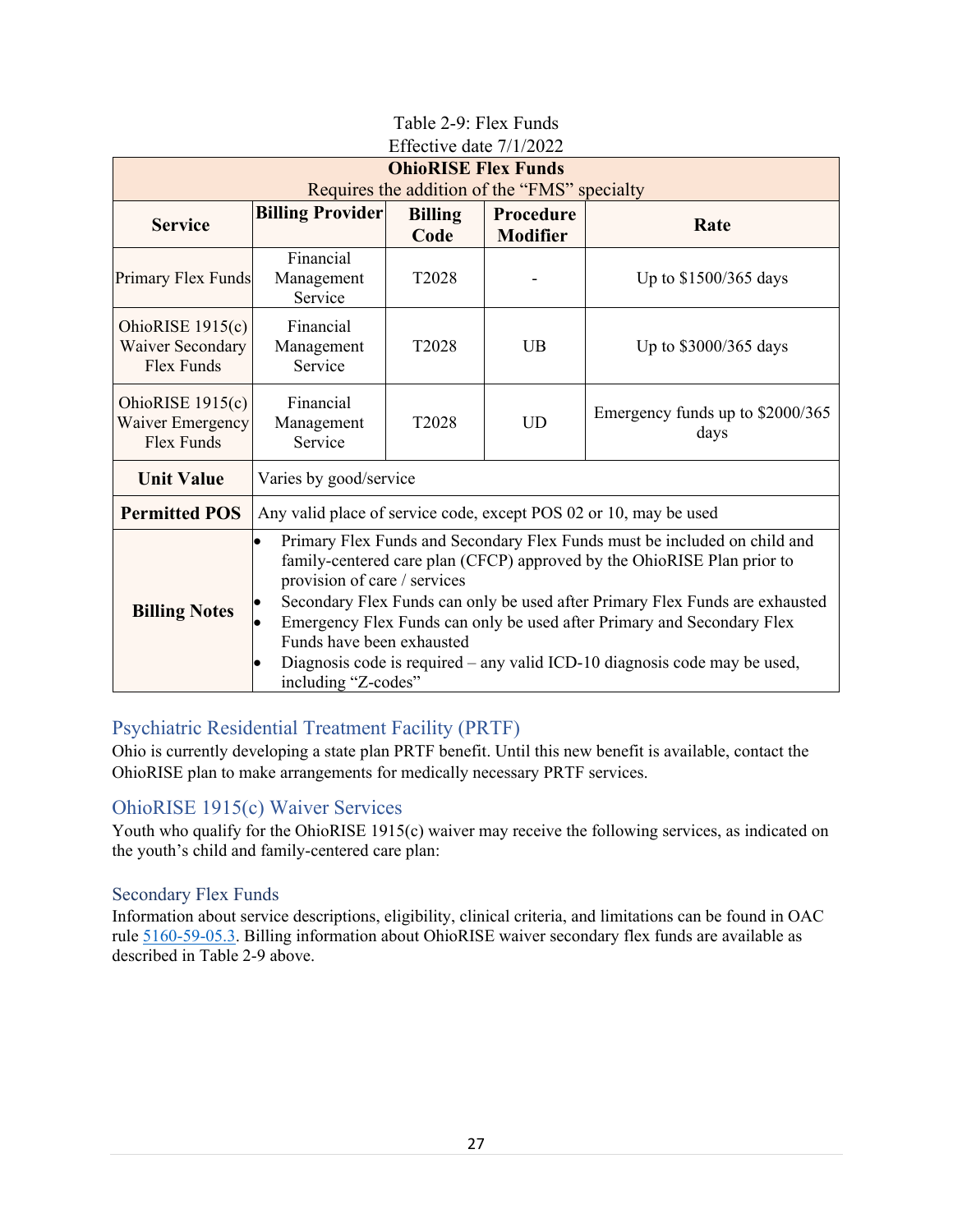#### <span id="page-32-0"></span>Transitional Services and Supports (TSS)

Information about service descriptions, eligibility, clinical criteria and limitations can be found in OAC rule [5160-59-05.2](https://www.registerofohio.state.oh.us/rules/search/details/322006)

Valid Ohio Medicaid Billing Provider Types:

- Community Mental Health Agency (PT 84)
- SUD Agency (PT 95)
- Waivered Services Organization (PT 45) with DODD homemaker/personal care services certification
- Waivered Services Individual (PT 55) with DODD homemaker/personal care services certification
- Non-Agency Personal Care Aid (PT 25) with DODD homemaker/personal care services certification
- Independent Billing Providers in accordance with [5160-08-05:](https://codes.ohio.gov/ohio-administrative-code/rule-5160-8-05)
	- o Physician (PT 20)
	- o Physician Assistant (PT 24)
	- $\circ$  CNS (PT 65)
	- $O$  CNP (PT 72)
	- o LICDC (PT/PS 54/540)
	- o Psych/Licensed School psych (42/420/42/421)
	- o LIMFT (PT/PS 52/520)
	- o LISW (PT/PS 37/370)
	- o LPCC (PT/PS 47/474)

Requirements for Billing:

- Addition of the "OHR" specialty to the primary Ohio Medicaid billing provider type
- The rendering practitioner must have an NPI, be enrolled in Medicaid and be affiliated with the billing provider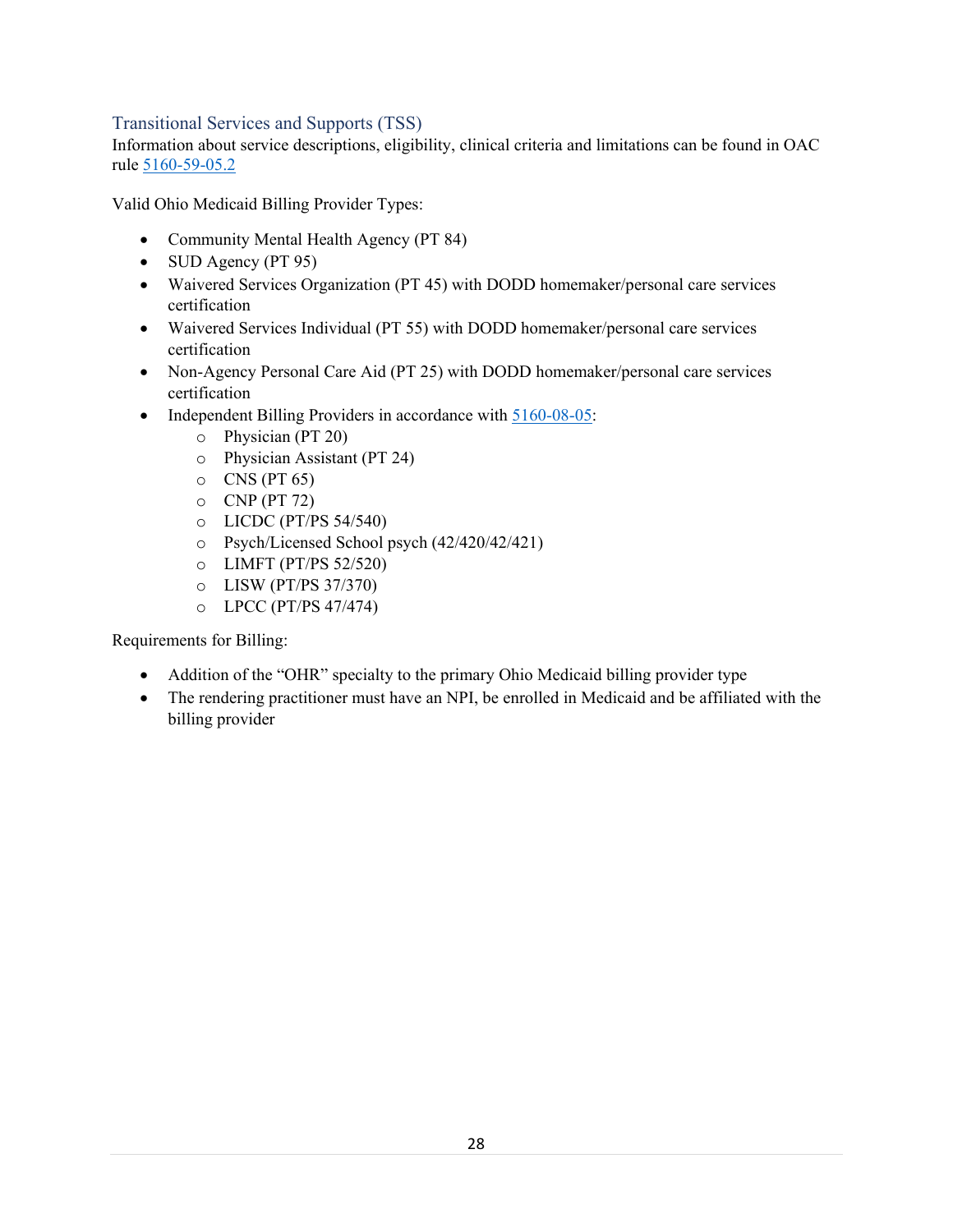<span id="page-33-0"></span>

| Effective date $1/1/2022$                                                                              |                                                                                                                                                                                      |                                                                                                                                                                                                                                                                                                                                                                                       |                        |                       |                                     |  |  |
|--------------------------------------------------------------------------------------------------------|--------------------------------------------------------------------------------------------------------------------------------------------------------------------------------------|---------------------------------------------------------------------------------------------------------------------------------------------------------------------------------------------------------------------------------------------------------------------------------------------------------------------------------------------------------------------------------------|------------------------|-----------------------|-------------------------------------|--|--|
| <b>Transitional Services and Supports</b><br>Requires the billing provider to have the "OHR" specialty |                                                                                                                                                                                      |                                                                                                                                                                                                                                                                                                                                                                                       |                        |                       |                                     |  |  |
| <b>Service</b>                                                                                         | <b>Billing</b><br>Provider                                                                                                                                                           | <b>Rendering Provider</b>                                                                                                                                                                                                                                                                                                                                                             | <b>Billing</b><br>Code | <b>Agency</b><br>Rate | <b>Independent Provider</b><br>Rate |  |  |
| <b>OhioRISE</b> Waiver<br>Transitional<br>Services and<br>Supports (15)<br>minutes up to 3<br>hours)   | Community<br>Mental<br>Health<br>Agency<br>Community<br><b>SUD</b><br>Provider<br>Waivered<br>Services<br>Organization<br>Non-Agency<br>Personal<br>Care Aid<br>Waivered<br>Services | MD/DO<br><b>PSY</b><br>PA<br><b>CNS</b><br>CNP<br><b>LISW</b><br><b>LIMFT</b><br><b>LPCC</b><br><b>LICDC</b><br>Lic school PSY<br><b>LSW</b><br><b>LMFT</b><br><b>LPC</b><br>LCDC II, III<br>Psy assistant<br>RN<br><b>LPN</b><br>$SW-T$<br>SW-A<br>MFT-T<br>$C-T$<br>$CDC-A$<br><b>QMHS/Education</b><br>High<br>School/Associate's<br>Bachelor's<br>Master's<br>3 years' experience | H2014<br>H2014         | \$18.33<br>\$15.58    | \$14.58<br>\$12.40                  |  |  |
|                                                                                                        | Individual<br>Independent<br>Practitioner                                                                                                                                            | PRS/Education<br>High<br>School/Associate's<br>Bachelor's<br>Master's<br><b>CMS/Education</b><br>High<br>School/Associate's                                                                                                                                                                                                                                                           | H2014                  | \$13.75               | \$10.94                             |  |  |
|                                                                                                        |                                                                                                                                                                                      | Bachelor's<br>Master's<br><b>WVR/Education</b>                                                                                                                                                                                                                                                                                                                                        |                        |                       |                                     |  |  |

| Table 2-10: OhioRISE Waiver Transitional Services and Supports |
|----------------------------------------------------------------|
| $\Gamma$ ffootive data $7/1/2022$                              |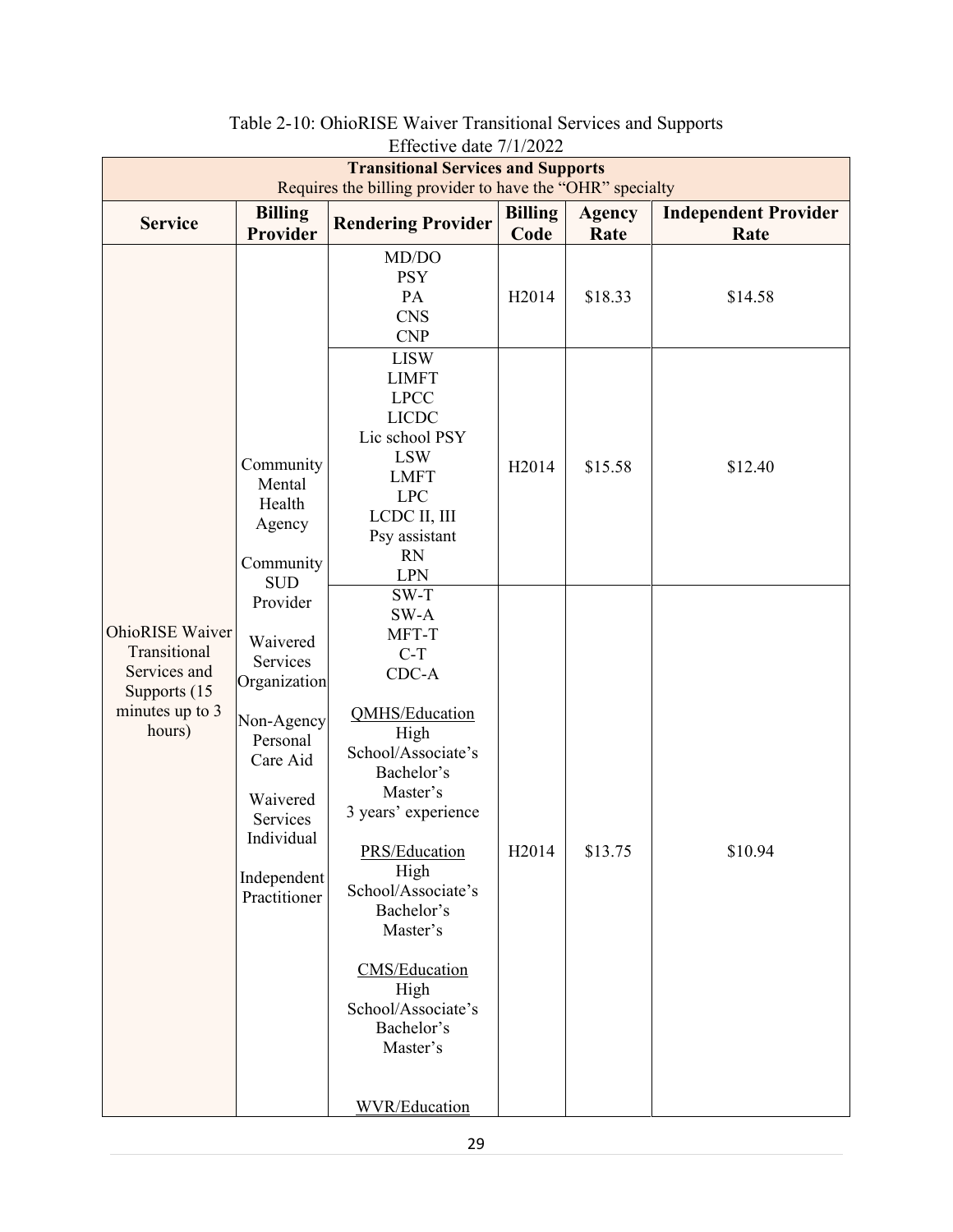|                                                                                              |                                                                                                                                                 | High<br>School/Associate's<br>Bachelor's<br>Master's<br>PCA/Education<br>High<br>School/Associate's<br>Bachelor's<br>Master's<br>MD/DO                                                                                                      |       |          |          |
|----------------------------------------------------------------------------------------------|-------------------------------------------------------------------------------------------------------------------------------------------------|---------------------------------------------------------------------------------------------------------------------------------------------------------------------------------------------------------------------------------------------|-------|----------|----------|
|                                                                                              |                                                                                                                                                 | <b>PSY</b><br>PA<br><b>CNS</b><br><b>CNP</b>                                                                                                                                                                                                | H2016 | \$220.00 | \$175.00 |
|                                                                                              | Community<br>Mental<br>Health<br>Agency<br>Community<br><b>SUD</b><br>Provider                                                                  | <b>LISW</b><br><b>LIMFT</b><br><b>LPCC</b><br><b>LICDC</b><br>Lic school PSY<br><b>LSW</b><br><b>LMFT</b><br><b>LPC</b><br>LCDC II, III<br>Psy assistant<br><b>RN</b><br><b>LPN</b>                                                         | H2016 | \$187.00 | \$148.75 |
| <b>OhioRISE</b> Waiver<br>Transitional<br>Services and<br>Supports (Per<br>Diem $3+ hours$ ) | Waivered<br>Services<br>Organization<br>Non-Agency<br>Personal<br>Care Aid<br>Waivered<br>Services<br>Individual<br>Independent<br>Practitioner | $SW-T$<br>SW-A<br>MFT-T<br>$C-T$<br>CDC-A<br>QMHS/Education<br>High<br>School/Associate's<br>Bachelor's<br>Master's<br>3 years' experience<br>PRS/Education<br>High<br>School/Associate's<br>Bachelor's<br>Master's<br><b>CMS/Education</b> | H2016 | \$165.00 | \$131.25 |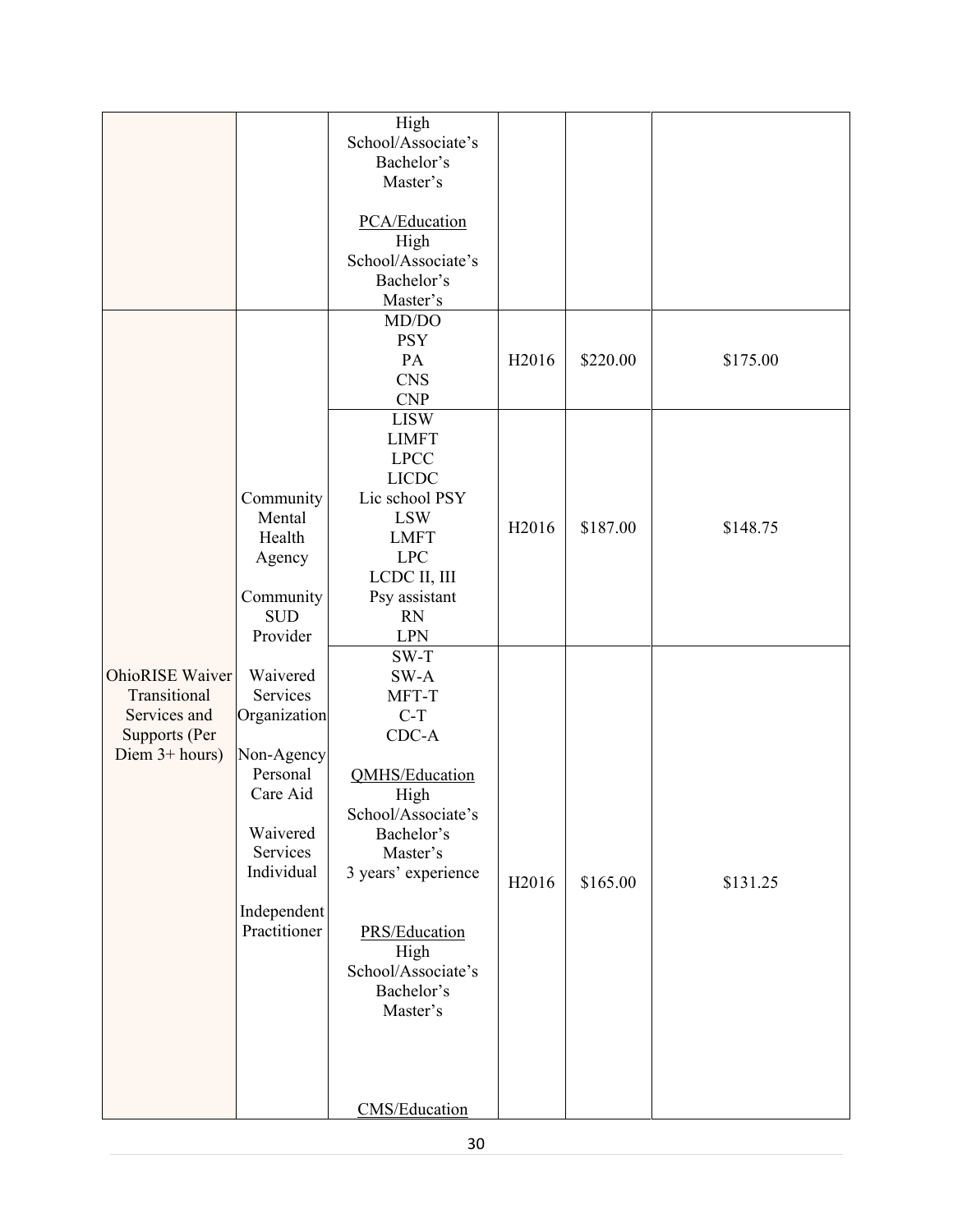|                      |                                                                                                                                                                                                                      | High               |  |  |  |  |
|----------------------|----------------------------------------------------------------------------------------------------------------------------------------------------------------------------------------------------------------------|--------------------|--|--|--|--|
|                      |                                                                                                                                                                                                                      | School/Associate's |  |  |  |  |
|                      |                                                                                                                                                                                                                      | Bachelor's         |  |  |  |  |
|                      |                                                                                                                                                                                                                      | Master's           |  |  |  |  |
|                      |                                                                                                                                                                                                                      |                    |  |  |  |  |
|                      |                                                                                                                                                                                                                      | WVR/Education      |  |  |  |  |
|                      |                                                                                                                                                                                                                      | High               |  |  |  |  |
|                      |                                                                                                                                                                                                                      | School/Associate's |  |  |  |  |
|                      |                                                                                                                                                                                                                      | Bachelor's         |  |  |  |  |
|                      |                                                                                                                                                                                                                      | Master's           |  |  |  |  |
|                      |                                                                                                                                                                                                                      |                    |  |  |  |  |
|                      |                                                                                                                                                                                                                      | PCA/Education      |  |  |  |  |
|                      |                                                                                                                                                                                                                      | High               |  |  |  |  |
|                      |                                                                                                                                                                                                                      | School/Associate's |  |  |  |  |
|                      |                                                                                                                                                                                                                      | Bachelor's         |  |  |  |  |
|                      |                                                                                                                                                                                                                      | Master's           |  |  |  |  |
|                      | H2014: 15 minutes, up to 3 hours                                                                                                                                                                                     |                    |  |  |  |  |
| <b>Unit Value</b>    | $H2016$ : Per diem $(3+ hours)$                                                                                                                                                                                      |                    |  |  |  |  |
| <b>Permitted POS</b> | Any valid place of service code, except POS 02 or 10, may be used                                                                                                                                                    |                    |  |  |  |  |
|                      | The service must be included on child and family-centered care plan (CFCP) and                                                                                                                                       |                    |  |  |  |  |
|                      | approved by the OhioRISE Plan prior to provision of care. Up to 72 hours of the<br>service can be initially approved<br>The CFCP must be updated and approved again to continue the service longer than<br>$\bullet$ |                    |  |  |  |  |
| <b>Billing Notes</b> |                                                                                                                                                                                                                      |                    |  |  |  |  |
|                      |                                                                                                                                                                                                                      |                    |  |  |  |  |
|                      | the initial 72 hours                                                                                                                                                                                                 |                    |  |  |  |  |

### <span id="page-35-0"></span>OhioRISE Waiver Out-of-Home Respite

Information about service descriptions, eligibility, clinical criteria and limitations can be found in OAC rule [5160-59-05.1](https://www.registerofohio.state.oh.us/rules/search/details/322005)

Valid Ohio Medicaid Billing Provider Types:

- Community Mental Health Agency (PT 84) licensed as a class one residential facility by OMHAS
- Intermediate Care Facility for Individuals with Intellectual Disabilities (PT 89) certified by ODH as a residential respite provider and an active DODD license
- Waivered Services Organization (PT 45) holding certification for community respite services
- Psychiatric Residential Treatment Facility (PT 03)

Requirements for Billing:

- Addition of the "ORR" specialty to the primary Ohio Medicaid billing provider type
- The rendering practitioner must have an NPI, be enrolled in Medicaid and be affiliated with the billing provider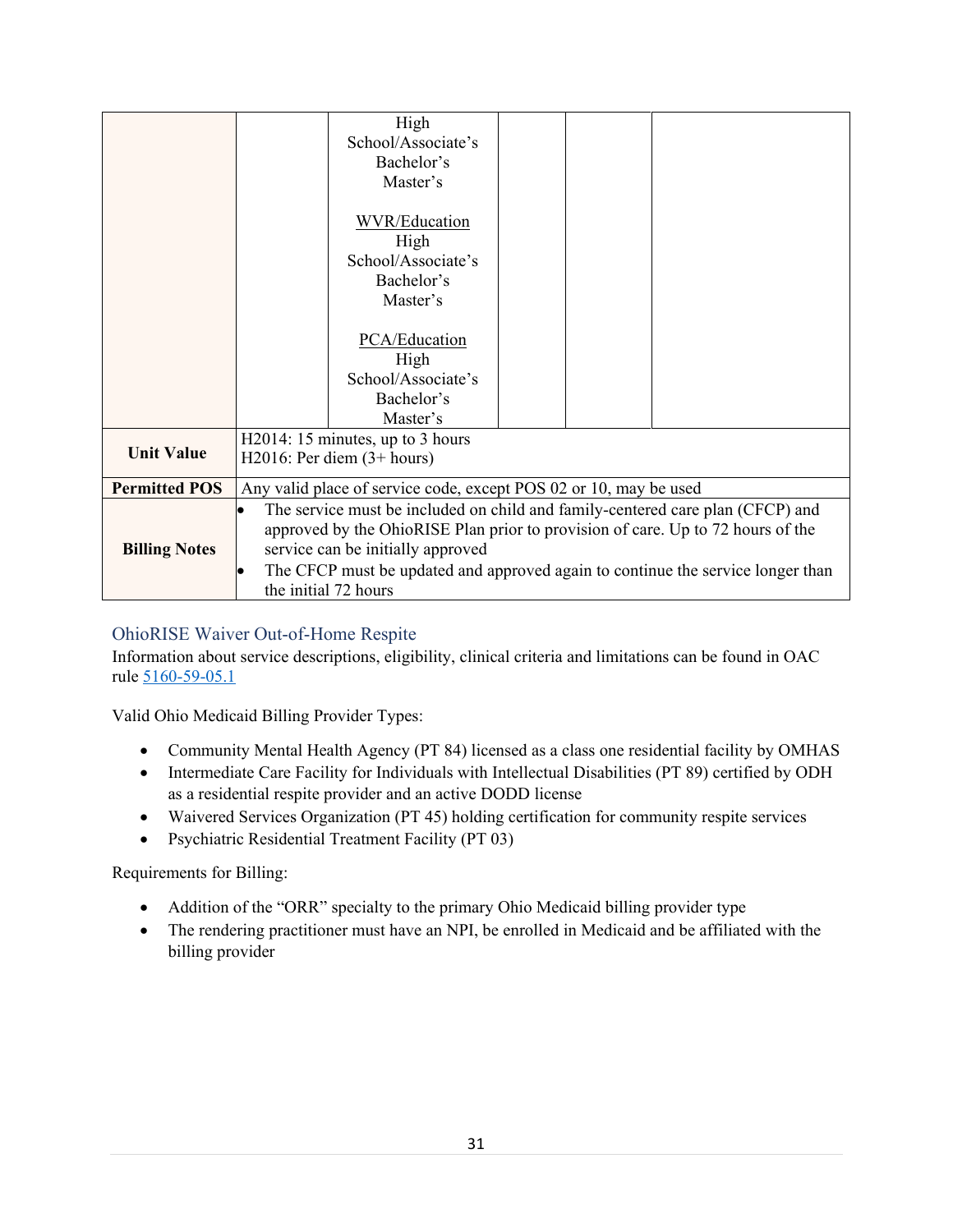<span id="page-36-0"></span>

| <b>OhioRISE Waiver Out of Home Respite</b><br>Requires the billing provider have the "ORR" specialty |                                                           |                                                                                                                                                                                                                                                                                                         |                        |                              |                         |                        |
|------------------------------------------------------------------------------------------------------|-----------------------------------------------------------|---------------------------------------------------------------------------------------------------------------------------------------------------------------------------------------------------------------------------------------------------------------------------------------------------------|------------------------|------------------------------|-------------------------|------------------------|
| <b>Service</b>                                                                                       | <b>Billing</b><br><b>Provider</b>                         | <b>Rendering Provider</b>                                                                                                                                                                                                                                                                               | <b>Billing</b><br>Code | Procedure<br><b>Modifier</b> | <b>Facility</b><br>Rate | Comm-<br>unity<br>Rate |
| Out of<br>Home<br>Respite<br>(15)<br>minutes up<br>to 3 hours)                                       | Community<br>Mental Health<br>Agency<br>Waivered          | MD/DO<br><b>PSY</b><br>PA<br><b>CNS</b><br>CNP<br><b>LISW</b><br><b>LIMFT</b><br><b>LPCC</b><br><b>LICDC</b><br>Lic school PSY<br><b>LSW</b><br><b>LMFT</b><br><b>LPC</b><br>LCDC II, III<br>Psy assistant<br>$SW-T$<br>$SW-A$<br>MFT-T<br>$C-T$<br>$CDC-A$                                             | S5150                  | <b>UB</b>                    | \$19.03                 | \$19.08                |
| Out of<br>Home<br>Respite<br>(Per Diem)                                                              | Services<br>Organization<br><b>ICF/IID</b><br><b>PRTF</b> | QMHS/Education<br>High School/Associate's<br>Bachelor's<br>Master's<br>3 years' experience<br>PRS/Education<br>High School/Associate's<br>Bachelor's<br>Master's<br>CMS/Education<br>High School/Associate's<br>Bachelor's<br>Master's<br><b>WVR/Education</b><br>High School/Associate's<br>Bachelor's | H0045                  | UB                           | \$229.00                | \$229.00               |

#### Table 2-11: OhioRISE Waiver Out of Home Respite Effective date 7/1/2022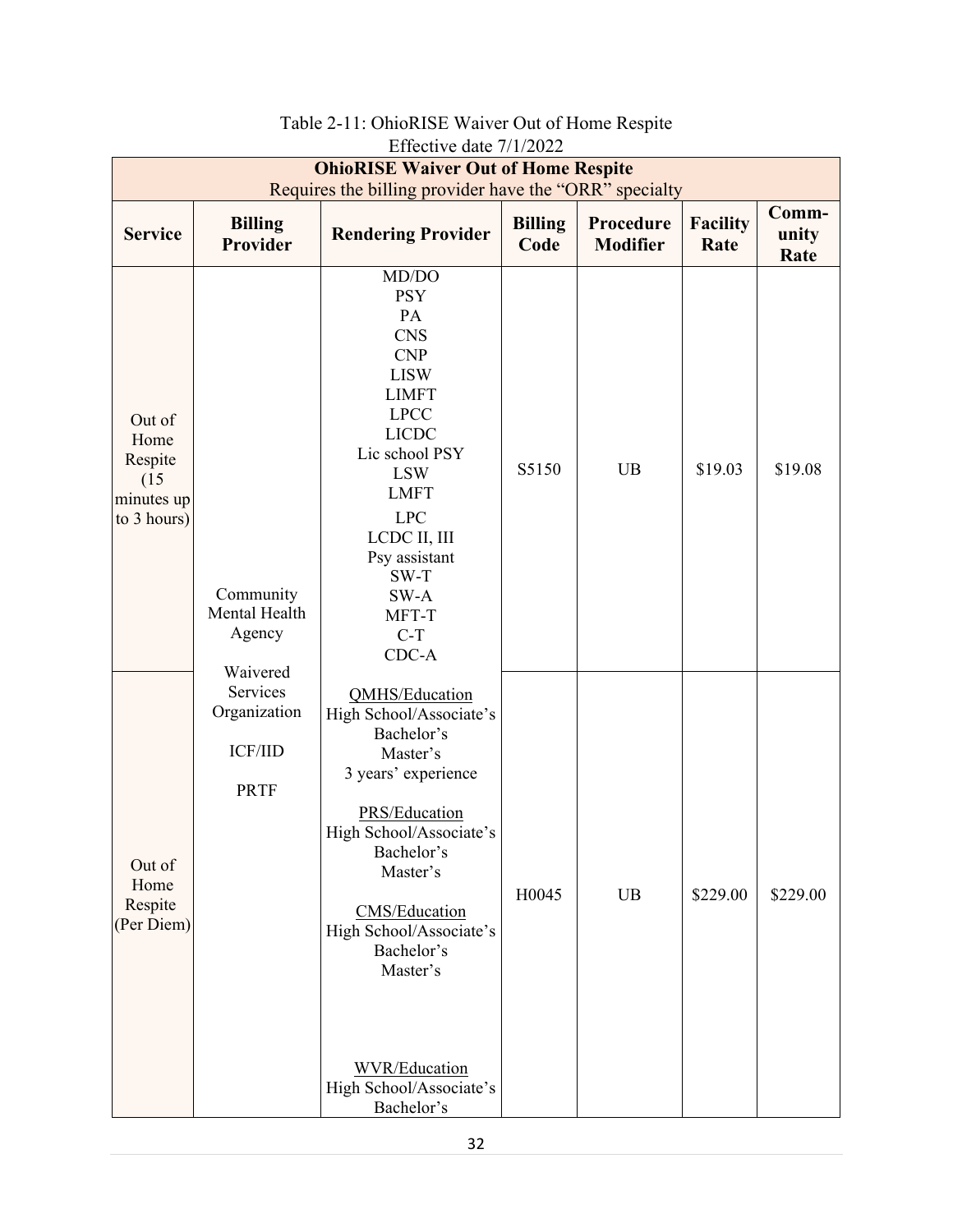|                                |                                                                                                                                                                           | Master's                                                                                                                                                                                                                                                                                                                   |  |  |  |  |
|--------------------------------|---------------------------------------------------------------------------------------------------------------------------------------------------------------------------|----------------------------------------------------------------------------------------------------------------------------------------------------------------------------------------------------------------------------------------------------------------------------------------------------------------------------|--|--|--|--|
|                                |                                                                                                                                                                           |                                                                                                                                                                                                                                                                                                                            |  |  |  |  |
| Unit<br>Value                  | S5150 UB: 15 minutes, up to 3 hours<br>$H0045$ UB: Per diem $(3+$ hours)                                                                                                  |                                                                                                                                                                                                                                                                                                                            |  |  |  |  |
| <b>POS</b>                     | <b>Permitted</b> Any valid place of service code, except POS 02 or 10, may be used, but out of home respite<br>cannot be provided at the youth's primary billing address. |                                                                                                                                                                                                                                                                                                                            |  |  |  |  |
| <b>Billing</b><br><b>Notes</b> |                                                                                                                                                                           | The service must be included on child and family-centered care plan (CFCP) approved by<br>the OhioRISE Plan prior to provision of care<br>Cannot be provided on the same date of service as Behavioral Health Respite<br>Maximum of 90 days per 365 days<br>One billing provider can bill for Out of Home Respite each day |  |  |  |  |

## <span id="page-37-0"></span>Information for Community BH Providers

Medicaid covers a behavioral health benefit that includes services provided by agencies certified by the Ohio Department of Mental Health and Addiction Services. The Medicaid community behavioral health benefit package covers certain behavioral health providers that are physically located in states outside of Ohio in accordance with OAC rule [5160-1-11.](https://codes.ohio.gov/ohio-administrative-code/rule-5160-1-11) The behavioral health services provided under this benefit package are covered by and billed to Aetna for OhioRISE enrollees.

Community behavioral health agency employees participating in OhioRISE child and family team meetings may submit claims for covered services (such as CPST or TBS) when active participation in the CFT meeting meets the requirements for the service billed as outlined in chapter [5160-27](https://codes.ohio.gov/ohio-administrative-code/chapter-5160-27) of the OAC and billed with the appropriate code as described in the [Ohio Medicaid Behavioral Health Provider manual.](https://bh.medicaid.ohio.gov/Portals/0/Providers/Manual/FINAL_BH%20Manual%20v%201_23.pdf?ver=IHXjQvScpr8lU23oIfKCpw%3d%3d)

The [Ohio Medicaid Behavioral Health Provider manual](https://bh.medicaid.ohio.gov/Portals/0/Providers/Manual/FINAL_BH%20Manual%20v%201_23.pdf?ver=IHXjQvScpr8lU23oIfKCpw%3d%3d) provides detailed information about Medicaid covered community behavioral health services, including mental health, substance use disorder, and Opioid treatment program services. Provider manual details are applicable for claims submitted to ODM and include:

- CPT/HCPCS codes describing the service
- Service Units
- Eligible rendering practitioners
- Fee-for-service payment rates
- Allowable places of service
- Allowable diagnosis codes
- Practitioner and Procedure modifiers
- Listing of services for which prior authorization is required for fee-for-service

Providers submitting claims to Aetna for OhioRISE enrolled youth must submit claims in accordance with Aetna OhioRISE billing requirements, described in this guidance document, that vary from ODM fee-for-service billing requirements.

The Opioid Treatment Program manual posted [here](https://bh.medicaid.ohio.gov/Portals/0/OTP%20Manual%20Version%201_4%2012-21-21.pdf) describes Medicaid services that are billable by provider agencies licensed by the Ohio Department of Mental Health and Addiction Services as opioid treatment programs.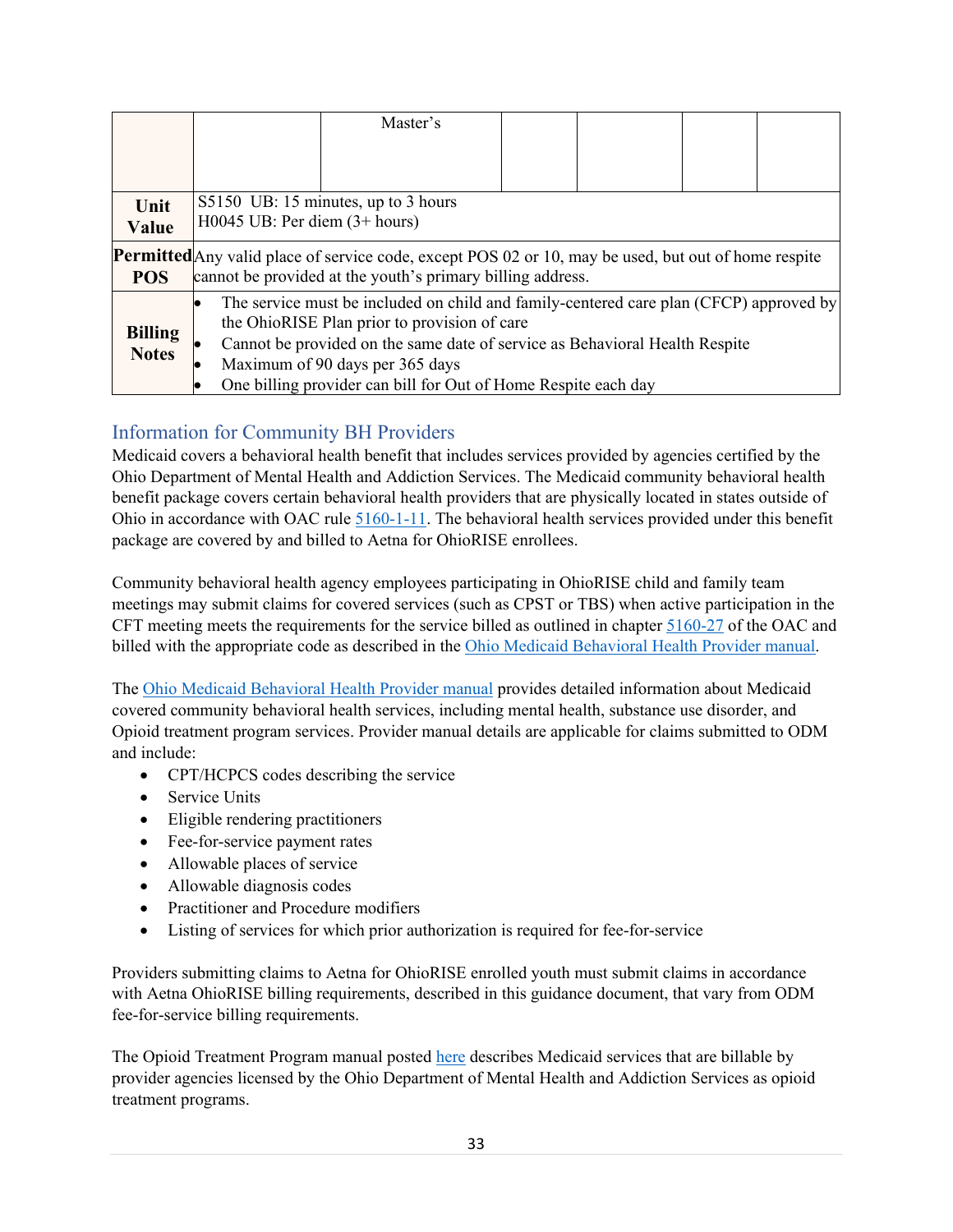## <span id="page-38-0"></span>Information for Physicians, Physician Assistants, Clinical Nurse Specialists, Certified Nurse Practitioners and Independent BH Providers

As outlined in the [OhioRISE Mixed Services Protocol,](https://managedcare.medicaid.ohio.gov/wps/wcm/connect/gov/66beb0f3-0b72-482e-8c17-1c981c175842/OHR+Mixed+Services+Protocol+5.31.2022.pdf?MOD=AJPERES&CVID=o4rc-Pu) services and provider administered drugs rendered by psychiatrists (includes psychiatrists, addiction psychiatrists and child/adolescent psychiatrists), physician assistants supervised by psychiatrists, clinical nurse specialists with a collaborative agreement with a psychiatrist or a certified nurse practitioner with a collaborative agreement with a psychiatrist to youth enrolled in OhioRISE plan are OhioRISE plan covered services billed to Aetna.

Likewise, services rendered by Licensed Psychologists, Licensed Professional Clinical Counselors (LPCC), Licensed Independent Social Workers (LISW), Licensed Independent Marriage and Family Therapists (LIMFT) and Licensed Independent Chemical Dependency (LICDC) Professionals, when billed independently or via a group arrangement (i.e., a professional medical group, clinic) are OhioRISE plan covered services billed to Aetna.

#### <span id="page-38-1"></span>Information for Hospital Providers

#### <span id="page-38-2"></span>Psychiatric Hospitals

Inpatient and outpatient services provided in psychiatric hospitals are always the responsibility of the OhioRISE plan since they are always behavioral health services.

#### <span id="page-38-3"></span>Inpatient Hospital Behavioral Health Stays

Admission to a hospital for inpatient behavioral health treatment results in enrollment into the OhioRISE plan effective the date of admission. Therefore, all inpatient psychiatric stays are the responsibility of the OhioRISE plan. The [OhioRISE Mixed Services Protocol](https://managedcare.medicaid.ohio.gov/wps/wcm/connect/gov/66beb0f3-0b72-482e-8c17-1c981c175842/OHR+Mixed+Services+Protocol+5.31.2022.pdf?MOD=AJPERES&CVID=o4rc-Pu) defines what is considered an inpatient psychiatric stay. Inpatient services that are not defined in the OhioRISE Mixed Services Protocol are the responsibility of the MCO or FFS.

#### <span id="page-38-4"></span>Outpatient Hospital Services

As described in the [OhioRISE Mixed Services](https://managedcare.medicaid.ohio.gov/wps/wcm/connect/gov/66beb0f3-0b72-482e-8c17-1c981c175842/OHR+Mixed+Services+Protocol+5.31.2022.pdf?MOD=AJPERES&CVID=o4rc-Pu) Protocol, with the exception of services provided in the emergency department, labs and vaccines, behavioral health services defined on the [Outpatient Hospital](https://medicaid.ohio.gov/resources-for-providers/billing/fee-schedule-and-rates/schedules-and-rates)  [Behavioral Health \(OPHBH\) code list,](https://medicaid.ohio.gov/resources-for-providers/billing/fee-schedule-and-rates/schedules-and-rates) when billed with a behavioral health primary diagnosis code, are OhioRISE plan covered services billed to Aetna. This includes billing for participation in a child and family team when participation meets the requirements for the service billed.

#### <span id="page-38-5"></span>Information for FQHC/RHCs

BH services described in Chapter [5160-28](https://codes.ohio.gov/ohio-administrative-code/chapter-5160-28) of the Ohio Administrative Code are paid under the Prospective Payment System (PPS). BH services represented by H-codes are not covered under the PPS. FQHCs and RHCs providing non-PPS BH services may also enroll with Medicaid as a CMHC (PT 84 or 95) to submit claims for these services. FQHC and RHC providers may only submit claims for non-PPS services if the service cannot be claimed as an FOHC or RHC service (e.g., H-code services).